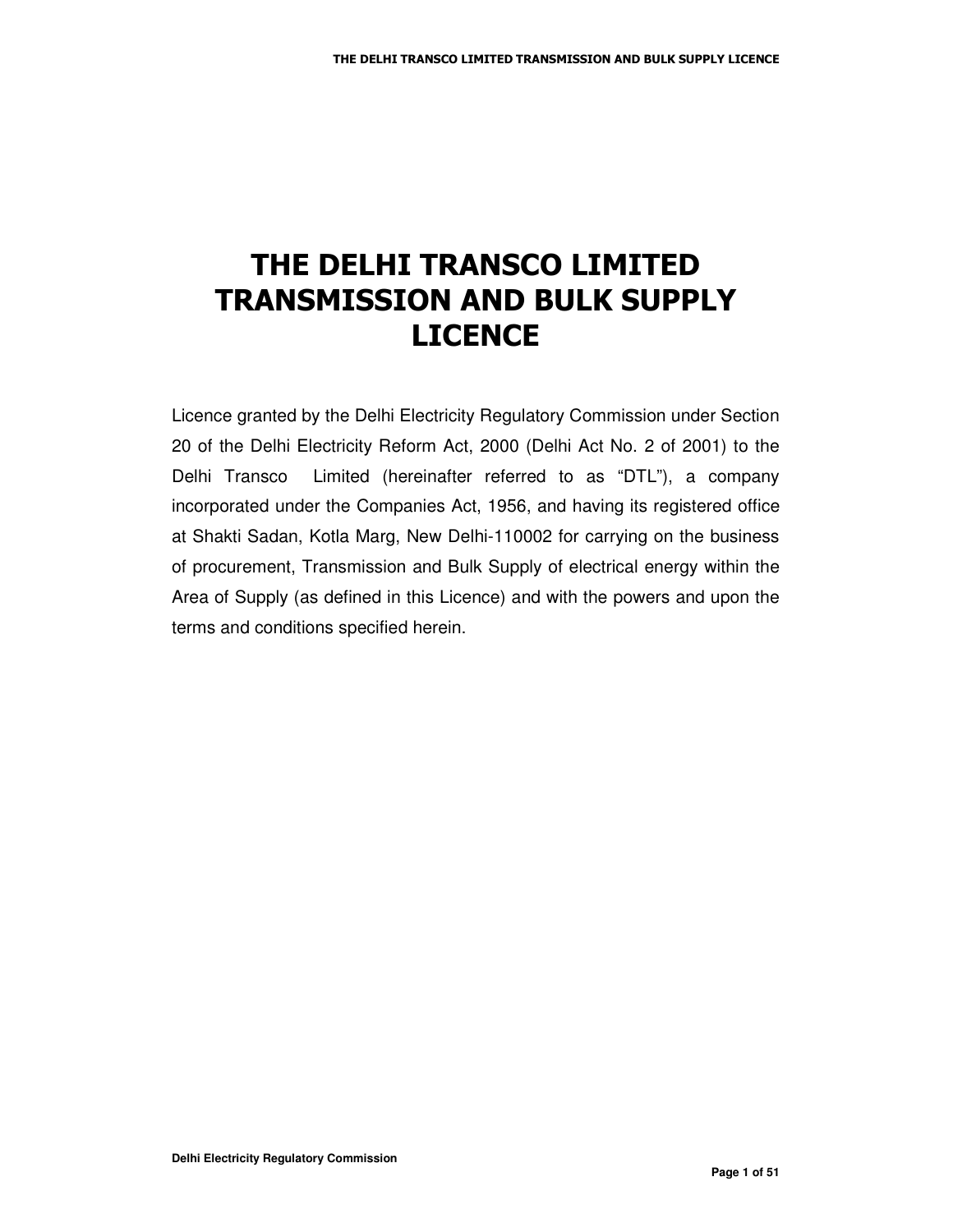# PART I

## **Terms of the Licence**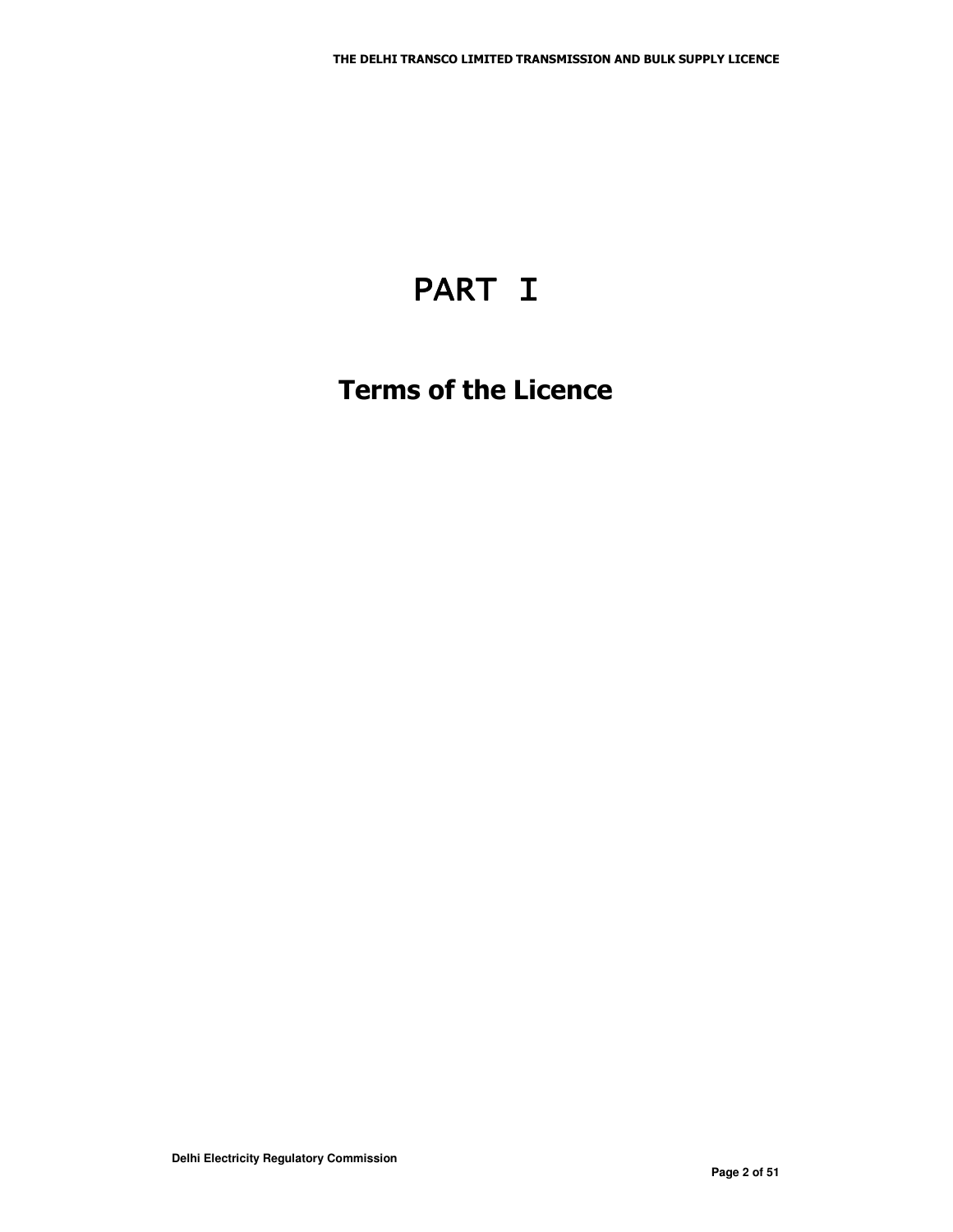#### 1. Short Title

1.1 This Licence may be called "The DTL Transmission and Bulk Supply Licence (Licence No. 1/TRANS of 2003).

#### 2. Definitions

- 2.1 Words, terms and expressions to which meanings are assigned by the Delhi Electricity Reform Act, 2000 (Delhi Act No. 2 of 2001), shall have the same meanings in this Licence.
- 2.2 Words, terms and expressions used in this Licence which are not defined in this Licence or in the Delhi Electricity Reform Act, 2000, shall have the meaning assigned to them in the Indian Electricity Act, 1910 (9 of 1910) and the Electricity (Supply) Act, 1948 (54 of 1948) and the rules made there under.
- 2.3 In this Licence, unless the context otherwise requires:
	- i. **"Accounting Statement"** means for each financial year, accounting statements comprising, amongst other items, a profit and loss account, a balance sheet and a statement of sources and application of funds, together with notes and / or Schedules thereto and such other particulars and details and in the manner as the Commission may prescribe from time to time and showing the amounts of any revenue, cost, asset, liability, reserve or provision, which has been either:
		- a. charged from the Licensed Business to any Other Business or vice versa together with a description of the basis of that charge;
		- or
		- b. determined by apportionment or allocation between the Licensed Business and any Other Business of the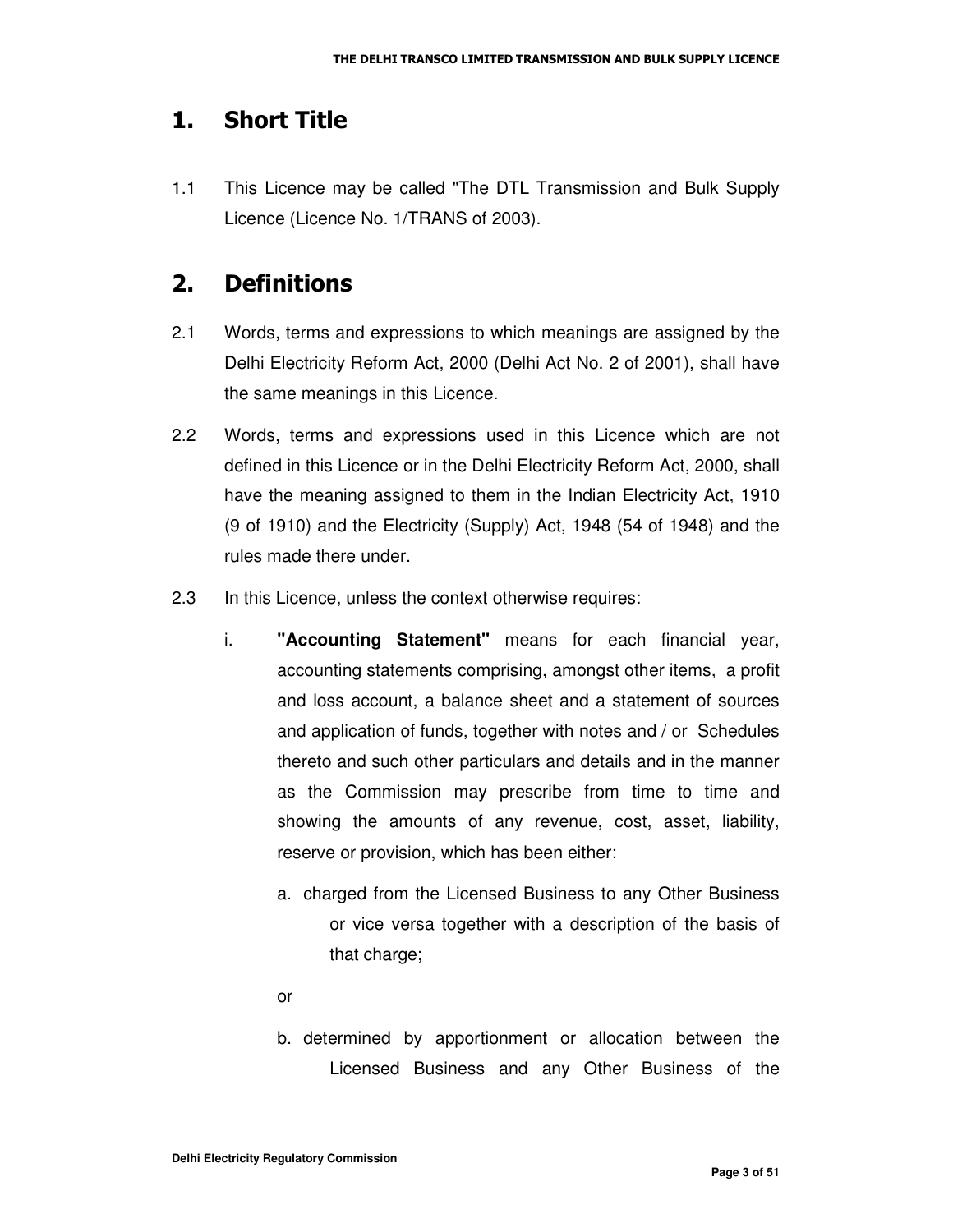Licensee together with a description of the basis of the apportionment or allocation.

The Accounting Statement shall show separately the requirements mentioned above for the Licensed Business and Other Business(es), in which the Licensee may be engaged with the approval of the Commission as provided in Clause 5.1.6 of the Licence, as if the Licensed business was being carried out by a separate Company.

- ii. **"Act"** means the Delhi Electricity Reform Act, 2000 (Delhi Act No. 2 of 2001);
- iii. **"Annual Accounts"** means the accounts of the Licensee prepared in accordance with the provisions of the Companies Act, 1956 (1 of 1956) and Rules and Regulations framed there under and/or in such other manner as may be directed by the Commission in terms of the provisions of the Act;
- iv. **"DTL"** means the Delhi Transco Limited, a company incorporated under the Companies Act, 1956, and having its registered office at Shakti Sadan, Kotla Marg, New Delhi;
- v. **"Area of Supply"** means the geographic area referred to in **Schedule 1** of this Licence within which any activity authorised by this Licence is allowed;
- vi. **"Auditors"** means the Licensee's auditors holding office in accordance with the provisions of the Companies Act, 1956 (1 of 1956) and Rules and Regulations framed there under;
- vii. **"Authorised",** in relation to any Person, business or activity, means authorised by licence granted under Section 20 of the Act or exemption granted under Section 21 of the Act;
- viii. **"Bulk Supplier"** means any Person who is Authorised to carry out Bulk Supply;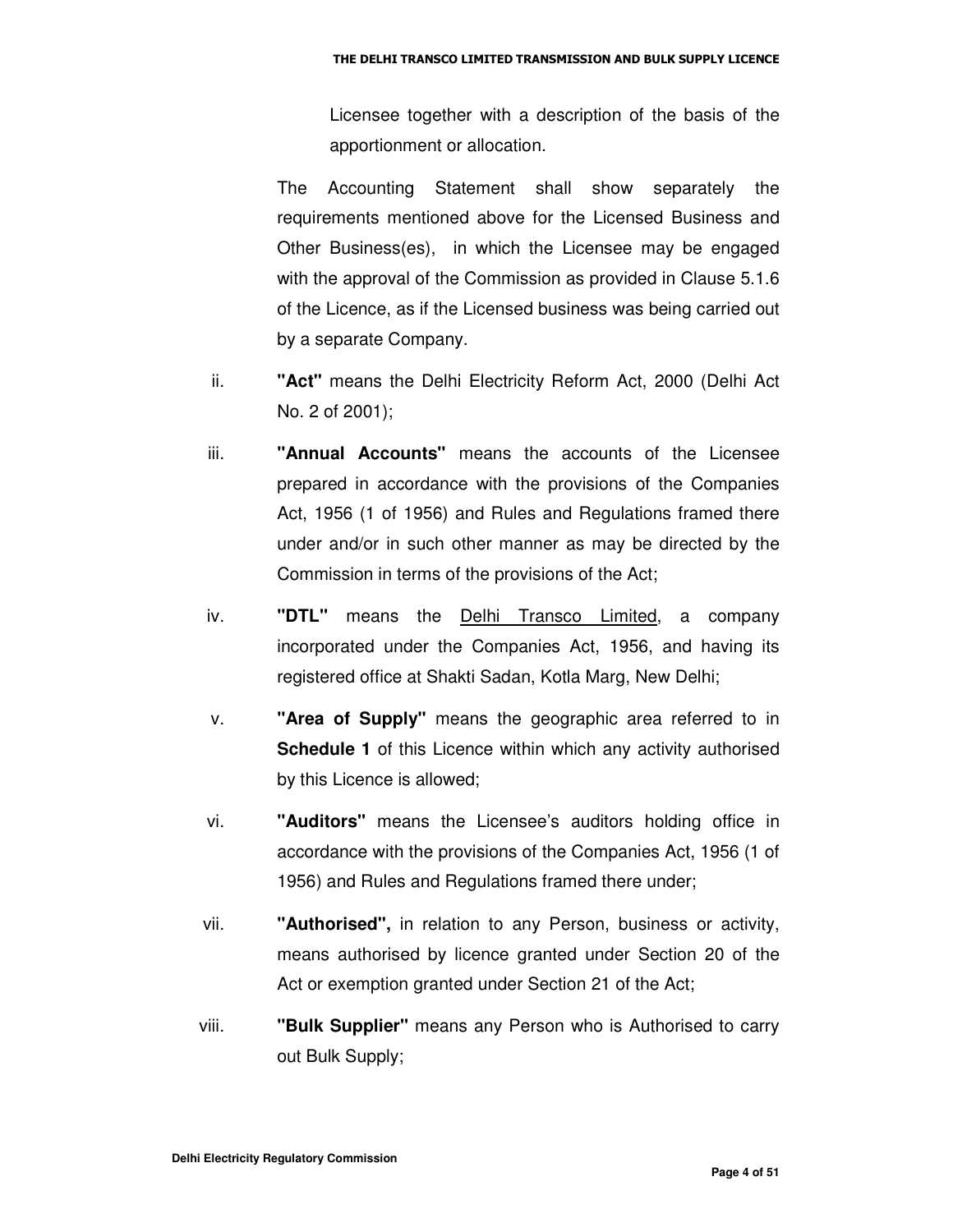- ix. **"Bulk Supply"** means the sale of electricity to any Person for resale;
- x. **"Bulk Supply Business"** means the Authorised business of Bulk Supply;
- xi. **"Central Commission"** means the Central Electricity Regulatory Commission constituted under Section 3 of the Electricity Regulatory Commissions Act, 1998 (14 of 1998);
- xii. **"Central Transmission Utility"** means the government company notified by the Central Government under Section 27A of the Indian Electricity Act, 1910;
- xiii. **"Commission"** means the Delhi Electricity Regulatory Commission;
- xiv. **"Consumer"** means the end or final user of electricity, irrespective of the voltage at which or the system or line from which electricity is supplied, and shall include such other Persons purchasing electrical energy from the Licensee, whom the Commission may specify to be the Consumer of the Licensee;
- xv. **"Distribution"** means the transportation of electricity by means of a Distribution System;
- xvi. **"Distribution and Retail Supply Business"** means the Licensed Business of a Distribution Licensee;
- xvii. **"Distribution Code"** means the code prepared by the Distribution Licensee(s) in accordance with the terms and conditions of the Distribution and Retail Supply Licence, that is approved by the Commission, as amended, supplemented or replaced from time to time in accordance with conditions of the said Distribution and Retail Supply Licence(s);
- xviii. **"Distribution and Retail Supply Licence"** means each of the Licences as may be issued by the Commission under Section 20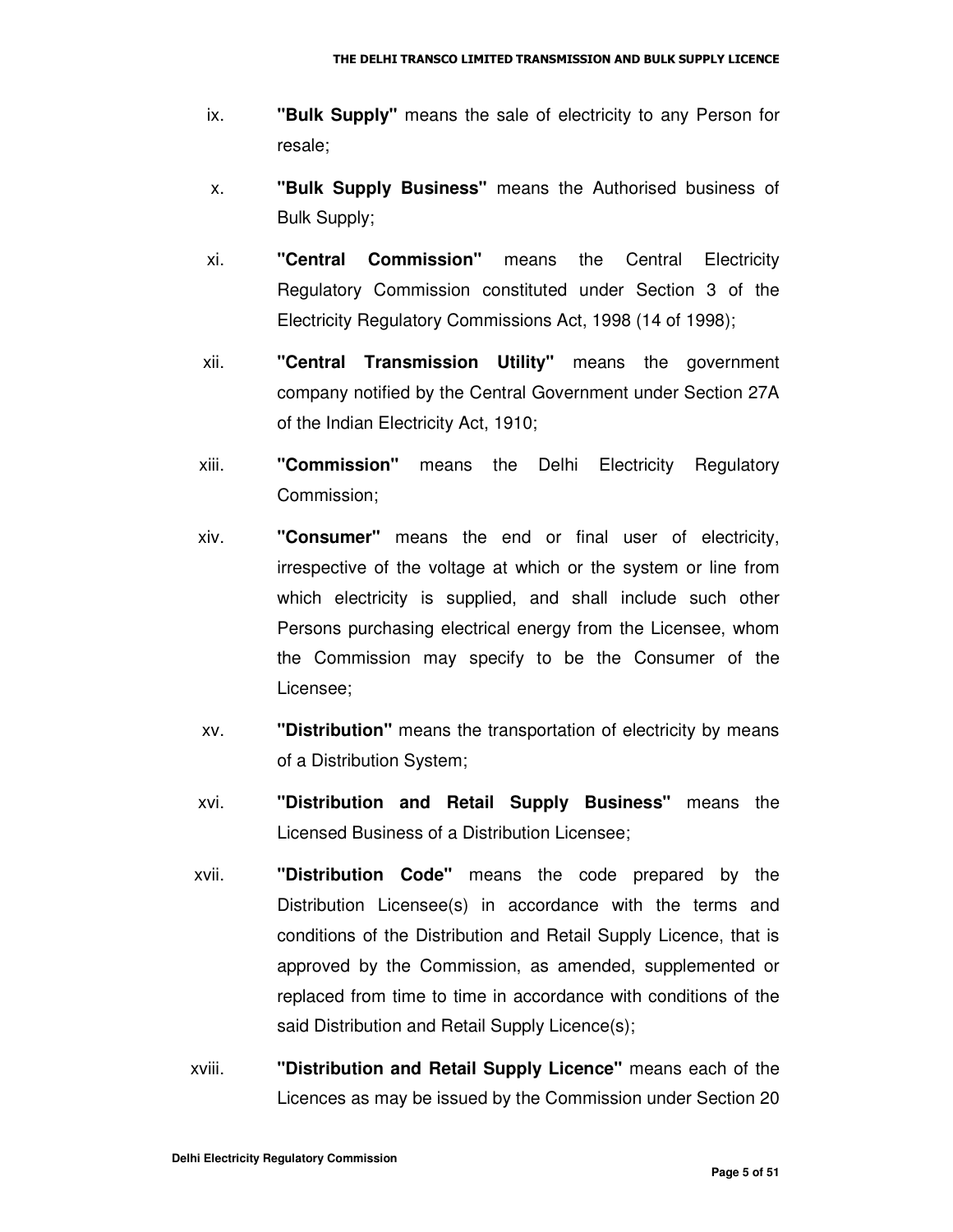of the Act for the conduct of the Distribution and Retail Supply Business;

- xix. **"Distribution Licensee"** means the holder of a Distribution and Retail Supply Licence;
- xx. **"Distribution System"** means any system consisting mainly of cables, service lines and overhead lines, electrical plant and meters having design voltage of 66 KV and under and shall also include any other system of higher voltage as the Delhi Electricity Reform (Transfer Scheme) Rules, 2001 with amendments or the Commission may specifically recognize. A Distribution System shall not include any part of the Transmission System;
- xxi. **"Generating Set"** means any plant or apparatus for the production of electricity and shall where appropriate, include a generating station comprising of one or more than one generating unit;
- xxii. **"Generator Interconnection Facilities"** means electrical lines, transformers, bus-bars, switch-gear, plant or apparatus utilised to enable access to a Transmission System or Distribution System by the Generating Set(s);
- xxiii. **"Grid Code"** means the Grid Code which the Commission approves pursuant to this Licence, covering all material technical aspects relating to, connections to and the operation and use of a Transmission System, or (in so far as relevant to the operation and use of a Transmission System) the operation of electric lines and electrical plant connected to the Transmission System, the Distribution Systems or the system of any Supplier and shall include the Interim Grid Code;
- xxiv. **"Holding Company"** For the purpose of this Licence a Company shall be deemed to be a holding company of another if and only if that other is a subsidiary as defined herein;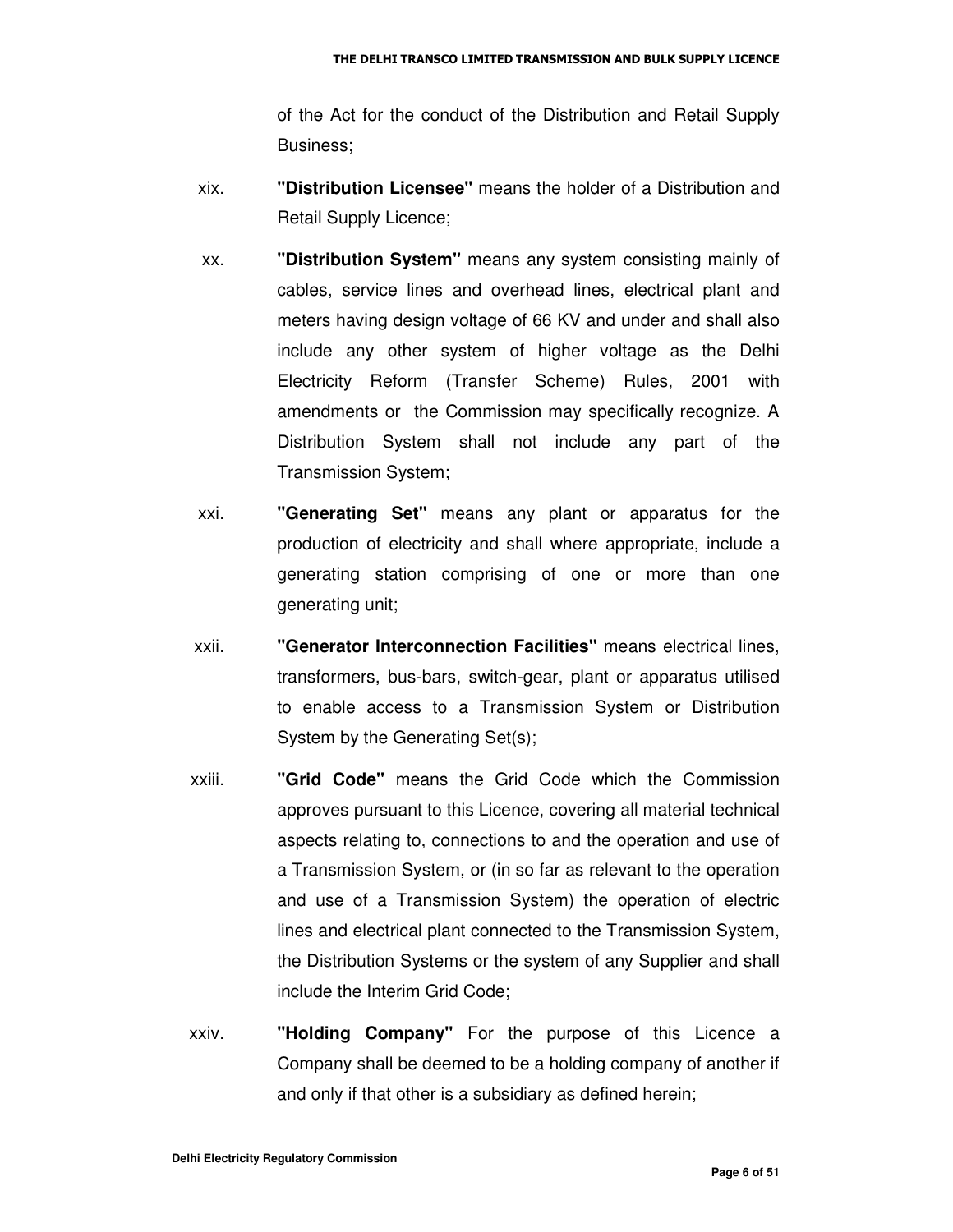- xxv. **"Interim Grid Code"** means the existing practices and procedures followed by Delhi Vidyut Board for operating the Transmission System as of the date of the Transmission and Bulk Supply Licence;
- xxvi. **"Licence"** means this licence under which the Licensee is Authorised to conduct the Licensed Business;
- xxvii. **"Licensee"** means DTL, in its capacity as operator of the Licensed Business;
- xxviii. **"Licensed Business"** means the business of transmission and bulk supply of electrical energy in the Area of Supply as Authorised under this Licence;
- xxix. **"Major Incident"** means an incident associated with the Transmission and Bulk Supply of electricity in the Licensee's Area of Supply which results in a significant interruption of service, substantial damage to equipment, or loss of life or significant injury to human beings, with the technical characteristics of "significant interruption", "substantial damage", "significant injury" specified in the Grid Code, or Standards of Performance to be approved by the Commission or as otherwise specified by the Commission and shall also include any other incident which the Commission expressly declares to be a major incident;
- xxx. **"Management Control"** means and includes the act of managing and controlling the affairs and / or business by direction or regulation or administration or control or superintendence;
- xxxi. **"Operational Control"** means possessing the authority to make operational decisions such as commissioning and utilisation of units, service lines and equipment;
- xxxii. **"Other Business"** means any business(es) of the Licensee other than the Licensed Business;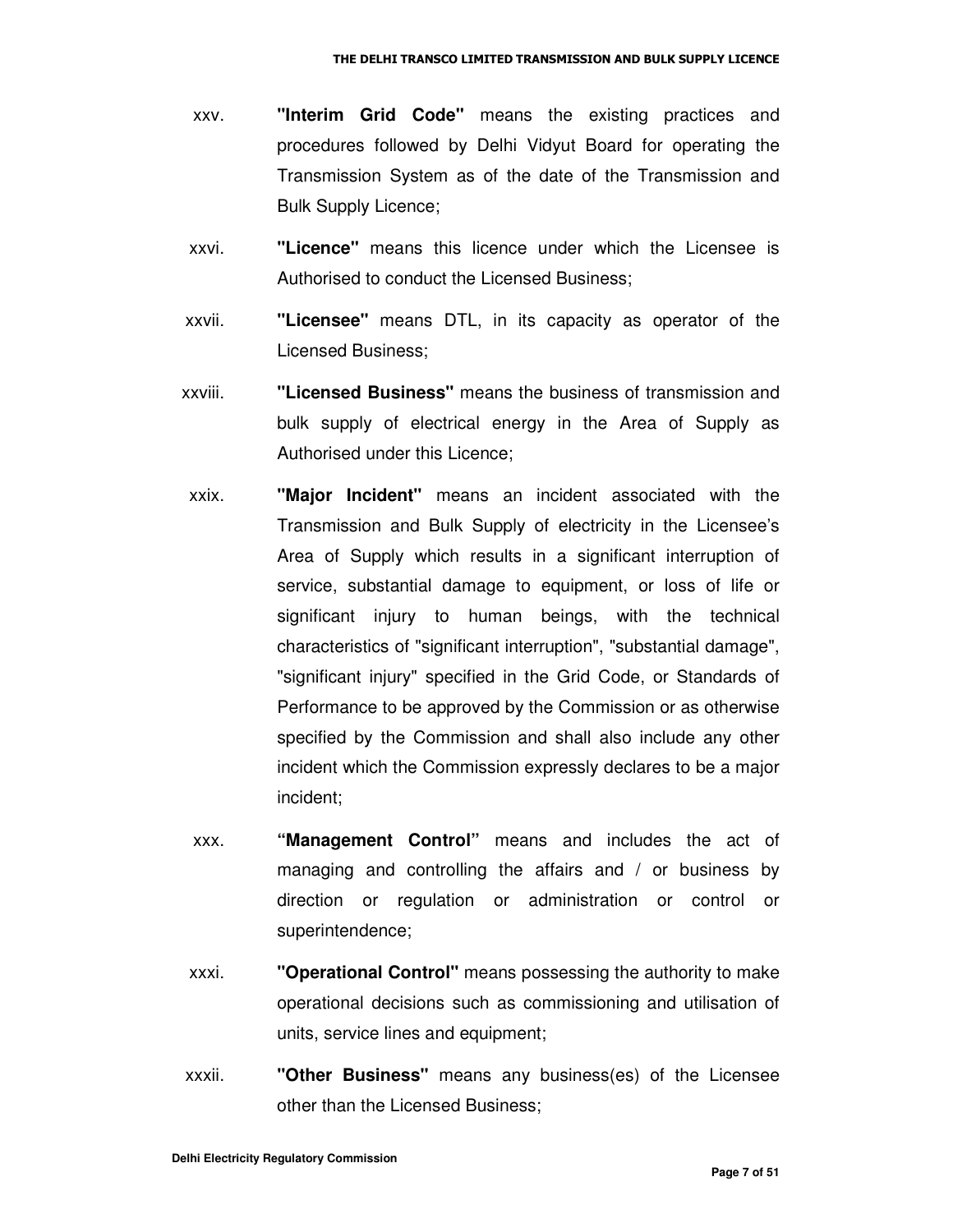- xxxiii. **"Overall Performance Standards"** means the standards as may be determined by the Commission pursuant to Section 37 of the Act;
- xxxiv. **"Person"** shall include any individual, firm, company or association or body of individuals whether incorporated or not;
- xxxv. **"Power Supply Operating Standards"** are such levels of operational security and quality of Supply as are proposed by the Licensee to the Commission and approved by the Commission;
- xxxvi. **"Power Supply Planning and Security Standards"** are such standards as (i) will ensure that the Licensee conducts its planning so that Bulk Supply will meet levels of reliability and quality, to be proposed by the Licensee and approved by the Commission, by reason of sufficiency of power available for the purposes of Bulk Supply; or (ii) the Commission may otherwise specify;
- xxxvii. **"Regulations"** means the regulations issued by the Commission under the Act;
- xxxviii. **"Retail Supply"** means the sale of electricity to Consumers;
- xxxix. **"Retail Supplier"** means any Person who is Authorised to carry out Retail Supply;
	- xl. **"Standards of Performance"** means such standards of performance related to service to Consumers as may be determined by the Commission under the Act;
	- xli. **"State Government"** means the Government of the National Capital Territory of Delhi;
	- xlii. **"Subsidiary"** For the purposes of this Licence, a company shall be deemed to be a subsidiary of another if and only if that other holds more than half in nominal value of the paid up equity share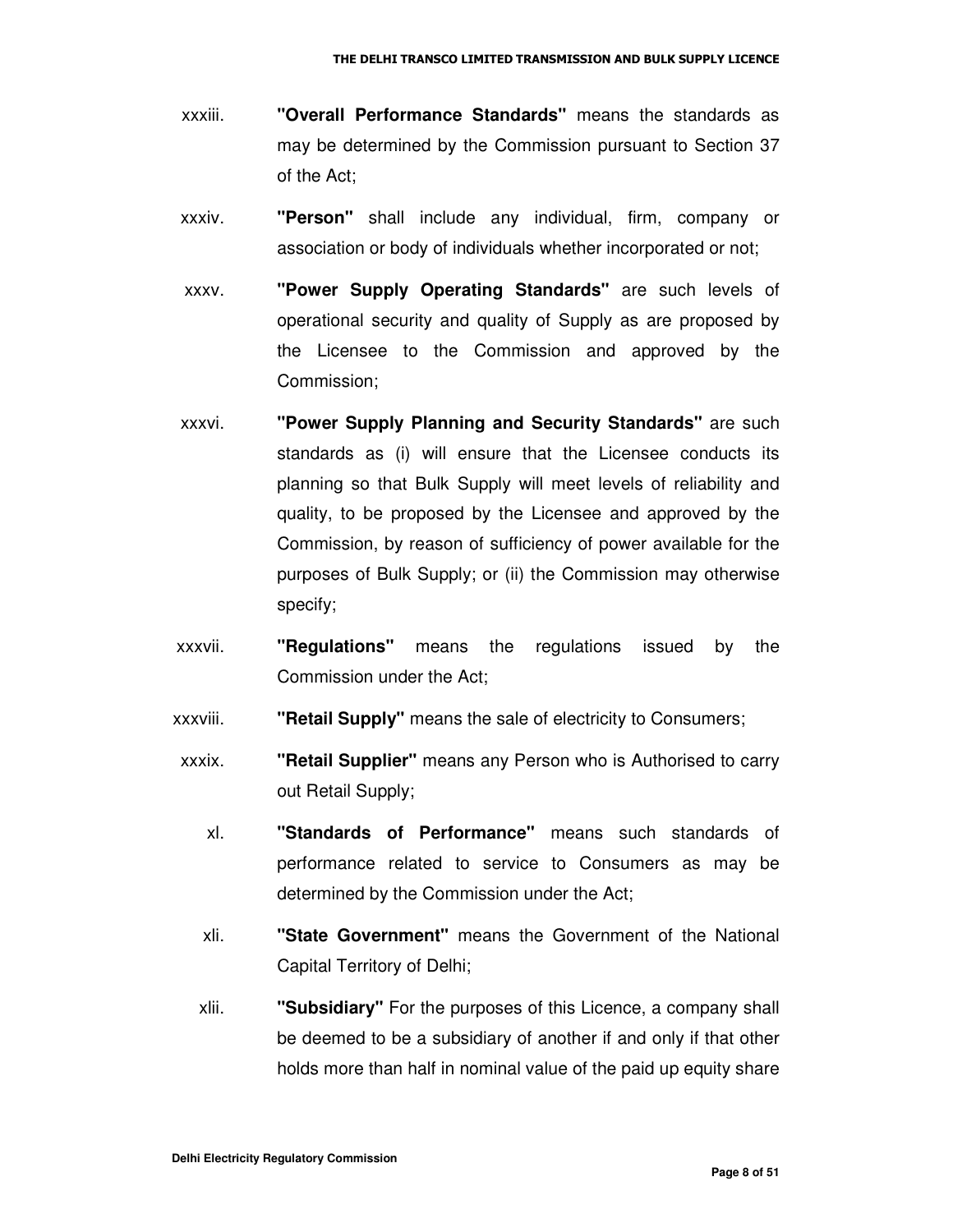capital of the first mentioned company or if that other exercises management control over the first mentioned company;

- xliii. **"Supplier" means** any Person who holds a licence to supply electricity under Section 20 of the Act or is granted an exemption under Section 21 of the Act;
- xliv. **"Supply"** means the provision of electricity by a Supplier either for resale or directly to Consumers;
- xlv. **"Transfer"** shall include the sale, exchange, gift, lease, licence, loan securitisation, mortgage, charge, pledge or grant of any other encumbrance or otherwise permitting of any encumbrance to subsist or parting with physical possession or any other disposition or dealing;
- xlvi. **"Total System"** means Generator Interconnection Facilities, the Transmission System and the Distribution System of all the Distribution Licensees, which are located in the Area of Supply;
- xlvii. **"Transmission"** means the transportation of electricity by means of the Transmission System;
- xlviii. **''Transmission and Bulk Supply Licensee"** means the DTL in its capacity as operator of the Transmission Business and as a Bulk Supplier;
- xlix. **"Transmission Business"** means the Authorised business in Transmission, whether for its own account or for that of third parties, through any system owned and/or operated by such Licensee;
	- l. **"Transmission Operating Standards"** means the standards related to the Licensee's operation of its Transmission System approved by the Commission pursuant to Clause 17;
	- li. **"Transmission Planning and Security Standards**" means the standards related to the adequacy of the Licensee's system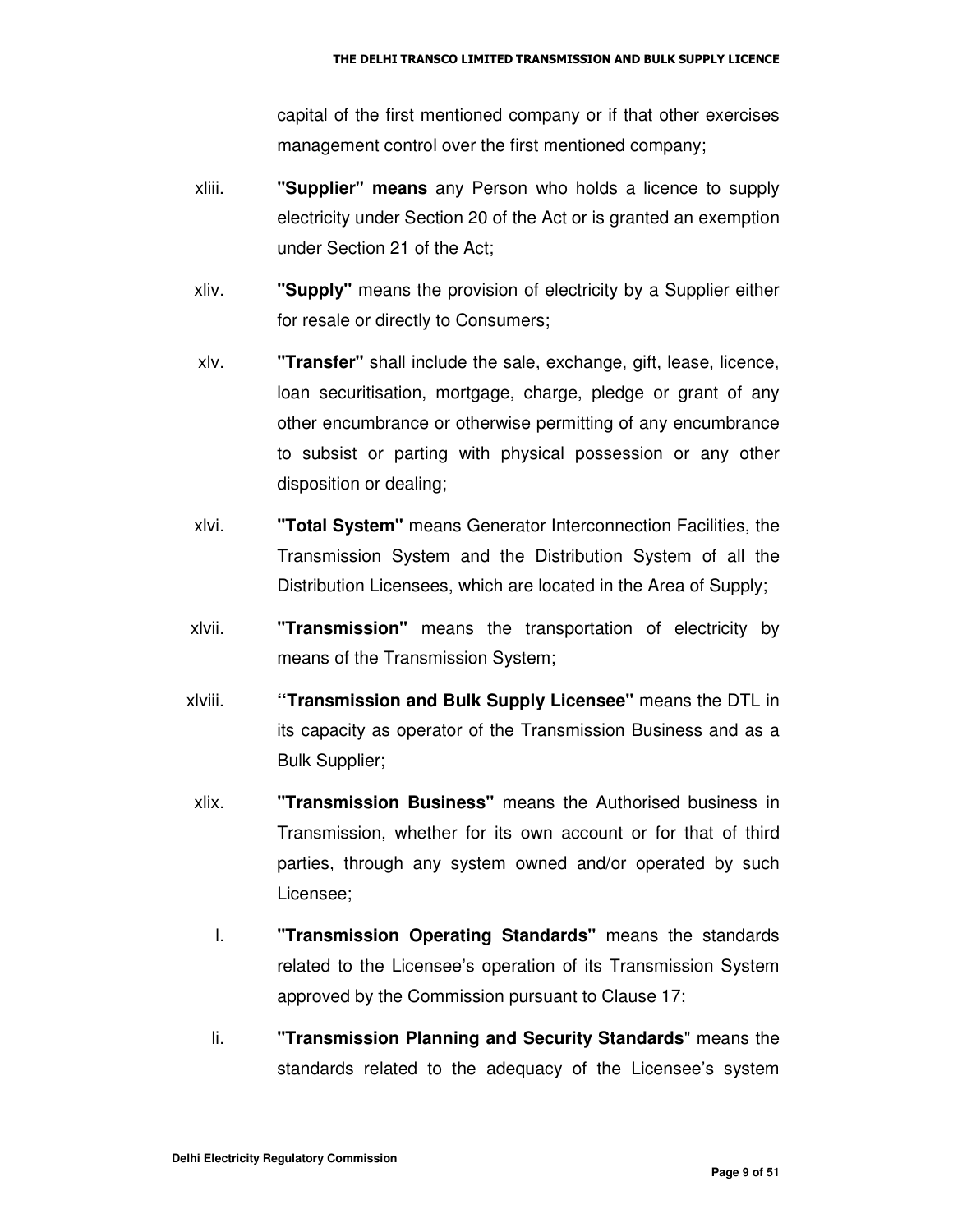planning and security of its Transmission System as approved by the Commission pursuant to Clause 17;

- lii. **"Transmission System"** means the system consisting mainly of extra high voltage electric lines having design voltage higher than 66 KV including any other system of lower voltage as the Transfer Scheme or the Commission may specifically recognise, owned or controlled by the Licensee, and used for the purposes of the transportation of electricity between the switchyards of two Generating Sets or from the switchyard of a Generating Set to a substation, or between substations, or to or from any external interconnection and includes all bays/equipment up to the interconnection with the Distribution System, and any plant, apparatus and meters owned or used in connection with the transmission of electricity, but shall not include any part of a Distribution System;
- liii. **"Use of System"** means use of the Transmission System for the transportation of electricity by a Person specified in Clause 20 or a Bulk Supplier pursuant to a contract entered into under the terms of Clause 20.
- 2.4 References in this Licence to Clauses, parts, and schedules shall, unless the context otherwise requires, be construed as references to Clauses, parts of and schedules to this Licence.

#### 3. Term of the Licence

3.1 The Commission, in the exercise of the powers conferred on it by Section 20 of the Act, hereby grants this Licence to the Licensee for conducting the Licensed Business, during the period specified in Clause 3.3 and subject to the terms and conditions contained in this Licence;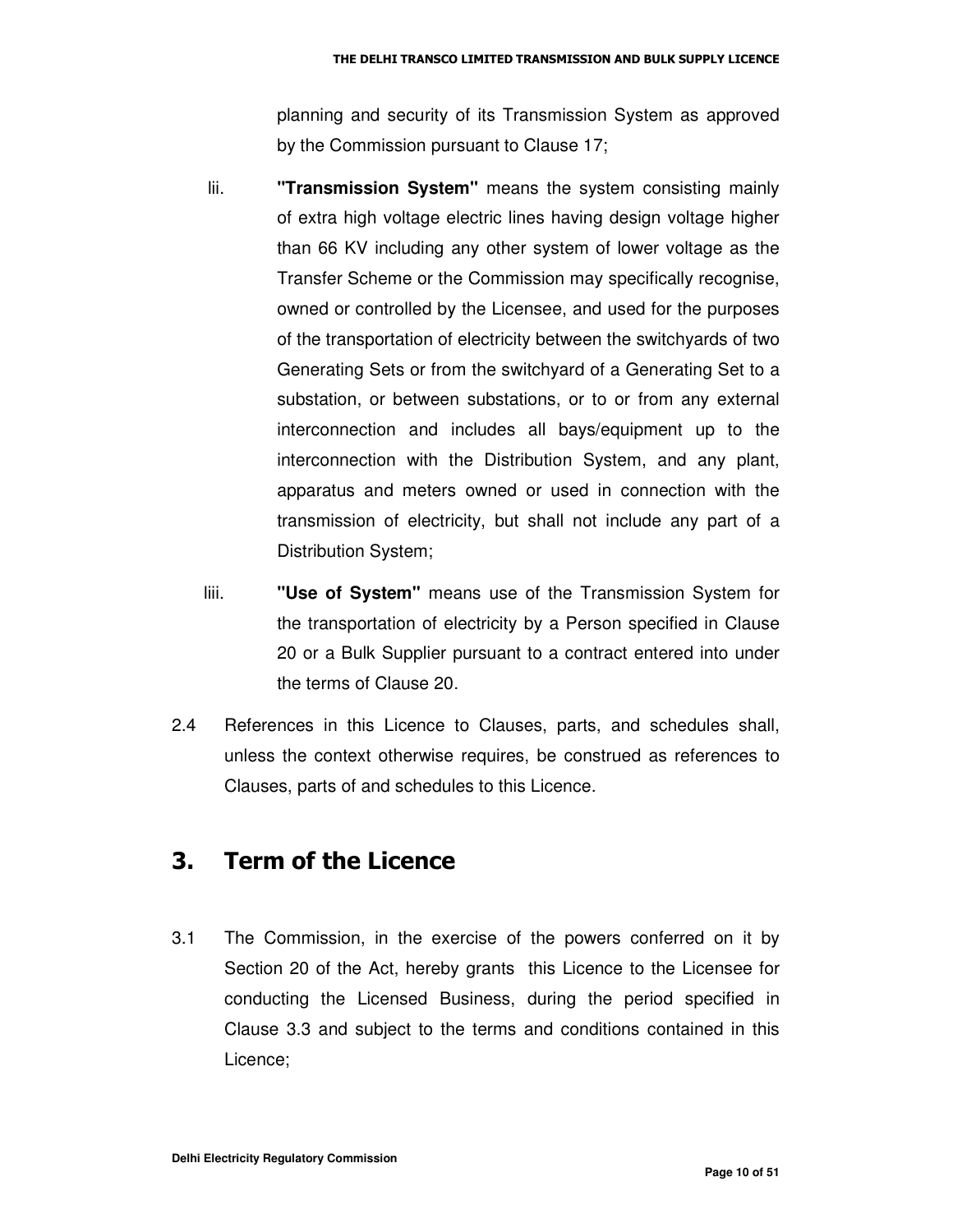- 3.2 The terms and conditions as specified in this Licence are subject to such modifications or amendments as may be made by the Commission in accordance with the provisions of the Act or the Rules and Regulations made there under and / or this Licence;
- 3.3 This Licence shall come into force with effect from the 28<sup>th</sup> day of May, 2003 and, unless revoked earlier by the Commission, in accordance with the provisions of Clause 13 of this Licence and the provisions of the Act or the Rules and regulations framed there under, shall remain in force for 30 years from that date.
- 3.4 The Commission may, at the instance of the Licensee, renew this Licence for such further period or periods and on such terms and conditions, as the Commission may consider appropriate.

Provided that the Licensee shall apply, in writing, for renewal of the License one year prior to expiry of the License. The Commission may, at its discretion, condone any delay in such application.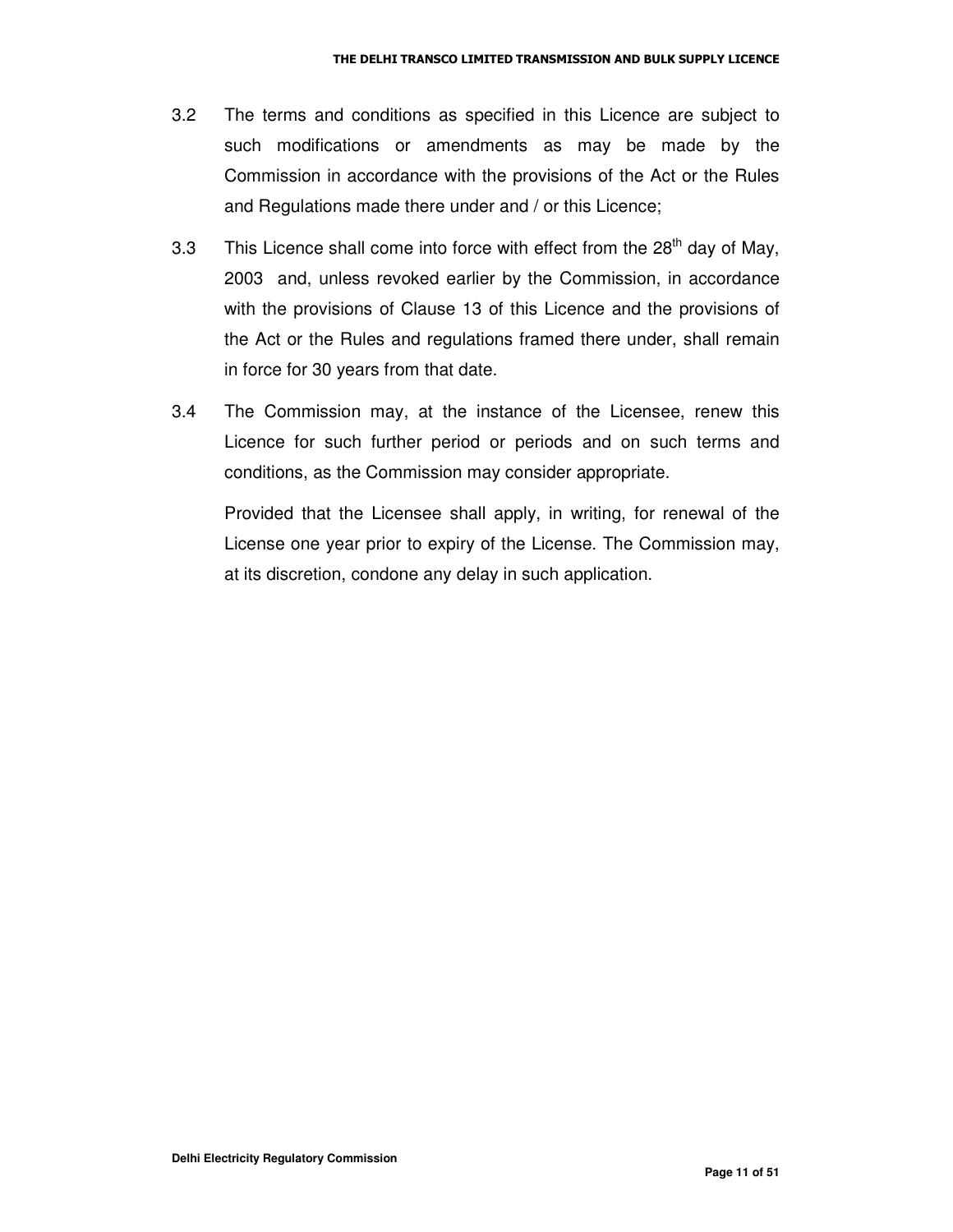# PART II

## **General Conditions**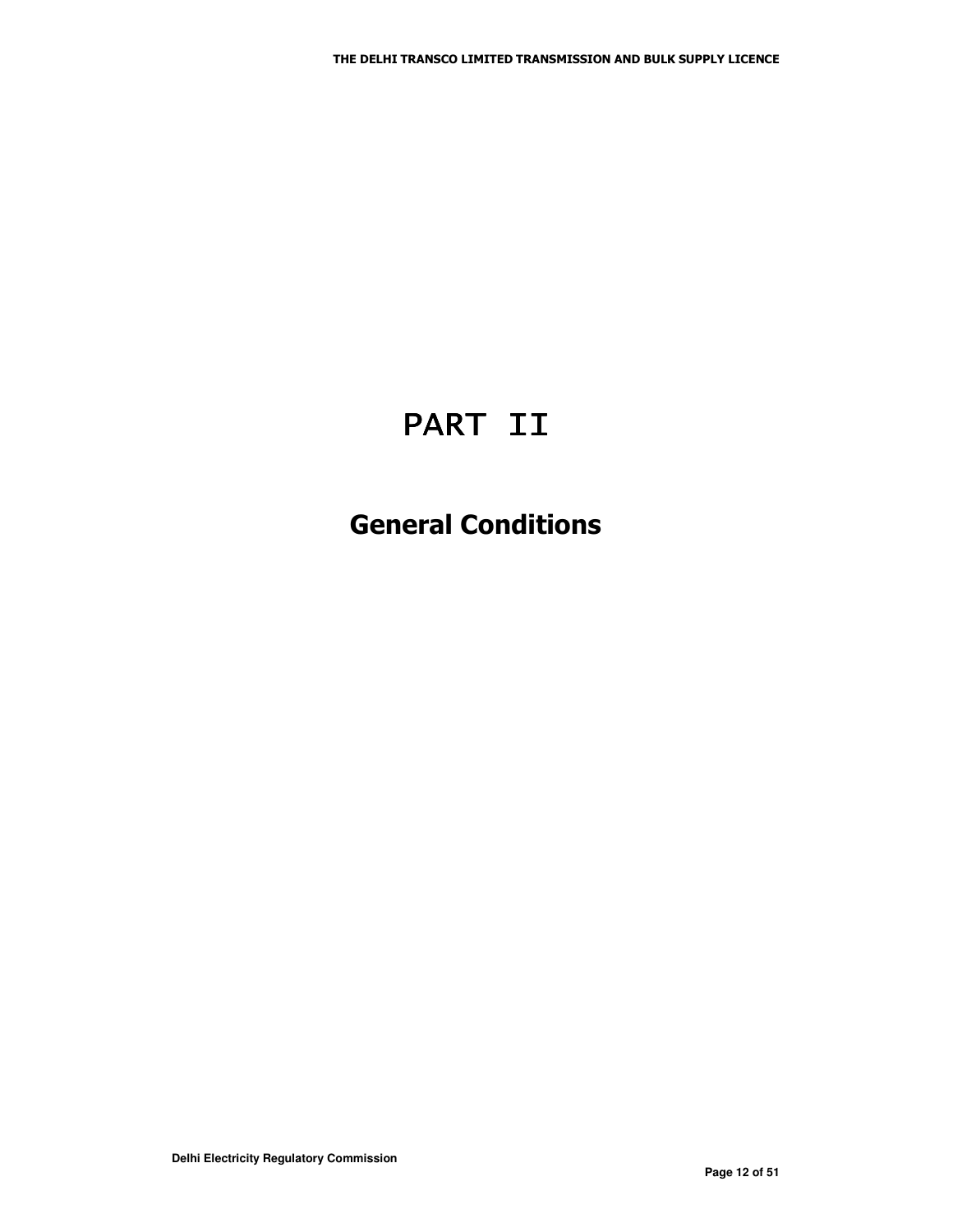#### 4. Directions

4.1 The Licensee shall comply with the Regulations, orders and directions issued by the Commission from time to time and shall also act, at all times, in accordance with the terms and conditions of this Licence, except where the Licensee obtains the prior written approval of the Commission for any deviation therefrom.

#### 5. Activities of the Licensee

- 5.1.1 The Licensee shall not without the prior general or special written approval of the Commission:
	- a. purchase or otherwise acquire electricity for resale or other disposition to third parties, other than pursuant to this Licence; or
	- b. sell or otherwise dispose of electricity to any Person, other than pursuant to this Licence; or
	- c. acquire any beneficial interest in any Generating Company or Generating Set selling electricity into the Area of Supply; or
	- d. acquire any beneficial interest in any Supplier.
- 5.1.2 The Licensee shall purchase or otherwise acquire electricity with the prior written approval of the Commission, to fulfil its obligations under the Indian Electricity Act, 1910, as amended in relation to the interstate transmission of electricity;
- 5.1.3 The Licensee shall not commence any new provision of services to third parties for the transportation of electricity through the Licensee's Transmission System, except with the prior, general or special, written approval of the Commission.
- 5.1.4 In circumstances requiring immediate remedial action in the interest of continuity of supply to third parties, the Licensee may commence the activity referred to in Clause 5.1.2, without the prior written approval of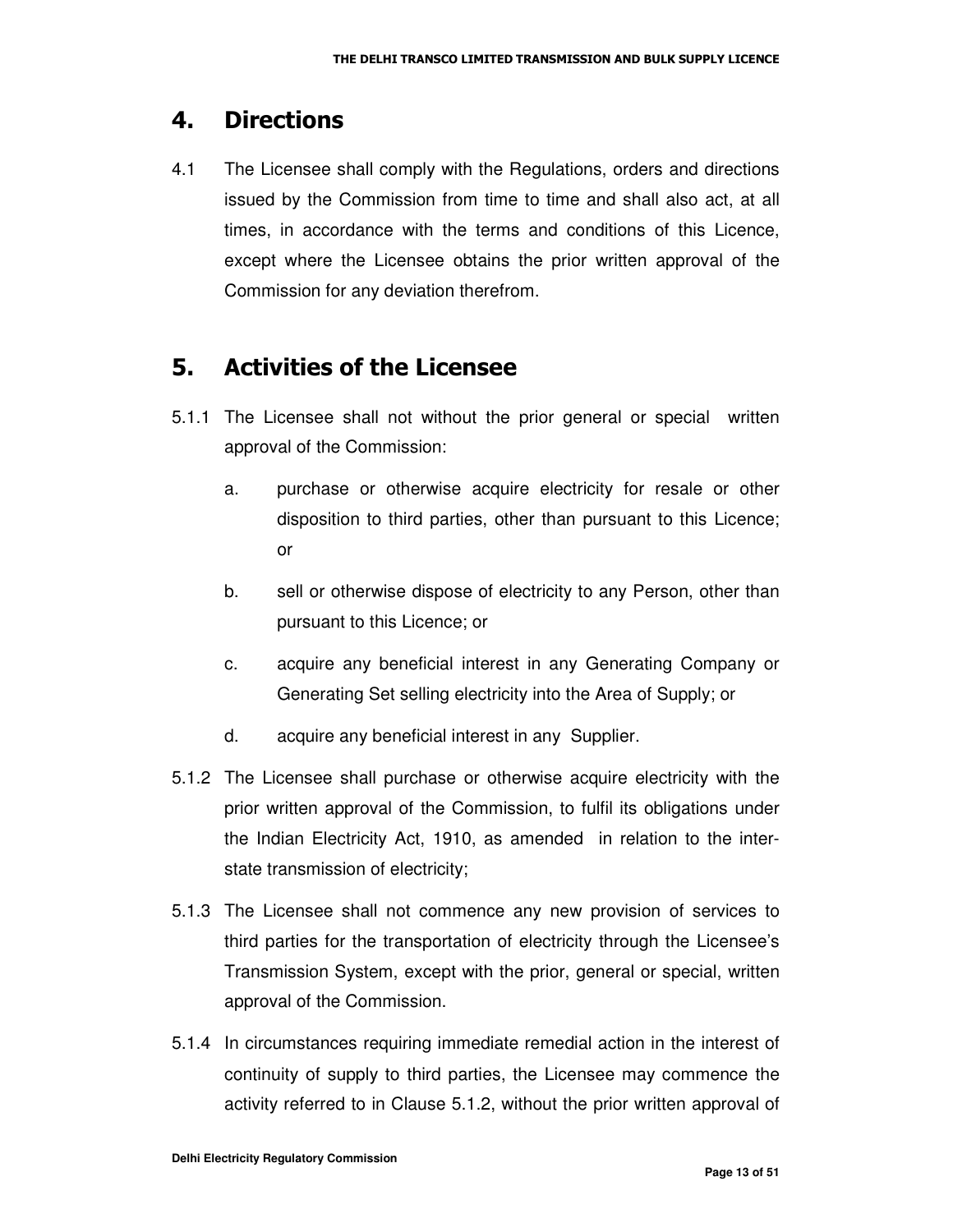commission provided that the Licensee shall satisfy the Commission with reasons / cause requiring Licensee to take such remedial action within 5 days thereof without the prior written approval of Commission in such circumstances.

- 5.1.5 The Licensee shall purchase the energy required for the bulk supply in an economical manner and under a transparent power purchase or procurement process and in accordance with the Regulations, guidelines or directions made by the Commission from time to time.
- 5.1.6 The Licensee shall not engage in any Other Business without the prior written approval of the Commission and if so permitted by the Commission only so long as such activity is likely to result in the gainful employment of the assets and infrastructure comprising the Transmission System and further subject to the following conditions:
	- a. the Licensed Business and the conduct thereof by the Licensee is not prejudiced and/or adversely affected in any manner;
	- b. the Licensee shall prepare and keep, in respect of Other Business activities, separate accounting records as would be required to be kept in respect of such activities, as if they were carried on by a separate company, so that the revenues, costs, assets, liabilities, reserves and provisions of, or reasonably attributable to, such Other Business activities are separately identifiable from those of the Licensed Business;
	- c. the Licensee shall comply with such guidelines, terms and conditions that the Commission may specify in regard to (i) the Licensee engaging in Other Business activities and (ii) payment of fair compensation to the Licensed Business for the assets of the Licensed Business utilised for such Other Business activities; and
	- d. the Licensee shall not Transfer the Transmission System or any assets utilised in the Transmission Business for the purposes of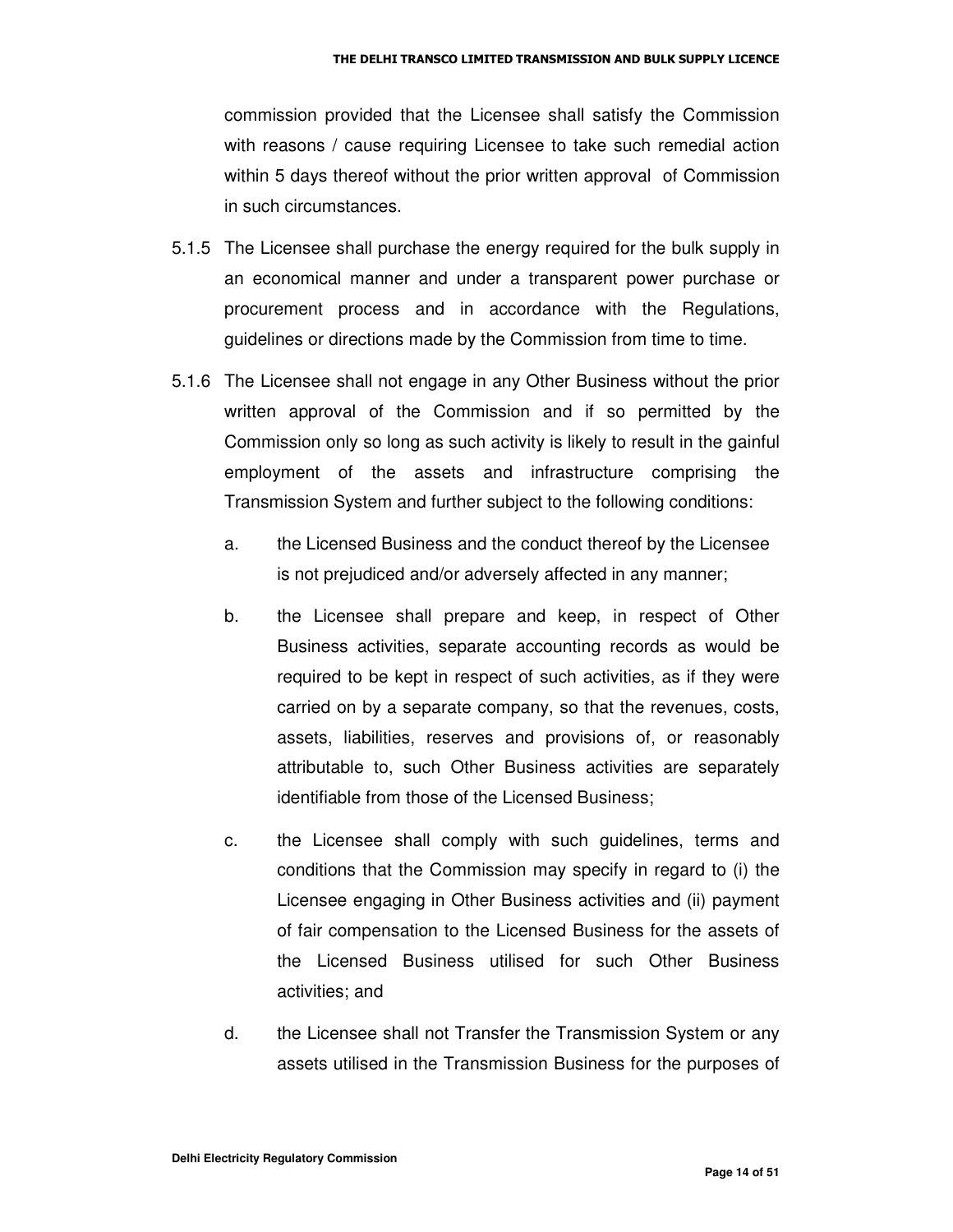any Other Business activities, without the prior written approval of the Commission.

- 5.2 The Licensee shall seek written approval of the Commission before making any loans to or issuing any guarantee for any obligation of any Person. However, loans to employees pursuant to their terms of service and advances to suppliers in the ordinary course of business are excluded from the requirement to seek such approval.
- 5.3 The Licensee may engage any of its Subsidiaries or Holding Company or a Subsidiary of such Holding Company to provide any goods or services to the Licensee, in connection with the Licensed Business subject to the following conditions :
	- a. that the transaction will be on an arms-length basis and at a value that is fair, competitive and reasonable in the circumstances;
	- b. that the transaction should be consistent with any Regulations framed by the Commission relating to the provision of goods and services with respect to the Licensed Business; and
	- c. that the Licensee shall give 15 days written notice to the Commission prior to commencement of the proposed arrangement and along with the notice provide all relevant details of the arrangement.

In all other cases of engagement of such Subsidiary or Holding Company or a subsidiary of the Holding Company, prior permission of the Commission will be required. To obtain such prior permission, the Licensee shall file a suitable application with the Commission disclosing relevant facts. The Commission may, within 30 days of the filing of the application, seek further information in support of the application. The Commission may generally within 30 days of such further information being submitted by the Licensee, and where no such further information is sought by the Commission as above, generally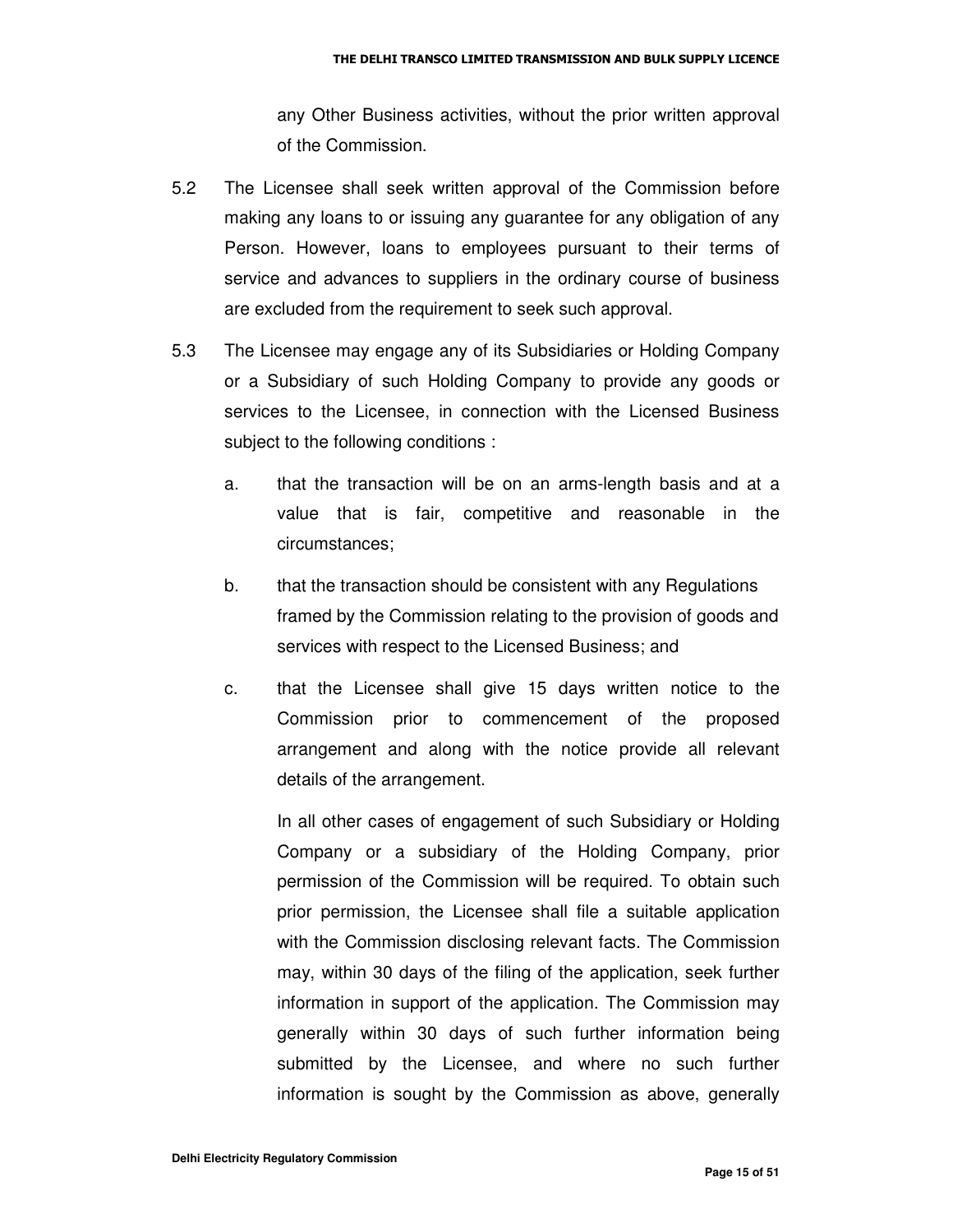within 60 days of filing of the application, allow the arrangement subject to such terms and conditions or modifications as is considered appropriate or reject the same, for reasons recorded in writing in the order to be issued by the Commission.

### 6. Prohibition of Subsidies

6.1 In respect of the Licensed Business, the Licensee shall not, without prior written permission of the Commission, give any subsidy or subvention to, or receive any subsidy or subvention from, any Person or any Other Business of the Licensee (whether or not authorised by the Commission), except a subsidy granted by the State Government pursuant, and subject, to Section 12 of the Act or a subvention pursuant, and subject, to Section 29 of the Act.

#### 7. Accounts

- 7.1 The financial year of the Licensee shall run from the first of April to the following thirty-first of March.
- 7.2 Accounting Principles

The Licensee shall in respect of the Licensed Business and any Other Business, and if so directed by the Commission, within the Licensed Business, separately for Transmission and Bulk Supply:

(a) keep such accounting records as would be required to be kept in respect of each such business, so that the revenues, costs, assets, liabilities, reserves and provisions of, or reasonably attributable to the various Businesses are separately identifiable in the books of the Licensee;

Provided that till the financial year commencing April 01, 2004, the Licensee shall be entitled to keep such accounting records as would be required to be kept in respect of the Transmission and Bulk Supply Business as a whole and the Licensee will not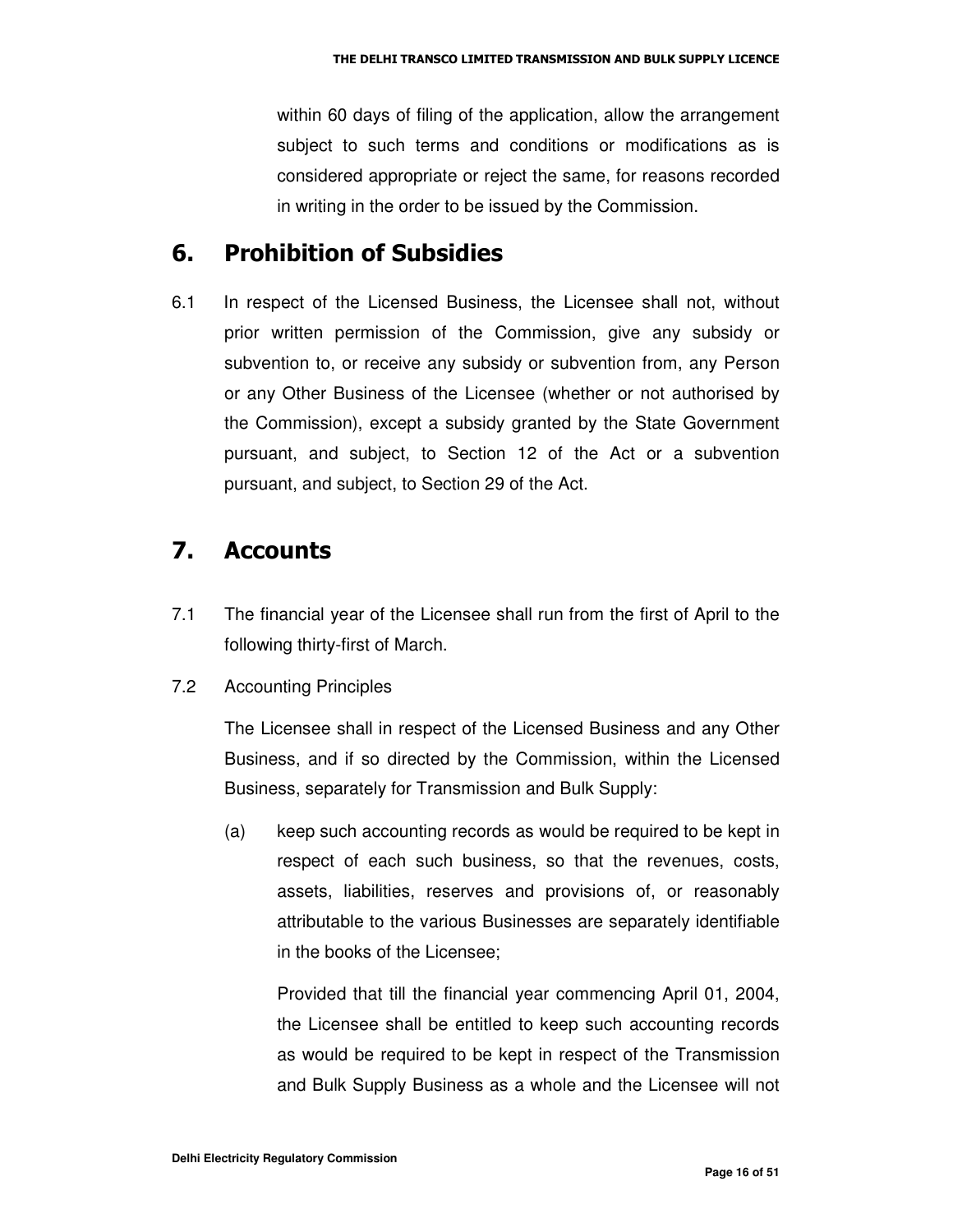be required to break these down further to each Licensed Business;

- (b) prepare on a consistent basis from such accounting records and deliver to the Commission :
	- i. the Accounting Statements;
	- ii. in respect of the first six months of each financial year, an interim profit and loss account, cash flow statement, funds flow statement and provisional balance sheet;
	- iii. in respect of the Accounting Statements prepared in accordance with this Clause 7, an Auditor's report for each financial year, stating whether in their opinion, these statements have been properly prepared in accordance with this Clause 7 and give a true and fair view of the revenues, costs, assets, liabilities, reserves and provisions of, or reasonably attributable to such businesses to which the statements relate; and
	- iv. a copy of each interim profit and loss account not later than three months after the end of the period to which it relates, and copies of the Accounting Statements and Auditor's report not later than six months after the end of the financial year to which they relate.
- 7.3 The Licensee shall not change the basis of charge or apportionment or allocation of revenues or expenses in relation to the preparation of the Accounting Statements in respect of a financial year from those applied in respect of the previous financial year, without prior approval from the Commission or required as per the applicable law.
- 7.4 Where, in relation to the Accounting Statements in respect of a financial year, the Licensee has changed the basis of charge or apportionment or allocation from those adopted for the immediately preceding financial year, the Licensee shall, if directed by the Commission (in addition to preparing Accounting Statements on those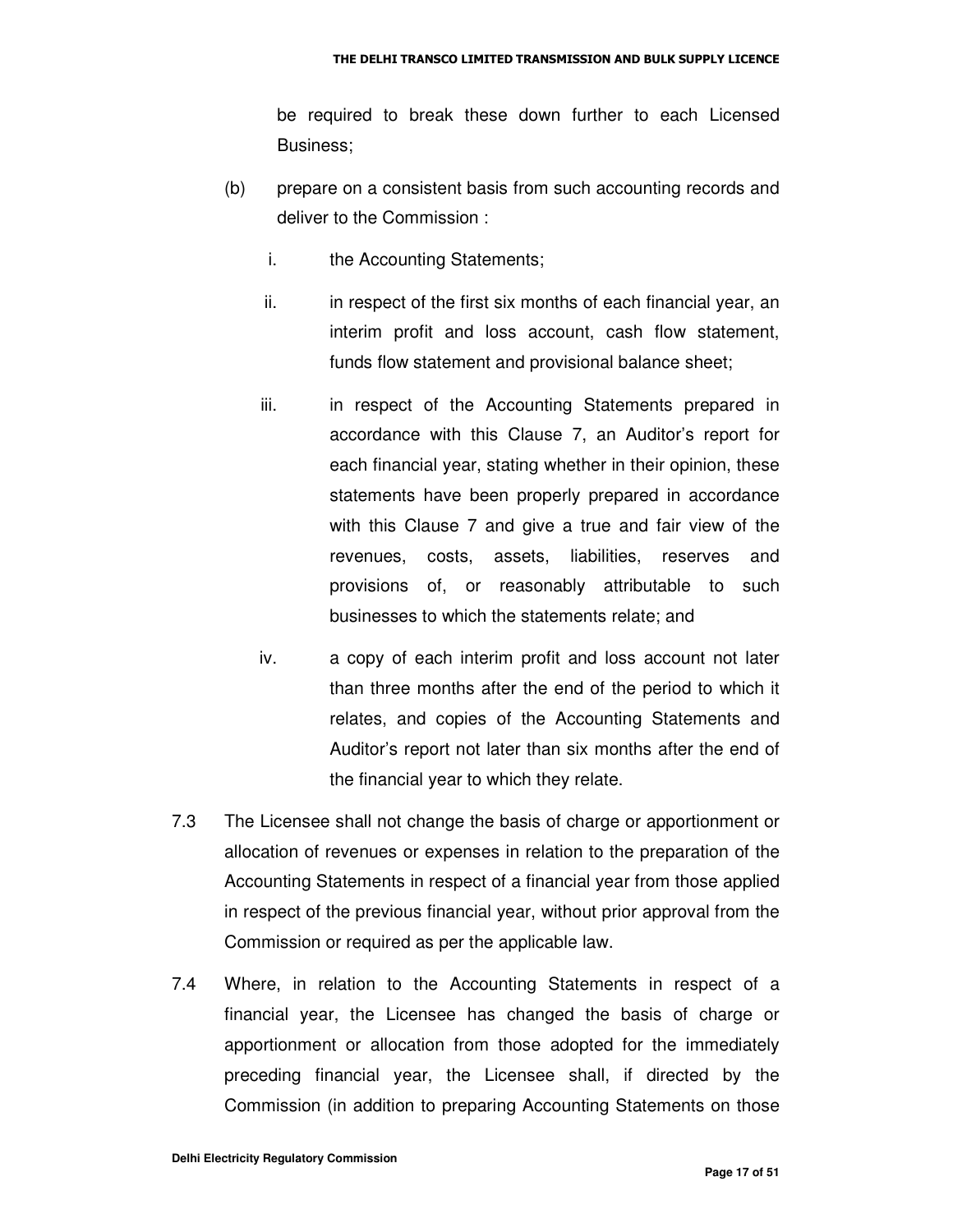bases which it has adopted) prepare such Accounting Statements on the basis which applied in respect of the immediately preceding financial year.

- 7.5 Accounting Statements under Clause 7.2 shall, unless otherwise approved or directed by the Commission:
	- a. be prepared and published with the Annual Accounts of the Licensee, in the manner prescribed in the Regulations;
	- b. state the accounting policies adopted;
	- c. be prepared in accordance with generally accepted Indian accounting standards; and
	- d. be prepared in the form prescribed by the Indian Electricity Rules, 1956, till the Commission stipulates any changes in the form by Regulations;
- 7.6 References in this Clause 7 to costs or liabilities of, or reasonably attributable to Licensed Business or Other Business shall be construed as excluding taxation, and capital liabilities which do not relate principally to such Business and interest thereon.
- 7.7 The Licensee shall ensure that the Accounting Statements in respect of each financial year prepared under Clause 7.2 and the Auditor's report in respect of each financial year referred to in Clause 7.2 are publicised in such manner as the Commission may direct and are made available to any Person requesting them at a price not exceeding the reasonable cost of duplicating them.
- 7.8 Notwithstanding anything contained in this Clause 7, whenever deemed fit, proper and necessary, the Commission may require the submission of a report prepared by an independent Auditor at the expense of the Licensee to be included as an expense in the determination of aggregate revenues made in accordance with Clause 22.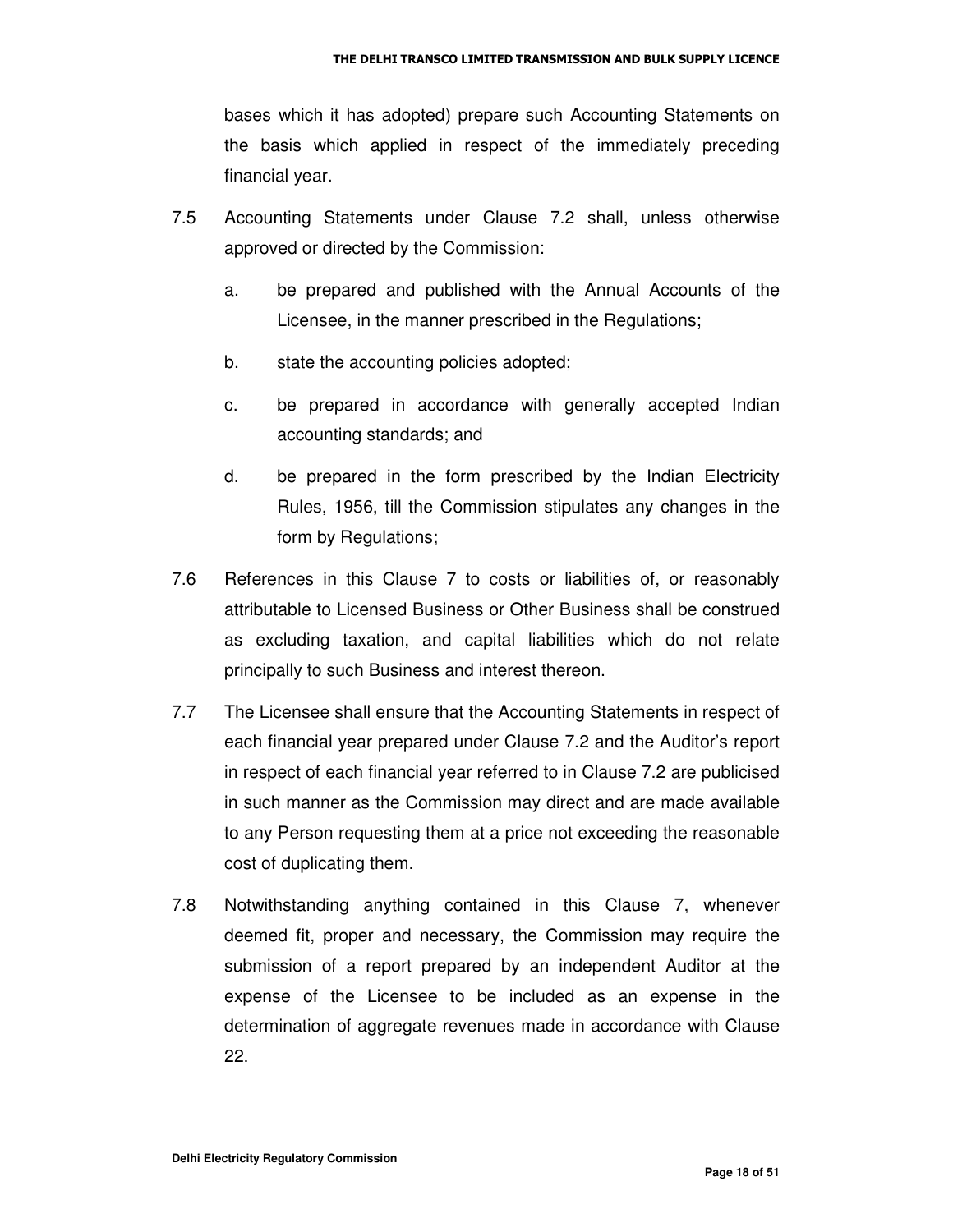## 8. Prohibition of Discrimination or Undue **Preference**

8.1 In the conduct of the Licensed Business, the Licensee shall not show any undue preference to any Person or subject any person to discrimination.

### 9. Provision of Information to the Commission

- 9.1 The Licensee shall furnish to the Commission without any delay such information, documents and details related to the Licensed Business or any Other Business of the Licensee as the Commission may require for its own purposes or for the purposes of the Government of India, State Government, the Central Commission and / or the Central Electricity Authority.
- 9.2 The Licensee shall notify the Commission of any Major Incident affecting any part of the Transmission System which has occurred and shall at the earliest possible and in any event by not later than 15 days or such period as may be extended by the Commission from the date of such Major Incident :
	- a. submit a report to the Commission giving full details of the facts within the knowledge of the Licensee regarding the incident and its cause.
	- b. in the event the report under sub-Clause (a) is likely to take more than 15 days from the date of the Major Incident, the Licensee shall within 15 days from such date of the incident submit a preliminary report with such details which the Licensee can reasonably furnish and state reasons to the satisfaction of the Commission as to why the Licensee requires more than 15 days for giving full report of such incident.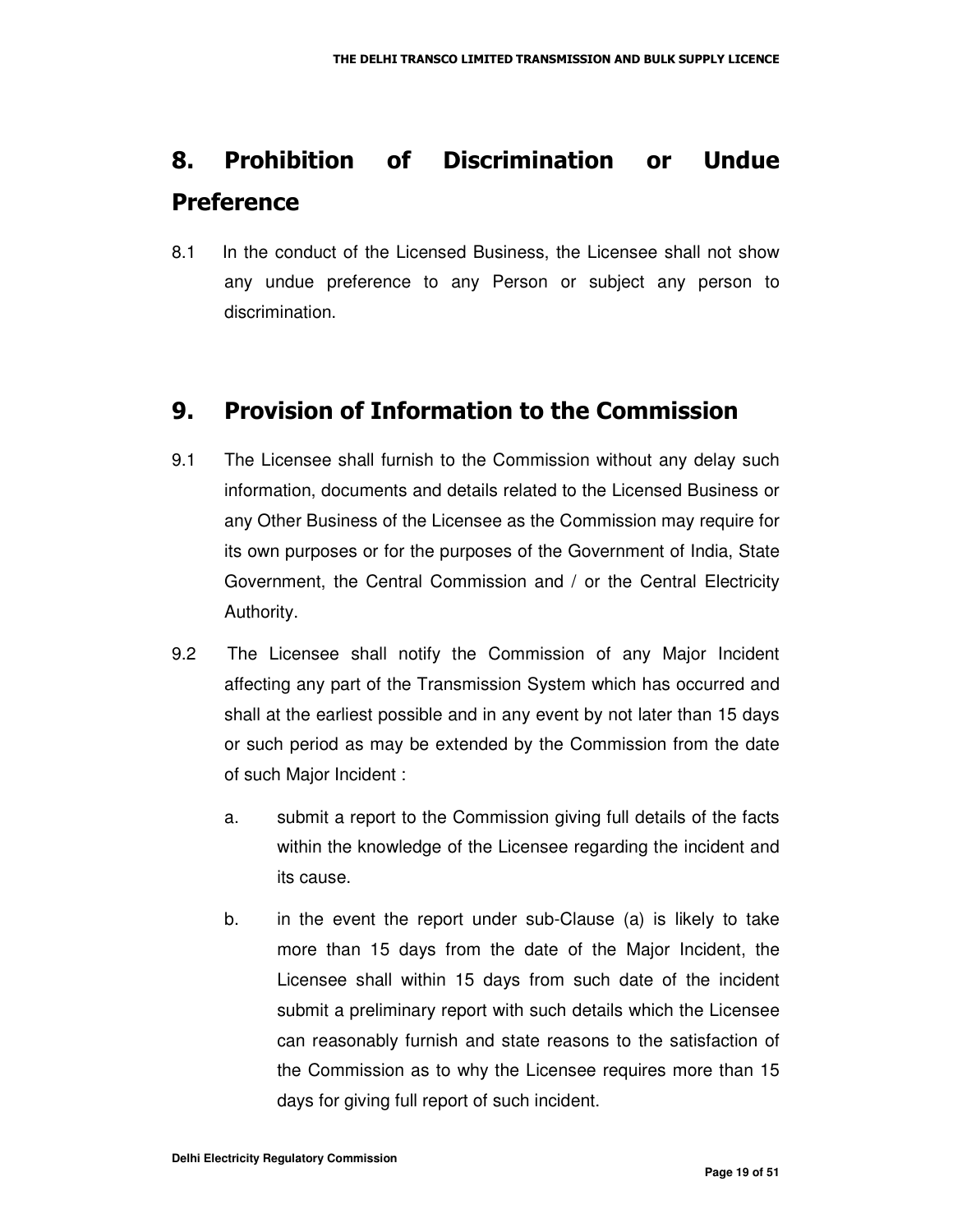- c. give copies of the report to all parties concerned with the Major Incident and to such other Persons as the Commission may direct.
- 9.3 The decision of the Commission as to what is a Major Incident shall be final.
- 9.4 The Commission at its own discretion may require the submission of a report on any incident or incidents to be prepared by an independent Person at the expense of the Licensee to be included as an expense in the determination of aggregate revenues made in accordance with Clause 22.
- 9.5 The Commission may at any time require the Licensee to comply with the provisions of Clauses 9.2 to 9.4 as to matters which the Commission may specifically direct and Licensee shall be obliged to comply with the same notwithstanding that such matters are not Major Incidents; provided that the time limits specified in Clause 9.2 shall commence from the date that the Commission notifies the Licensee of such requirement.

### 10. Investments

10.1 The Licensee shall submit to the Commission along with the "Expected Revenue Calculation" filed in terms of Clause 22, an annual investment plan for the ensuing financial year and shall make investment in the said financial year in accordance with the said investment plan. Provided that if any unforeseen contingencies require reallocation of funds within the schemes listed in the annual investment plan, the Licensee may do so after intimating the Commission. However, such reallocation in respect of individual projects does not exceed Rs.2,00,00,000.00 (Rupees two crores only) or such other amount as may be notified by the Commission from time to time. If on account of unforeseen circumstances the Licensee is required to make investment in a scheme which does not find a place in the annual investment plan,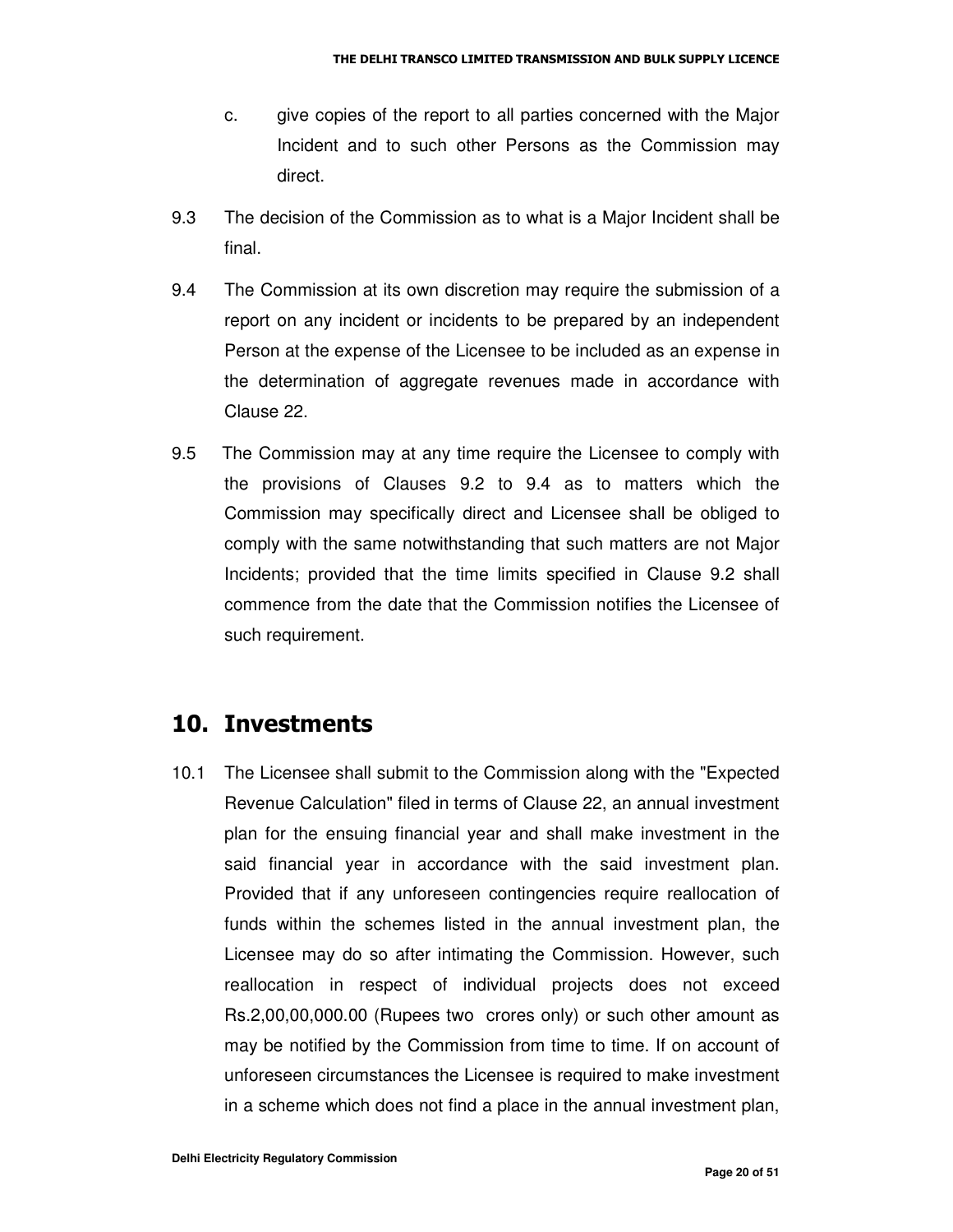the Licensee may do so up to the limit of Rs.5,00,00,000.00 (Rupees five crores only), or such other amount as may be notified by the Commission from time to time, and intimate the Commission.

- 10.2 The Licensee shall not make any investment under any scheme or schemes except in an economical and efficient manner and in terms of this License and in accordance with the Regulations, guidelines, directions and orders the Commission may issue from time to time.
- 10.3 The Licensee shall promptly notify the Commission of schemes in relation to the Transmission System which the Licensee from time to time proposes to implement together with relevant details, including the estimated cost of such schemes, with requisite break-up, source of funding and proposed investment plans. The Licensee shall furnish to the Commission such further details and clarifications as to the schemes proposed, as the Commission may require from time to time. The schemes proposed may be implemented by Licensee, subject to the following conditions:
	- a. If the scheme does not involve major investment as defined hereunder, without any specific approval from the Commission but subject to any direction or condition which the Commission may give or impose during the implementation of the scheme;
	- b. If the scheme involves major investment, after taking specific prior written approval of the Commission as provided in Clause 10.4.
- 10.4 The Licensee shall make an application to the Commission for obtaining prior written approval of the Commission for schemes involving major investments as per the procedure which the Commission may specify from time to time and demonstrate to the satisfaction of the Commission that:
	- a. there is a need for the major investment in the Transmission System, which the Licensee proposes to undertake;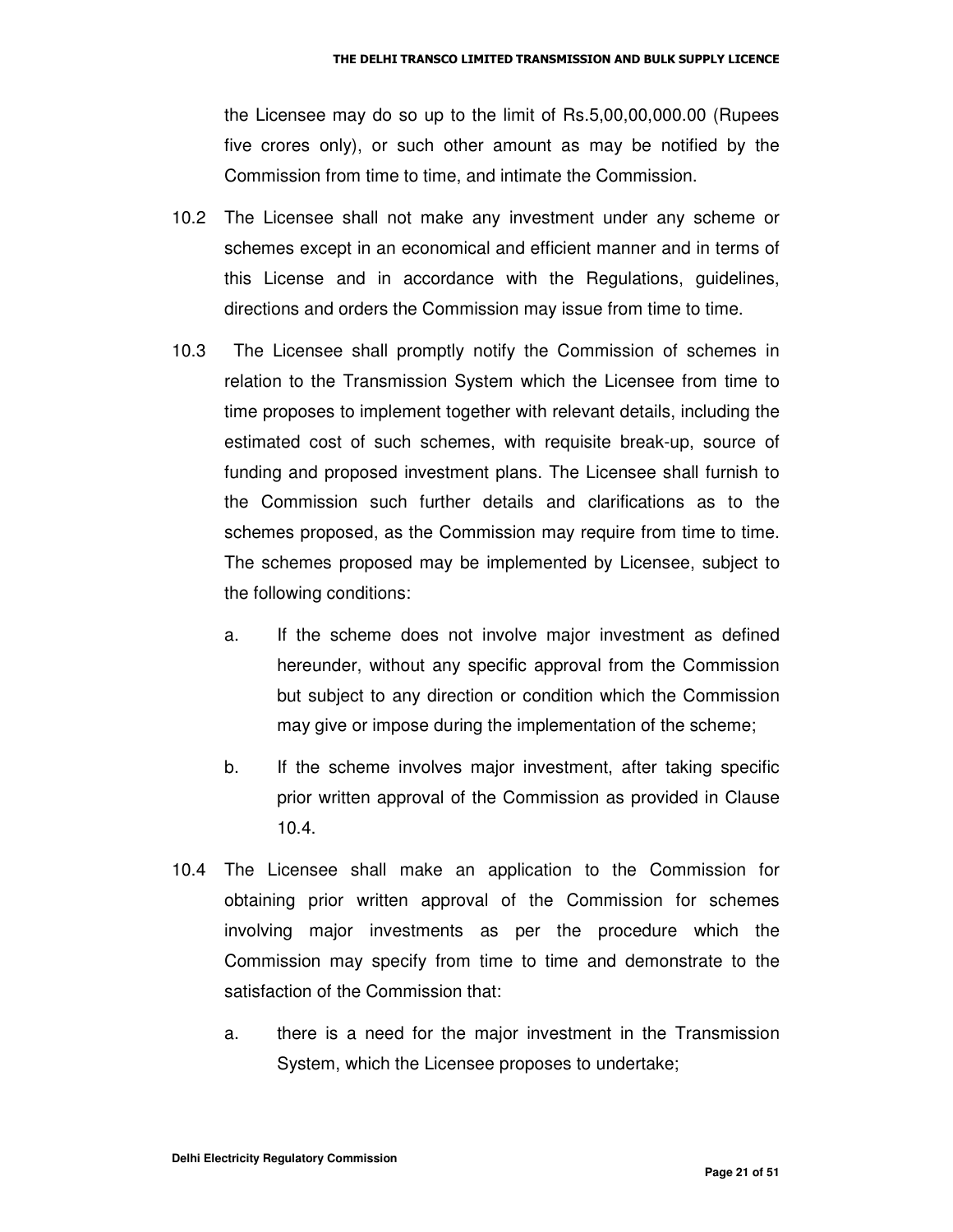- b. the Licensee has examined the economic, technical, system and environmental aspects of all viable alternatives to the proposal for investing in or acquiring new Transmission System assets to meet such need;
- c. the Licensee shall invite and finalise tenders for procurement of equipment, material and/or services relating to such major investment, in accordance with a transparent tendering procedure as may be specified by the Commission from time to time; and
- d. the Licensee has explored all possible avenues and is sourcing funds in the most efficient and economical manner.
- 10.5 For the purposes of Clause 10 the term "major investment" means any planned investment in or acquisition of transmission facilities, the cost of which, when aggregated with all other investments or acquisitions (if any) forming part of the same overall transaction, equals or exceeds Rs.5,00,00,000.00 (Rupees five crores only) or such other amount as may be notified by the Commission from time to time.

#### 11. Transfer of Assets

11.1 The Licensee shall not, in a single transaction or a set of related transactions, transfer or assign Operational Control over any asset whose book value at the time of the proposed Transfer exceeds Rs.2,00,00,000.00 (Rupees two crores only) or such other amount as may be notified by the Commission from time to time, without complying with the conditions stipulated in this Clause 11.

Provided that in case of any emergency condition, such transfer can be carried out between the Licensees in the National Capital Territory of Delhi without prior approval. The Licensee shall immediately after such a transaction seek post-facto approval of the Commission giving the detail facts about the situation and the details of the transaction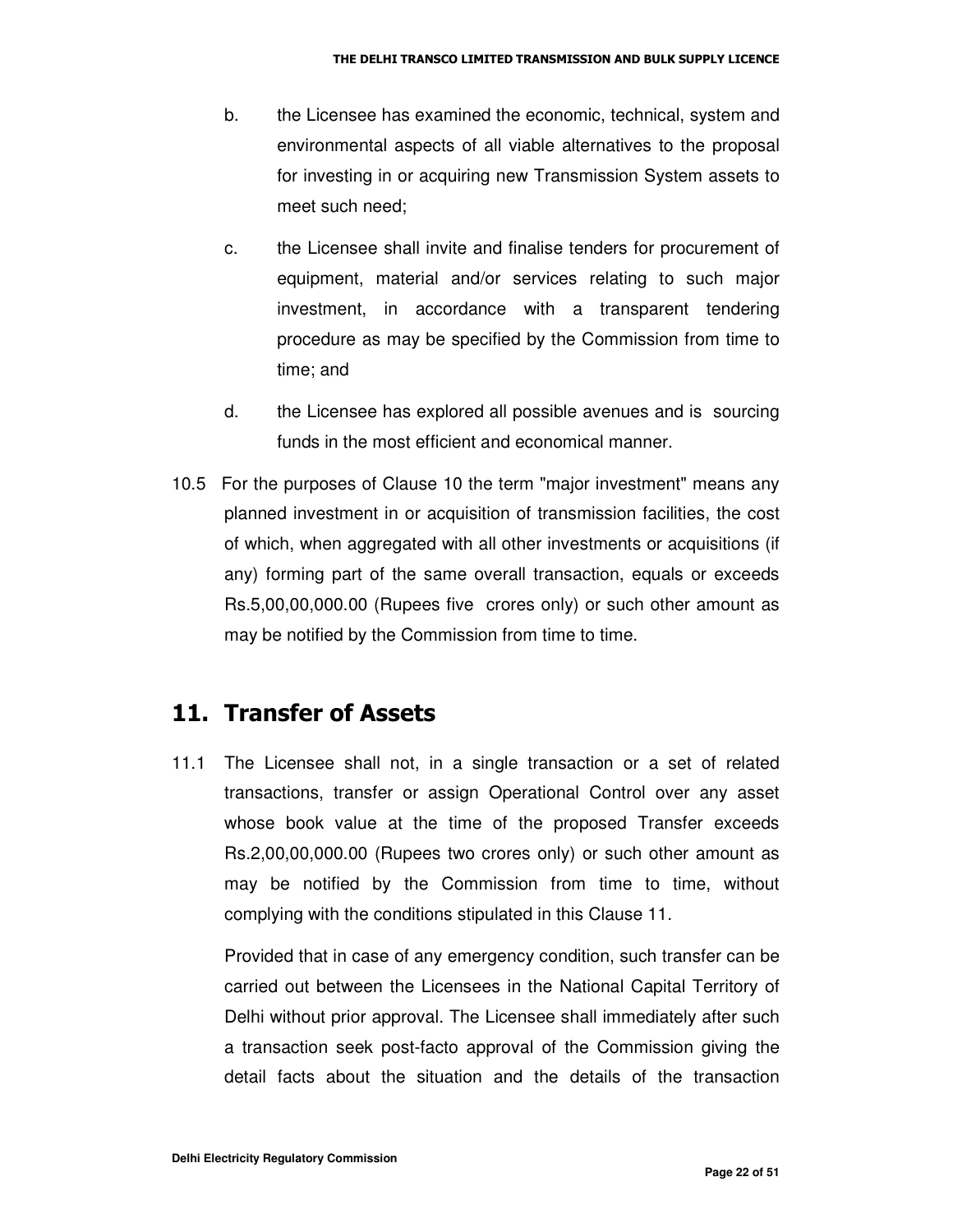explaining to the satisfaction of the Commission the emergency condition warranting such a transfer.

- 11.2 The Licensee shall give to the Commission prior written notice of its intention to transfer or assign Operational Control over any asset whose value exceeds Rs.2,00,00,000.00 (Rupees two crores only), or such other amount as may be notified by the Commission from time to time, and disclose all relevant facts. The Commission may, within 30 days of the receipt of the notice, seek further information in support of the transaction and may, generally within 30 days of such further information being submitted by the Licensee, and where no such further information is sought by the Commission as above, within 60 days of the filing of the application, allow the transfer arrangement subject to such terms and conditions or modifications as is considered appropriate or reject the same, for reasons recorded in writing in the order to be issued by the Commission.
- 11.3 The Licensee may transfer or assign Operational Control over any asset where :
	- a. the Commission has issued directions for the purposes of this Clause 11 containing a general consent (whether or not subject to conditions) to :

i.transactions of a specified description, and / or

- ii.the Transfer or assignment of Operational Control over assets of a specified description, and / or
- iii.the Transfer or assignment of Operational Control is in accordance with any conditions to which the consent is subject, or
- b. the Transfer or assignment of Operational Control in question is required by or under the mandate of any other Act; or
- c. the asset in question was acquired and used by the Licensee exclusively or primarily in connection with any Other Business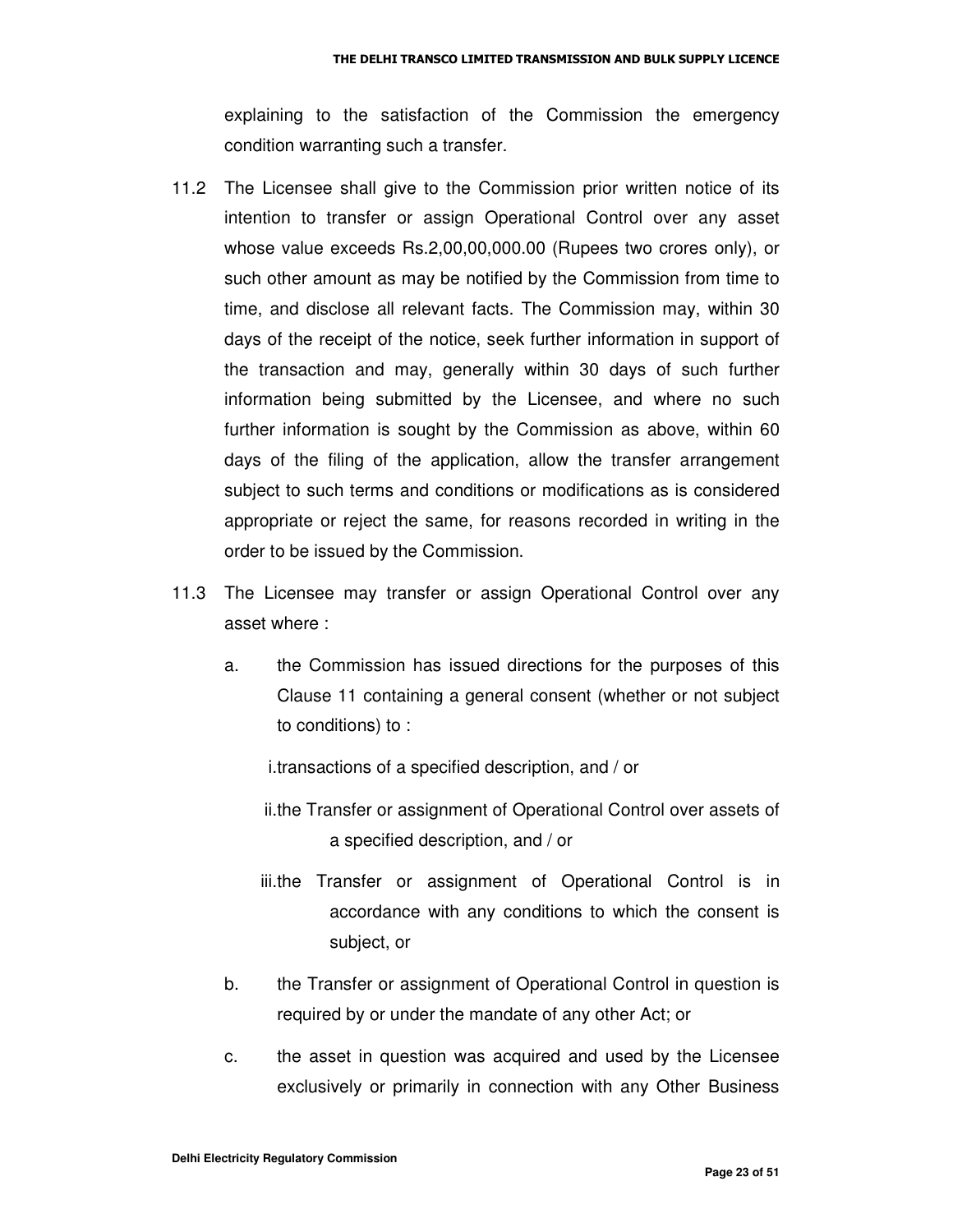that it has been authorised to carry on pursuant to Clause 5.1.6 and does not constitute a legal or beneficial interest in land, or otherwise form part of the Transmission System or is not otherwise an asset required for the Licensed Business.

11.4 Subject to prior written approval of he Commission, the Licensee will be entitled to utilise the assets as a means of facilitating funding or financing the Licensed Business in the ordinary course of business.

#### 12. Payment of Licence Fees

- 12.1 Within 60 days or such further period as the Commission may allow after the coming into force of this Licence, the Licensee shall pay to the Commission an initial fee of Rs.50,00,000.00 (Rupees fifty lakhs only) in such manner as the Commission may direct.
- 12.2 For as long as this Licence remains in force, the Licensee shall, by the 10th of April of every year, or such further period as the Commission may allow, pay to the Commission an annual licence fee as mentioned herein. The annual fee shall be equivalent to amount as may be prescribed by the Commission in the relevant Regulations from time to time.
- 12.3 Where the Licensee fails to pay to the Commission any of the fees due under Clauses 12.1 or 12.2 by the due dates:
	- a. without prejudice to other obligations, the Licensee shall be liable to pay interest on the outstanding amount at a simple interest rate of two percent per month, the interest being payable for the period beginning on the day after which the amount became due, and ending on the day on which the payment is made in cleared funds; and
	- b. the Licensee shall be subject to the proceedings for the recovery of such fees as specified in the Act; and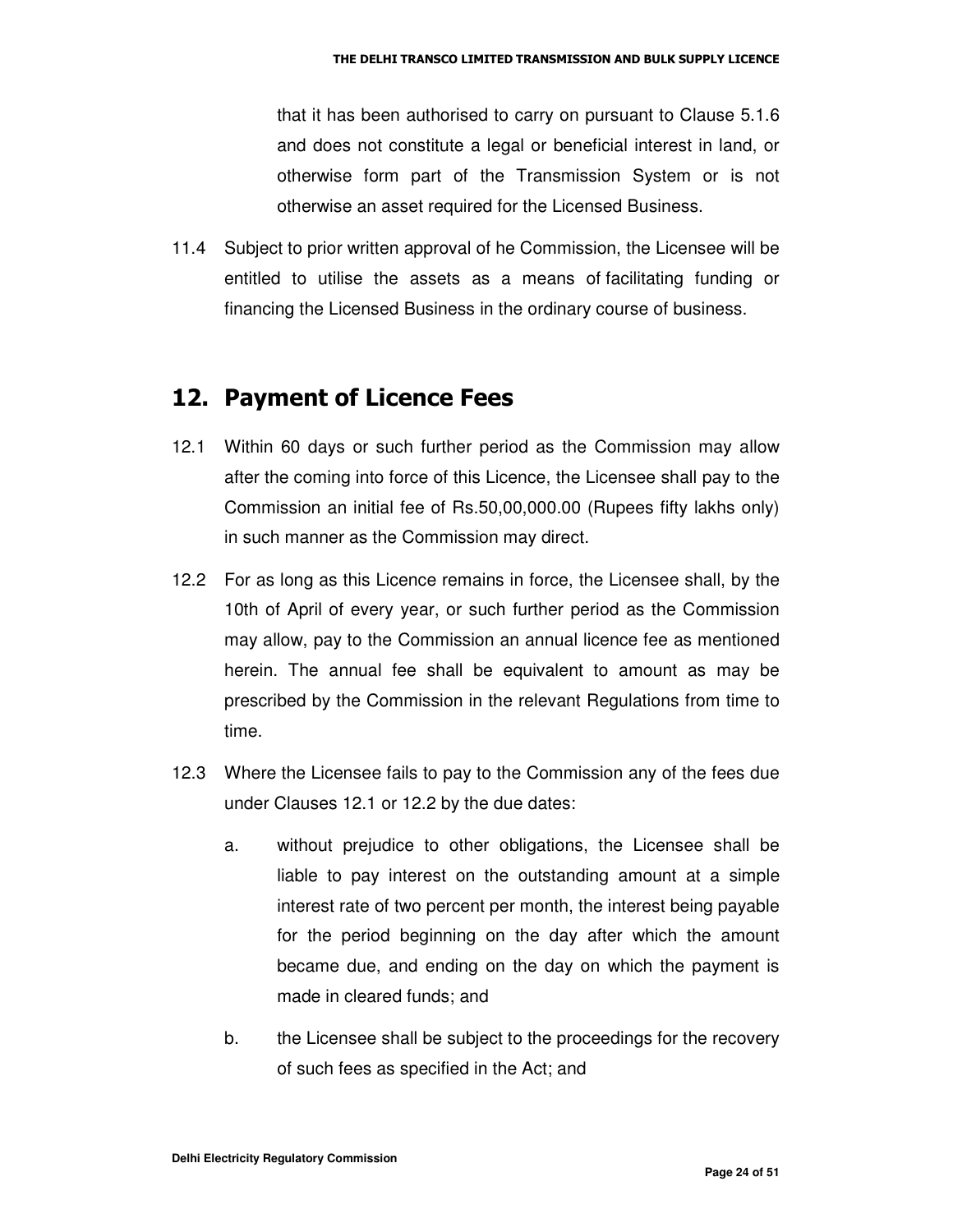- c. the Commission may revoke this Licence pursuant to Section 23 of the Act and Clause 13 of this Licence.
- 12.4 The Licensee shall be entitled to take into account any fee paid by it under this Clause 12 as an expense in the determination of aggregate revenues made in accordance with Clause 22, but shall not take into account any interest paid pursuant to Clause 12.3.

#### 13. Terms as to Revocation

- 13.1 Subject to the provisions of section 23 of the Act and the Regulations, the Commission may at any time initiate proceedings against the Licensee for revocation of this Licence and if satisfied in such proceedings on the grounds for revocation, revoke this Licence if the Licensee:
	- a. has, in the opinion of the Commission, committed a wilful or unreasonable default in doing anything required of it by or under the Act, the Indian Electricity Act, 1910 or the Electricity (Supply) Act, 1948 or rules made there under to the extent applicable in the State, read with the provisions of the Act; or
	- b. has, in the opinion of the Commission, committed a material breach of the terms and conditions contained in Clauses 4 to 12, 16 to 20 and 22 of this Licence or of any Regulations, codes and standards that the Commission may specify from time to time and has failed to rectify such breach within the time allowed by the Commission; or
	- c. has, in the opinion of the Commission, failed to comply with any order or direction issued by the Commission; or
	- d. fails to pay the licence fee or any other fee or fine or charges within the time allowed by the Commission; or
	- e. fails to show to the satisfaction of the Commission within 60 days of being directed by the Commission that the Licensee is in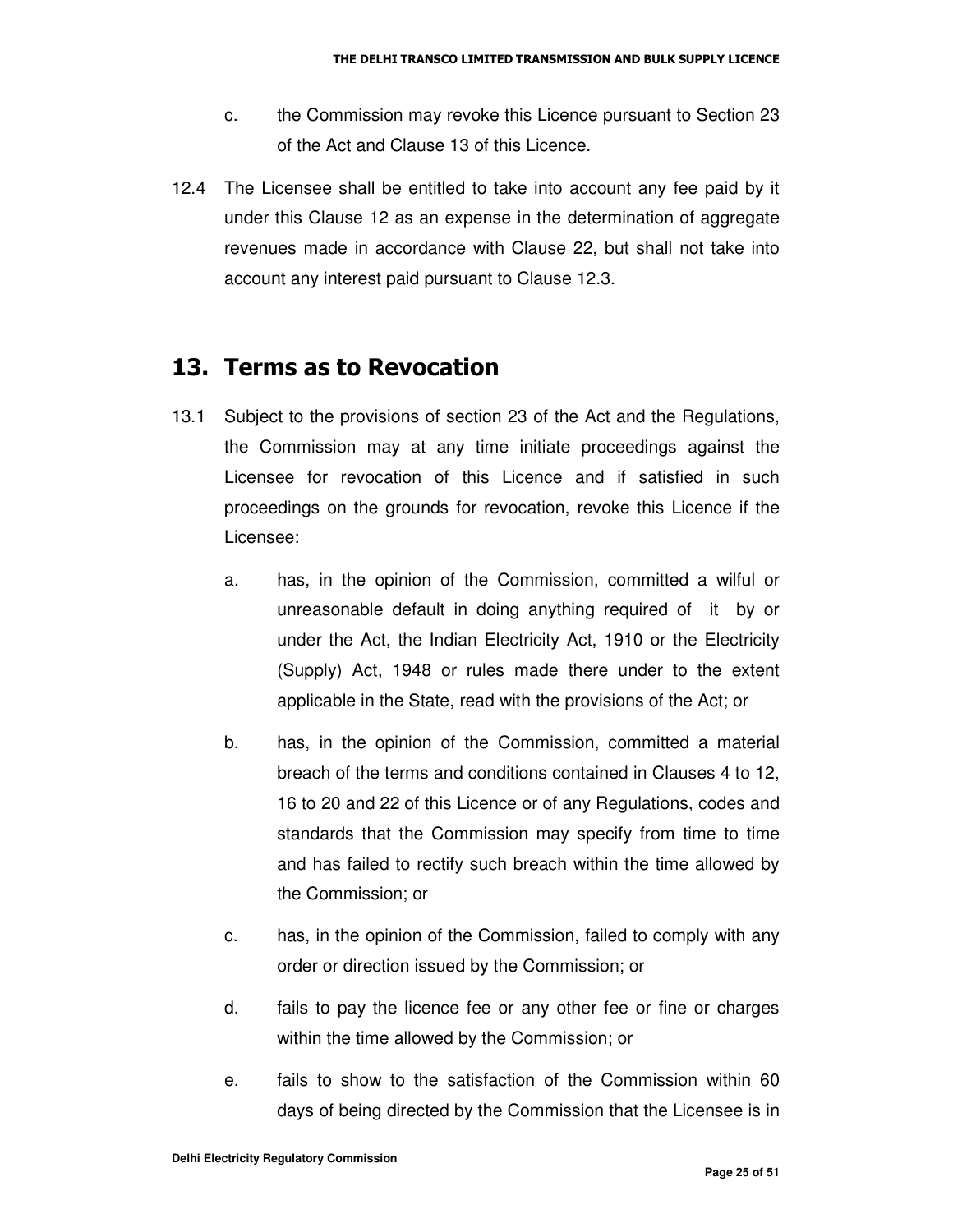a position to fully and effectively discharge the duties and obligations imposed on it by this Licence or to make the deposit or furnish the security as may be required by the Commission from the Licensee; or

- f. has committed a breach of Clause 14.5 or 14.6; or
- g. has committed an act which renders this Licence revocable on any other grounds specified in the Act or the Regulations.
- 13.2 It is a condition of this Licence that the Licensee shall comply with all the Regulations, codes and standards and also orders and directions of the Commission. When the Commission expressly states that an order subjects the Licensee to such compliance, failure to comply with that order will render this Licence liable to revocation in accordance with Section 23 of the Act (without prejudice to the Commission's right to revoke this Licence on any other applicable grounds).

#### 14. Miscellaneous General Conditions

- 14.1 As per Section 20 (6) of the Act, all the provisions contained in the Schedule to the Indian Electricity Act, 1910 shall be deemed to be incorporated in this License, unless otherwise this License or the Act has any specific provision on the subject. The applicability of the Schedules to the Indian Electricity Act, 1910 shall be binding on the Licensee and the decision of the Commission in this regard shall be final subject only to the right of appeal as per Section 42 of the Act.
- 14.2 The Commission may publish an order authorising the Licensee to exercise any power or authority that the Commission may confer on the Licensee under the Indian Electricity Act, 1910 (9 of 1910) and the Electricity (Supply) Act 1948 (54 of 1948).
- 14.3 Pursuant to Section 10(10) of the Act, the Licensee shall have all the powers for the placing of electric supply lines, appliances and apparatus for the Transmission and Bulk Supply of electricity that a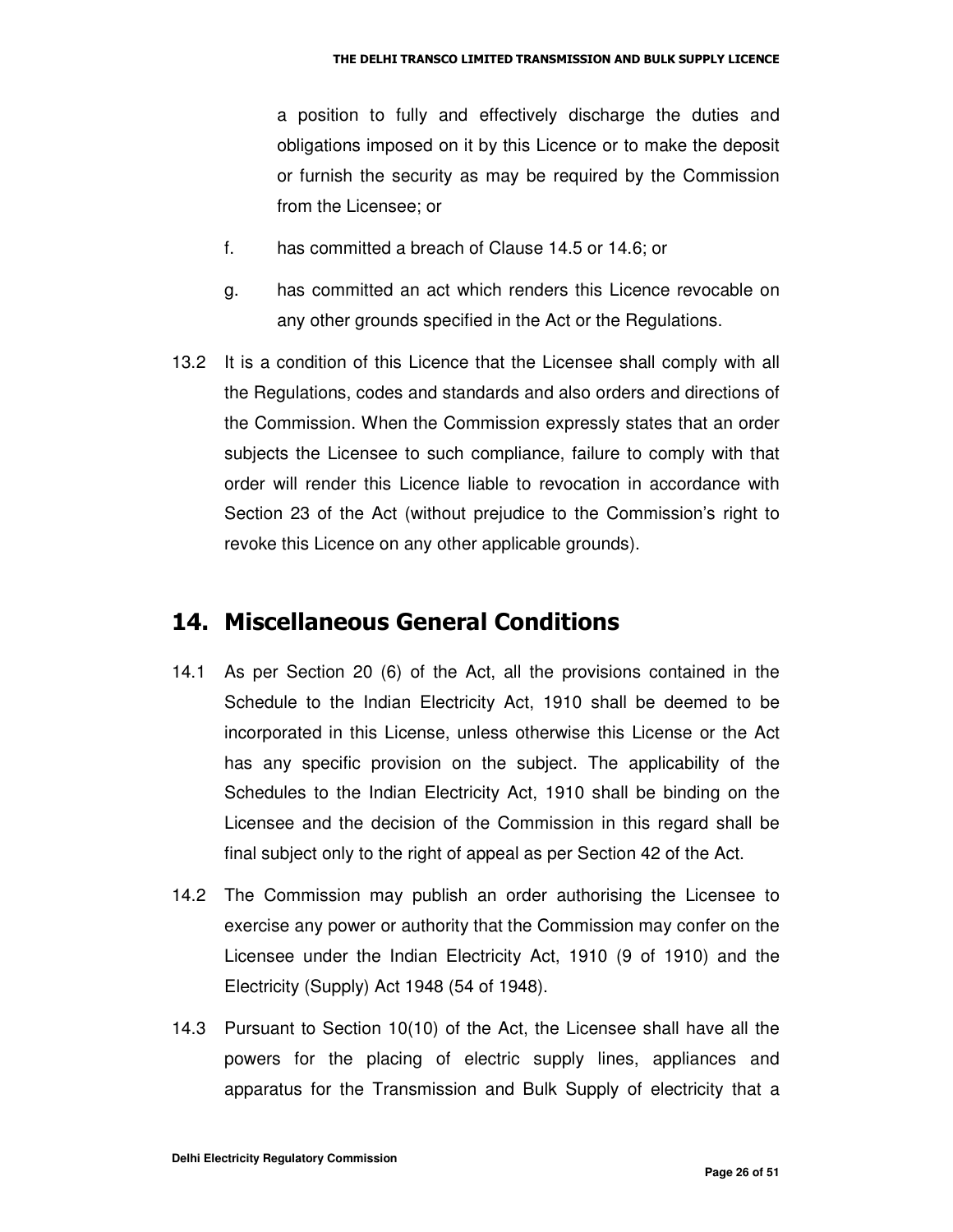telegraph authority possesses under the Indian Telegraph Act, 1885 (13 of 1885).

- 14.4 The Licensee shall comply with the directions of the Electrical Inspector issued pursuant to the powers vested in him under the Indian Electricity Act, 1910 or the Electricity (Supply) Act, 1948 or any rules framed there under, provided that any order passed by the Electrical Inspector shall be subject to appeal as provided in Section 41 of the Act.
- 14.5 The Licensee shall, in the event of a change in its constitution or existing share holding pattern, immediately, in no case later than fifteen days from the date thereof, inform the Commission of such change. The Commission may, in its discretion, either amend or revoke the existing License or require the Licensee to apply for a fresh License.
- 14.6 This License is being issued subject to the No Objection Certificate issued by the Central Government pursuant to the provisions of the Section 20 of the Act. The said No Objection Certificate is attached to this License as **Schedule 2**. The Licensee shall comply with the conditions subject to which the No Objection Certificate has been issued.

#### 15. Dispute Resolution and Decision on **Interpretation of Licence**

- 15.1 The Commission shall be entitled to act as arbitrator or nominate arbitrator(s) to adjudicate and settle disputes between the Licensee and any other licensee in pursuance of Section 40 (1) of the Act.
- 15.2 All issues arising in relation to interpretation of this Licence and as to the terms and conditions thereof shall be a matter for the determination by the Commission and the decision of the Commission on such issues shall be final, subject only to the right of appeal under Section 42 of the Act.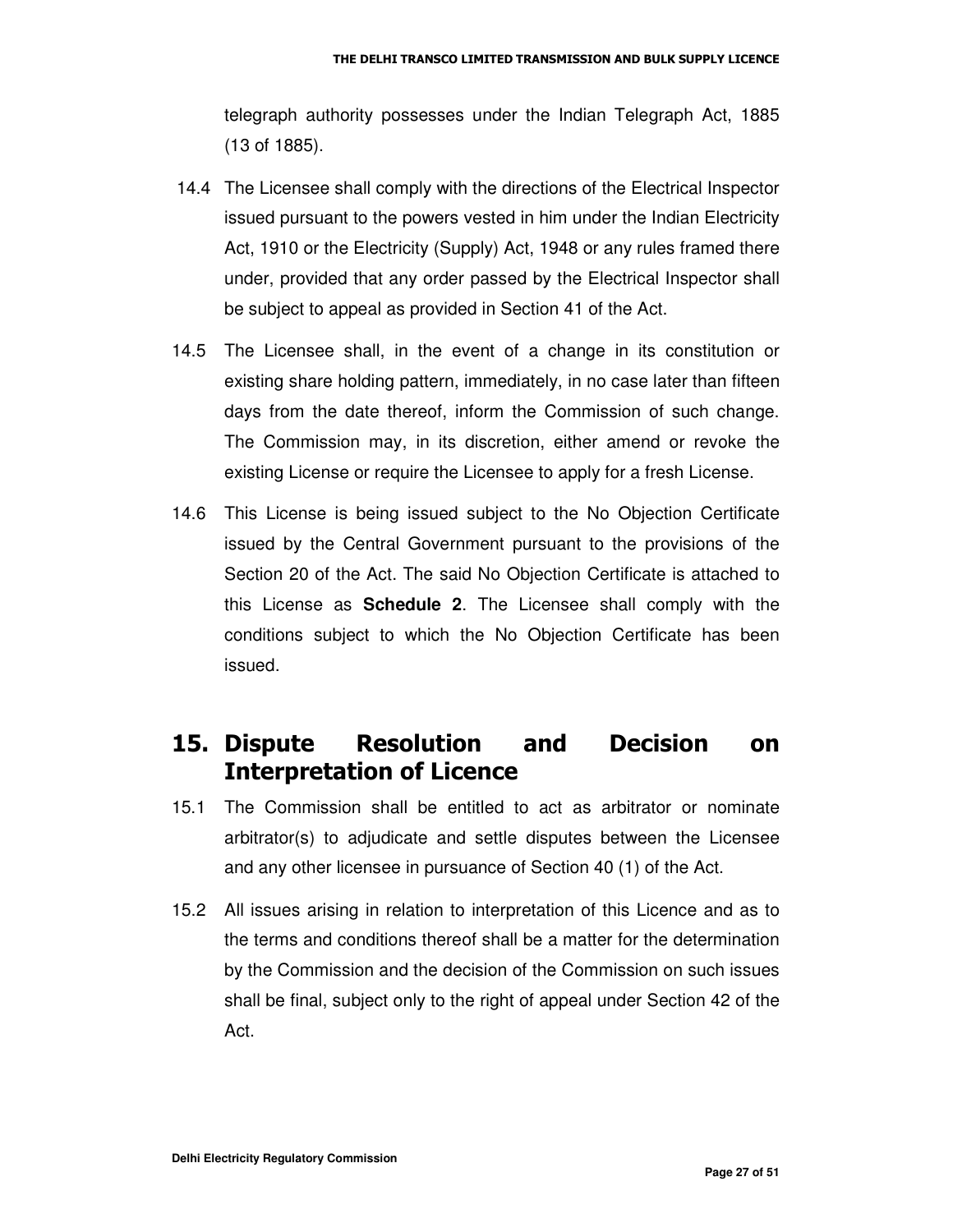15.3 The Licensee shall refer all disputes arising under the Licence for determination by the Commission, as provided under Clause (d) of subsection (4) of Section 20 of the Act.

# PART III

### **Technical Conditions**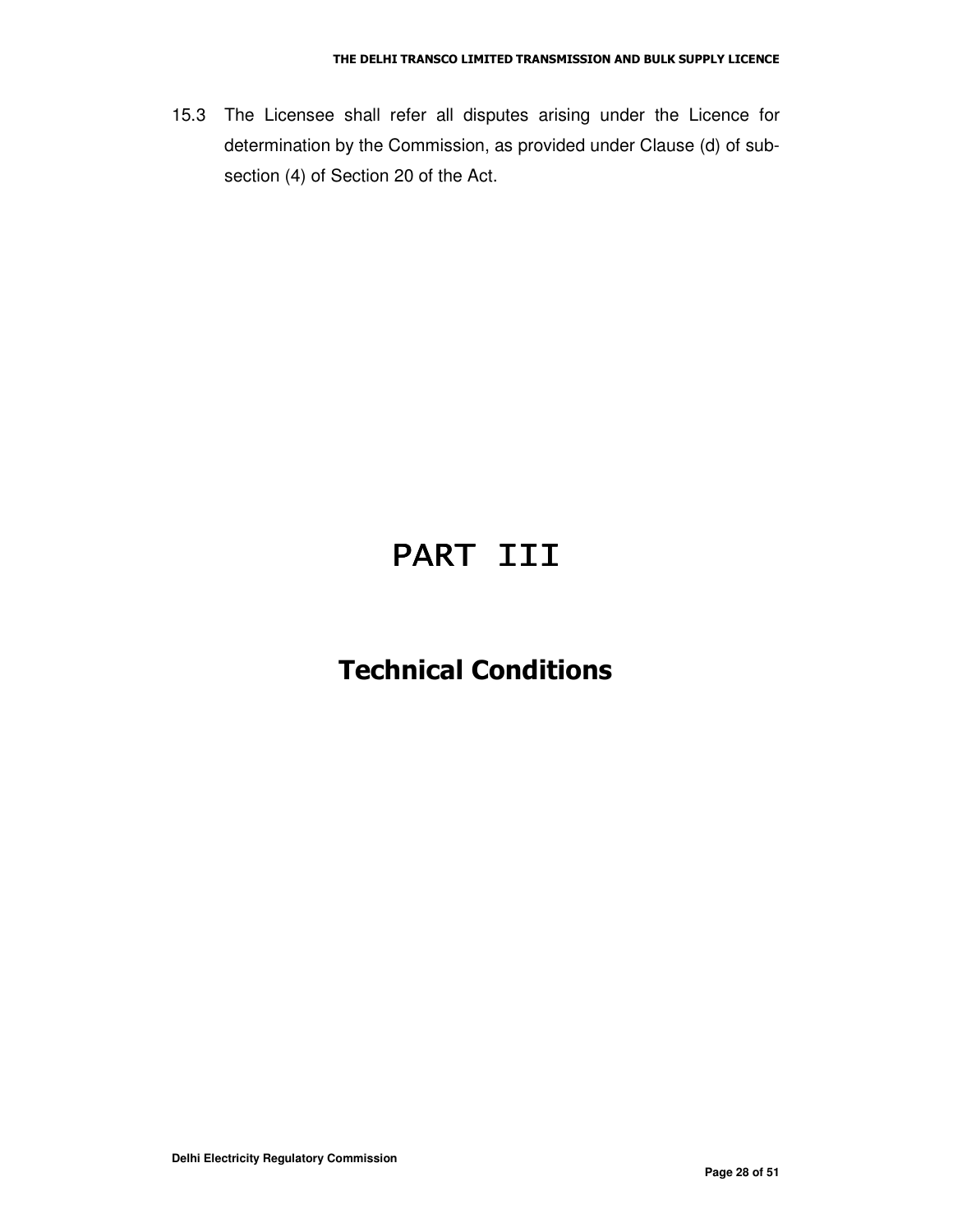#### 16. Power Procurement Procedure

- 16.1 The Licensee shall not purchase electrical capacity and/or energy without an authorisation granted by the Commission under the terms of this Clause 16.
- 16.2 The Licensee shall purchase electrical capacity and/or energy in an economical and efficient manner and under a transparent power purchase or procurement process and in accordance with the Regulations, directions, guidelines and orders made for the purpose by the Commission from time to time.
- 16.3 In case of purchases of allocated share of electrical capacity and/or energy from Central Sector generation and inter-utility exchanges of electrical capacity and / or energy from other Regional Electricity Boards, such processes as are stipulated by the Central Electricity Regulatory Commission shall also be complied with, in addition to the directions and orders of the Commission.
- 16.4 An authorisation required under Clause 16.1 shall be granted when the Licensee has demonstrated to the Commission's satisfaction that:
	- a. the additional electrical capacity and/or energy is necessary to meet the Licensee's service obligation in accordance with Clause 17; and
	- b. the Licensee has examined the economic, technical, system and environmental aspects of commercially viable alternatives to the proposals for purchasing additional electrical capacity and/or energy and such examination has been carried out in a manner approved by the Commission.
- 16.5 The restriction imposed in Clause 16.1 shall not be applicable: for short term purchases (not exceeding twelve months in duration), provided that such short term purchases are made in accordance with guidelines, if any, issued by the Commission and the details of such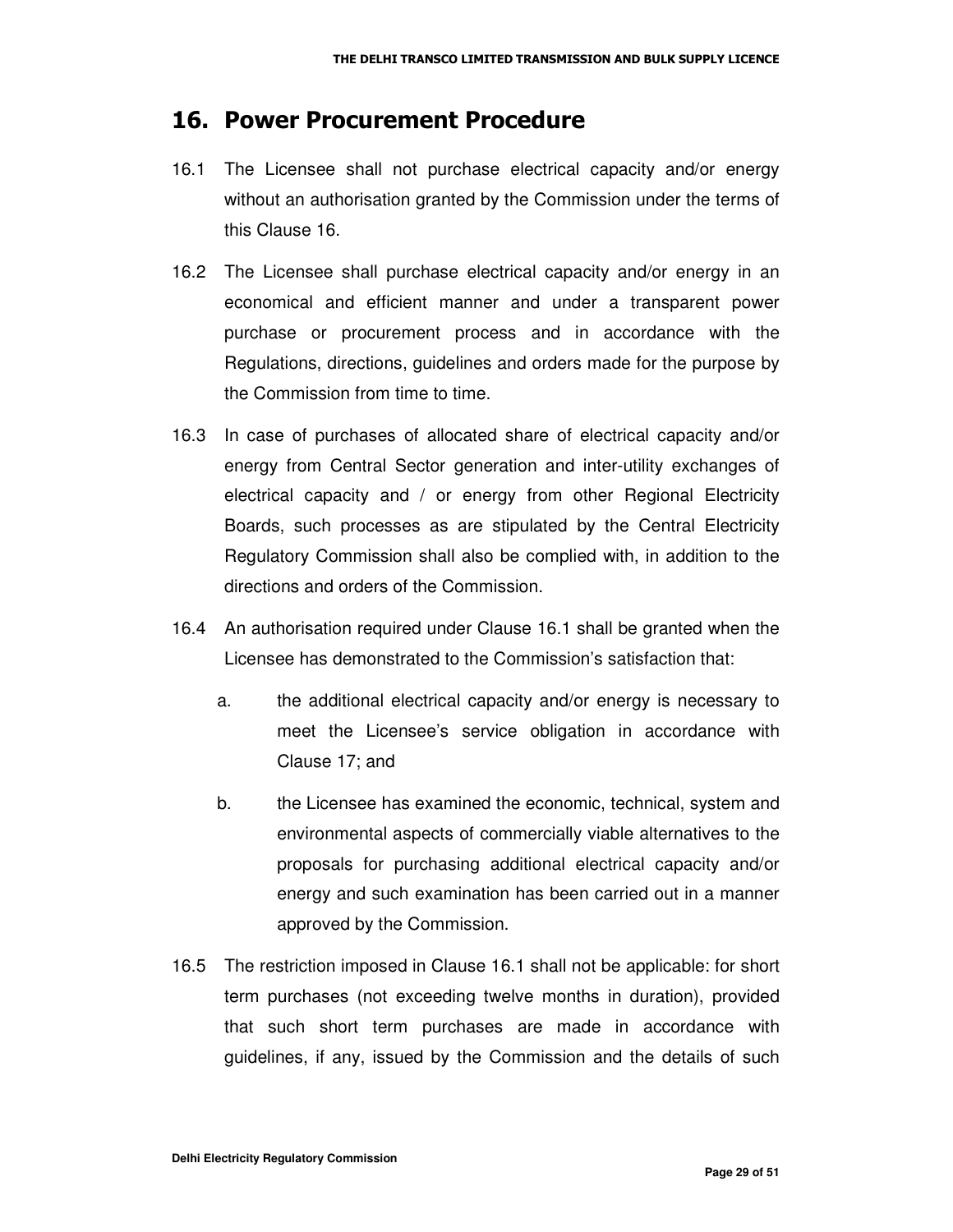purchases shall be submitted to the Commission in the manner the Commission directs;

### 17. Transmission Planning and Security Standards; Power Supply Planning and Security Standards; Transmission Operating Standards; and Power Supply Operating Standards

- 17.1 The Licensee shall plan and operate the Transmission System, so as to ensure that the Transmission System is capable of providing an efficient, co-ordinated and economical system of Transmission. In particular, the Licensee shall:
	- a. plan and develop its Transmission System in accordance with the Transmission System Planning and Security Standards together with the Grid Code as approved by the Commission; and
	- $b.$  operate the Licensee's Transmission System in accordance with the Transmission System Operating Standards together with the Grid Code as approved by the Commission.
- 17.2 The Licensee shall make arrangements, within twelve months from the date of issue of this Licence, to comply with the Power Supply Planning and Security Standards and Power Supply Operating Standards.
- 17.3 The Licensee shall, within 90 days from the date this Licence becomes effective, submit to the Commission the existing :
	- Planning and Security Standards
	- Operating Standards
	- Planning and Security Standards
	- Operating Standards for its Power Supply System including those relating to Generation Capacity connected to its Transmission System

being followed by the Licensee.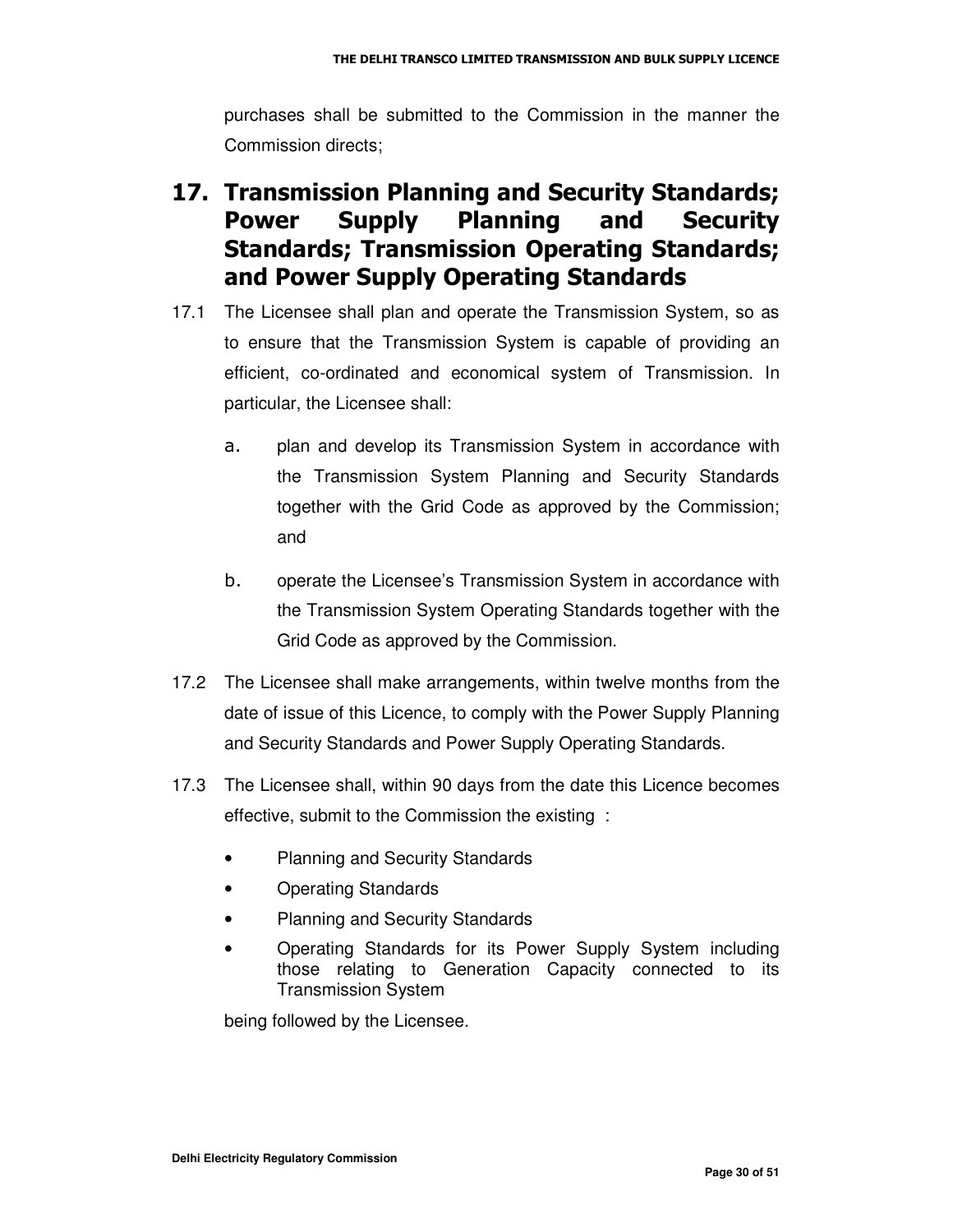Such existing standards, with such modification as the Commission may direct, shall continue to remain in effect until the new standards approved by the Commission pursuant to Clause 17.4 take effect.

17.4

- a. The Licensee shall, within six months, or such longer time as the Commission may allow, after this Licence has become effective, prepare, in consultation with the Suppliers, Generating Companies, Central Transmission Utility, Regional Electricity Boards and such other Person as the Commission may specify, and submit to the Commission for approval the Licensee's proposal for Transmission Planning and Security Standards, Transmission Operating Standards, Power Supply Planning and Security Standards, and Power Supply Operating Standards in accordance with this Clause 17.
- b. The Transmission Planning and Security Standards, Transmission Operating Standards, Power Supply Planning and Security Standards and the Power Supply Operating Standards submitted by the Licensee pursuant to this Clause, with such modifications as the Commission may require, shall take effect from such dates as the Commission shall specify.
- 17.5 The Licensee shall not be in breach of its obligations under this Licence if it has failed to meet the Transmission Planning and Security Standards or the Transmission Operating Standards directly due to Force Majeure, provided that, the Licensee has used its reasonable efforts, to the extent reasonably possible, to comply with the Transmission Planning and Security Standards or the Transmission Operating Standards, as the case may be.
- 17.6 The Licensee shall make reasonable arrangements to provide for sale to Suppliers, sufficient electricity to meet Power Supply Planning and Security Standards and Power Supply Operating Standards approved by the Commission.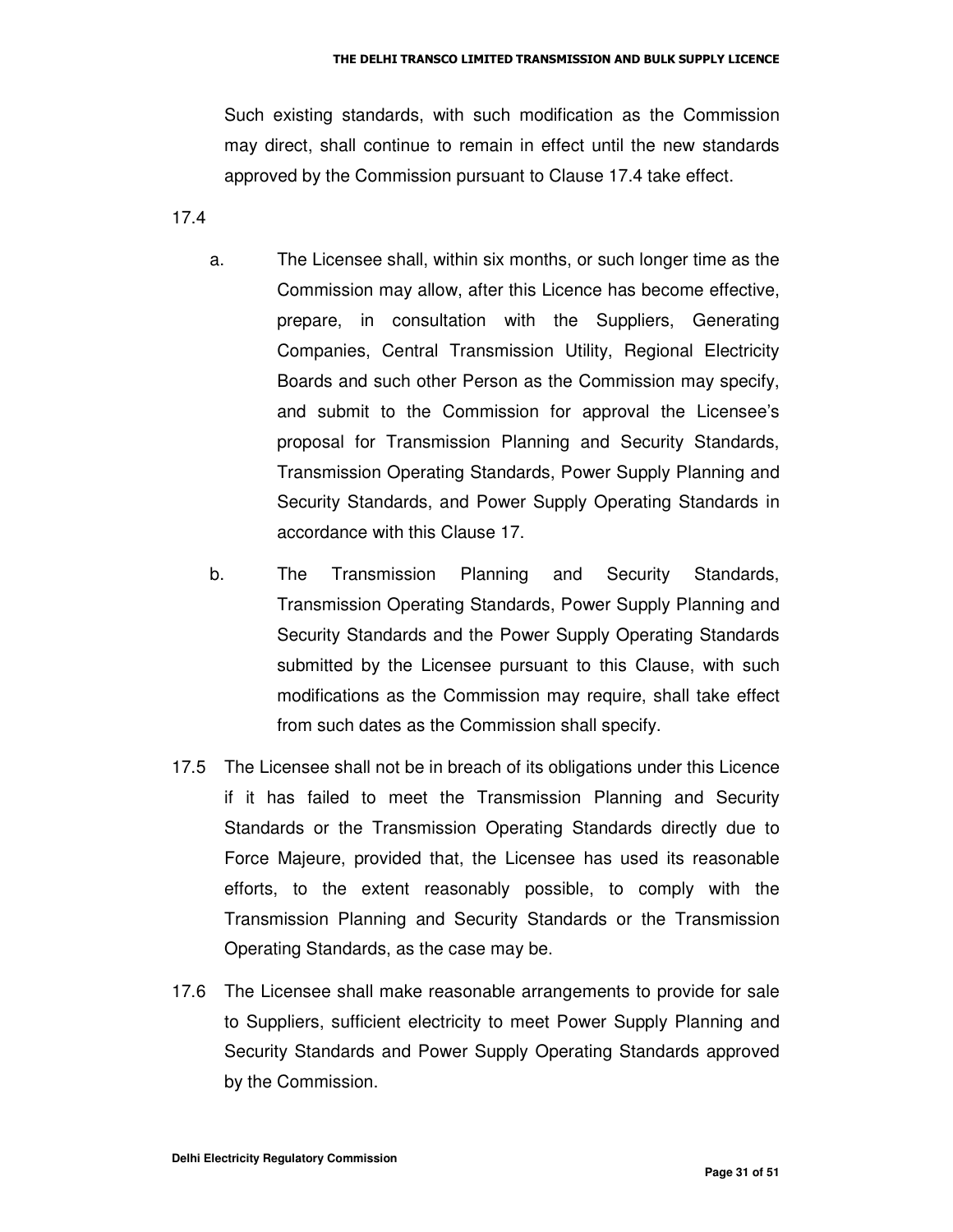Provided that the Licensee shall not be considered in breach of the requirements of this Clause 17.6 in circumstances where, for reasons accepted by the Commission, the Licensee has been unable to provide sufficient Bulk Supply.

- 17.7 Notwithstanding Clause 17.6 in all circumstances where the Licensee has not provided sufficient Bulk Supply to meet actual demand, the Licensee shall nevertheless use reasonable endeavours to meet all demands as far as possible.
- 17.8 The Licensee shall, in consultation with Suppliers, the Generating Companies, Distribution Licensees in the State, the Central Transmission Utility, the Regional Electricity Board and such other Persons as the Commission may order, review the standards and their implementation on each occasion that it carries out a review of the Grid Code in accordance with Clause 18.6. Following any such review, the Licensee shall send to the Commission:
	- a. a report on the outcome of such review; and
	- b. any revision which the Licensee proposes to make to such documents from time to time (having regard to the outcome of such review); and
	- c. any written representations or objections (including those not accepted by the Licensee) from Suppliers, the Generating Companies, the Central Transmission Utility, the Regional Electricity Board and such other Persons as the Commission may order arising during the consultation process;

provided that the Commission may, upon application of the Licensee, relieve the Licensee from the obligation to review the standards and their implementation, to such extent as shall be specified in directions issued to the Licensee by the Commission for the purposes of this condition.

17.9 Having regard to any written representations or objections referred to in Clause 17.8(c), and following such further consultation (if any) as the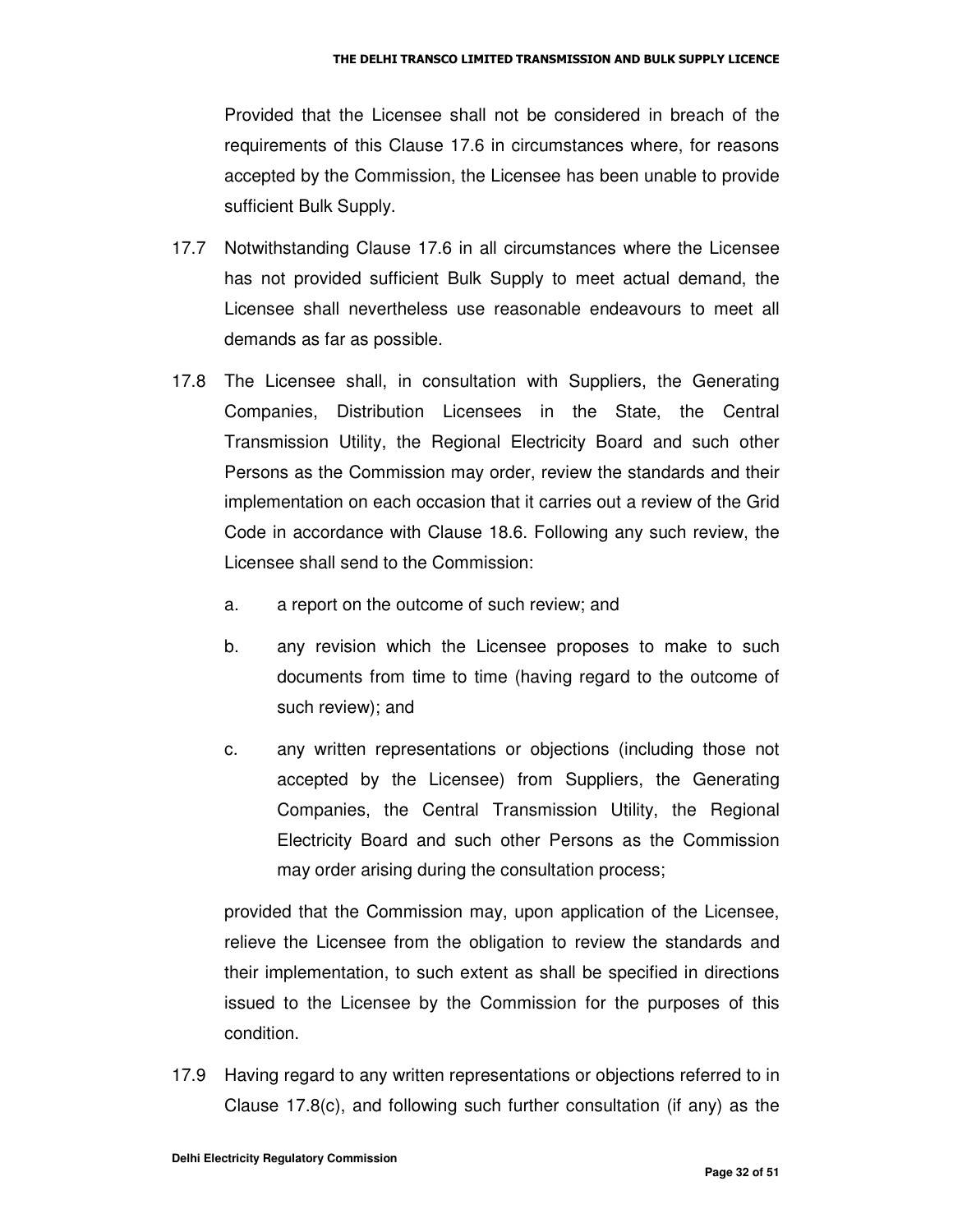Commission may consider appropriate, the Commission may issue directions requiring the Licensee to revise the standards in such manner as may be specified in the directions.

- 17.10 The Commission may issue directions requiring the Licensee to revise any of the standards in such manner as may be specified by the Commission.
- 17.11 Till the Interim Grid Code is in position, the Licensee shall submit reports in the formats prescribed by the Commission.
- 17.12 The Licensee shall, on an annual basis:
	- a. forecast the demand for power within the Area of Transmission and Bulk Supply in each of the next succeeding 10 years; and
	- b. prepare and submit forecasts to the Commission in accordance with the guidelines issued by the Commission from time to time.
- 17.13 The Licensee shall within 3 months of the end of each financial year, submit to the Commission a report indicating the performance of the Transmission System during the previous financial year. The Licensee shall, if required by the Commission, publish a summary of the report in a manner to be determined by the Commission.
- 17.14 The Licensee shall, upon request by the Commission, provide to the Commission such information as the Commission may require under this Clause or for the purpose of monitoring compliance with this Clause 17.

#### 18. Grid Code

18.1 Except as provided in Clause 18.4, the Licensee shall ensure that, within six months from the issue of the Licence, there is in force at all times a Grid Code, which meets the requirements of this Clause 18. Subject to Clause 18.11, the Licensee shall implement and comply with the Grid Code.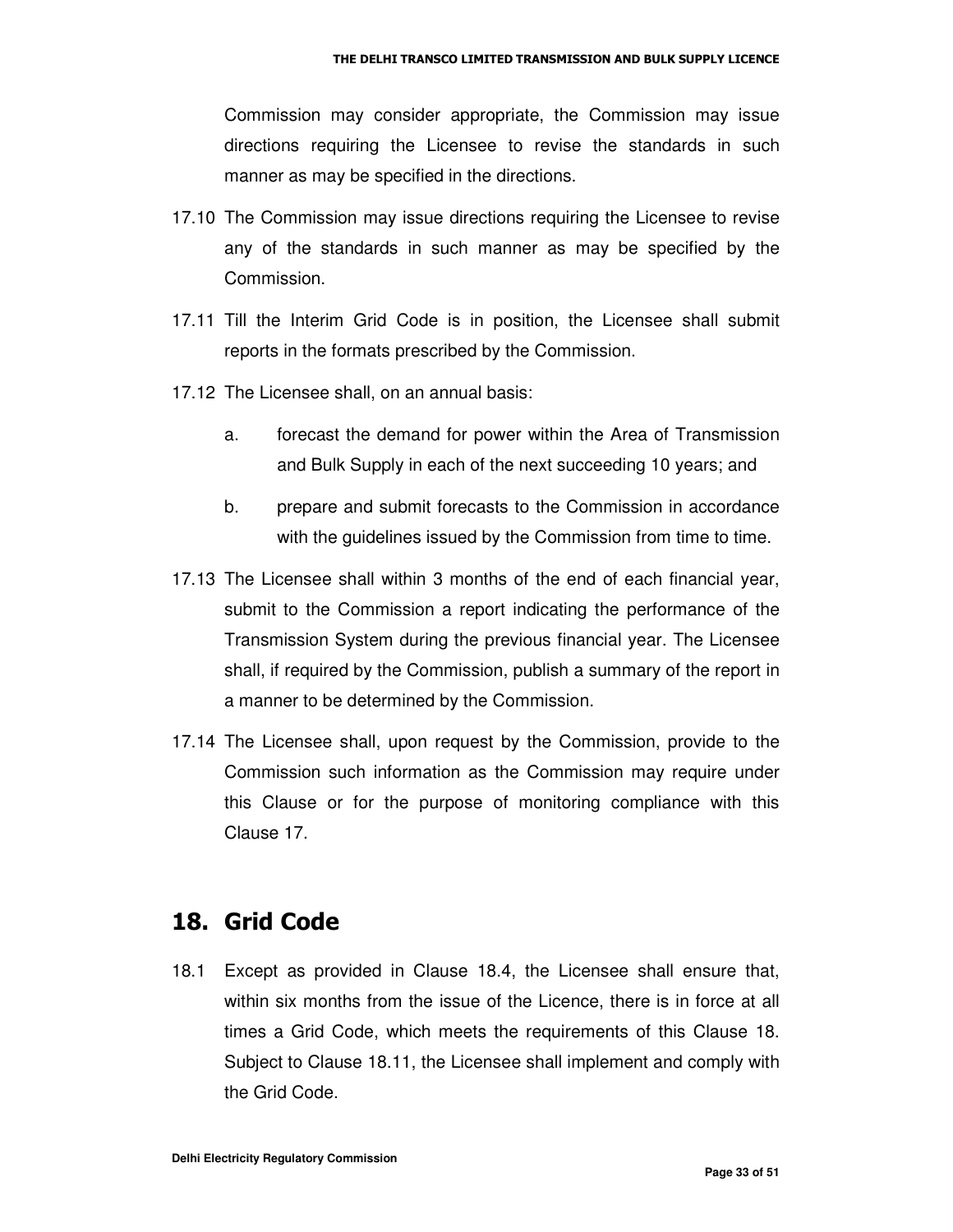- 18.2 The Grid Code shall include :
	- a. all material technical aspects relating to, connections to, and the operation and use of the Transmission System including the operation of electric lines and electrical plant and apparatus connected to the Transmission System in so far as relevant to the operation and use of the Transmission System including, but not limited to, connection conditions specifying the technical, design and operational criteria to be complied with by the Licensee and by any Person connected or seeking connection with the Transmission System or by any Generating Company who is connected with or seeks connection with the Transmission System or the Distribution System of any Supplier.
	- b. an operating code specifying the conditions under which the Licensee shall operate the Transmission System and under which Generating Companies shall operate their plant and the Suppliers shall operate their Distribution Systems in relation to the Transmission System, in so far as necessary to protect the security and quality of supply and safe operation of the Transmission System under both normal and abnormal operating conditions;
	- c. a planning code specifying the technical and design criteria and procedures to be applied by the Licensee in the planning and development of the Transmission System;
	- d. a scheduling and dispatch code specifying the system for the scheduling and dispatch of Generating Sets;
	- e. procedures relating to the co-ordination of outages for scheduled maintenance of Generating Sets and transmission and distribution circuits;
	- f. a metering code setting out requirements and procedures for metering; and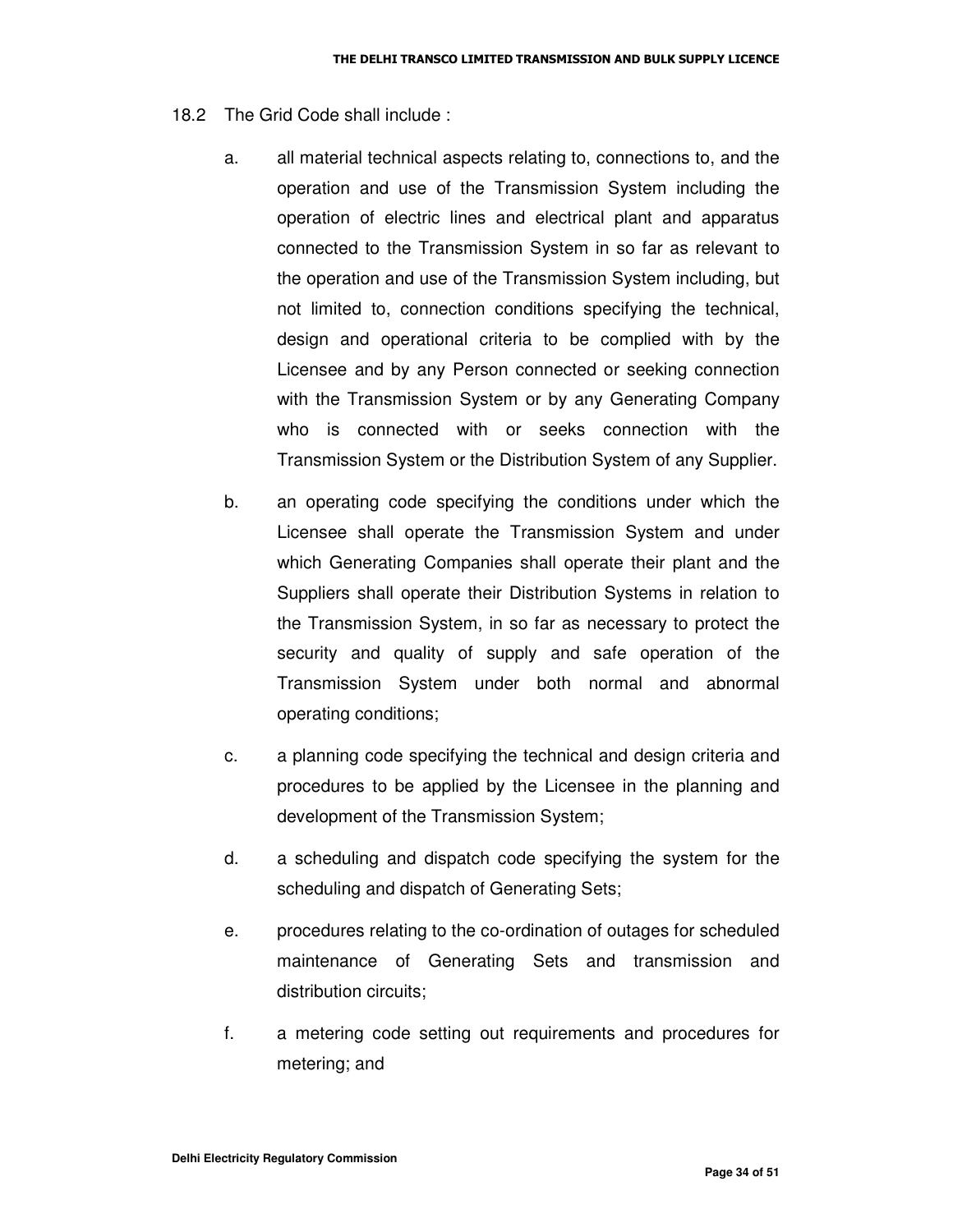- g. a protection code setting out the requirements and co-ordination of protection systems.
- 18.3 The Grid Code shall:
	- a. be designed so as to permit the development, maintenance and operation of an efficient, coordinated and economical system for Transmission and Bulk Supply in the National Capital Territory of Delhi; and
	- b. allow the Licensee to comply with its obligations in relation to the inter-State transmission of power.
- 18.4 Where no Grid Code in the form provided for in this Clause 18 is in force at the effective date of this Licence, the Licensee shall not be considered in breach of this Clause 18 provided that:
	- a. the Licensee shall file with the Commission a compilation of the Interim Grid Code within 90 days of the grant of this Licence;
	- b. the Licensee shall implement and comply with the Interim Grid Code from the date of its submission to the Commission, subject to such modifications as the Commission may direct; and
	- c. within six months of the commencement of this Licence, the Licensee shall submit the comprehensive Grid Code described in Clauses 18.2 and 18.3, for the approval of the Commission, which must be formulated by the Licensee after consultation with Suppliers, Generating Companies, Distribution Licensees, Central Transmission Utility, Regional Electricity Board and such other Persons as the Commission may direct.
- 18.5 The Interim Grid Code shall continue to remain in effect until such time as the Commission has approved the final Grid Code.
- 18.6 The Licensee shall, in consultation with Distribution Licensees, Generating Companies, the Central Transmission Utility, the Regional Electricity Board and such other Persons as the Commission may specify, review the Grid Code and its implementation from time to time.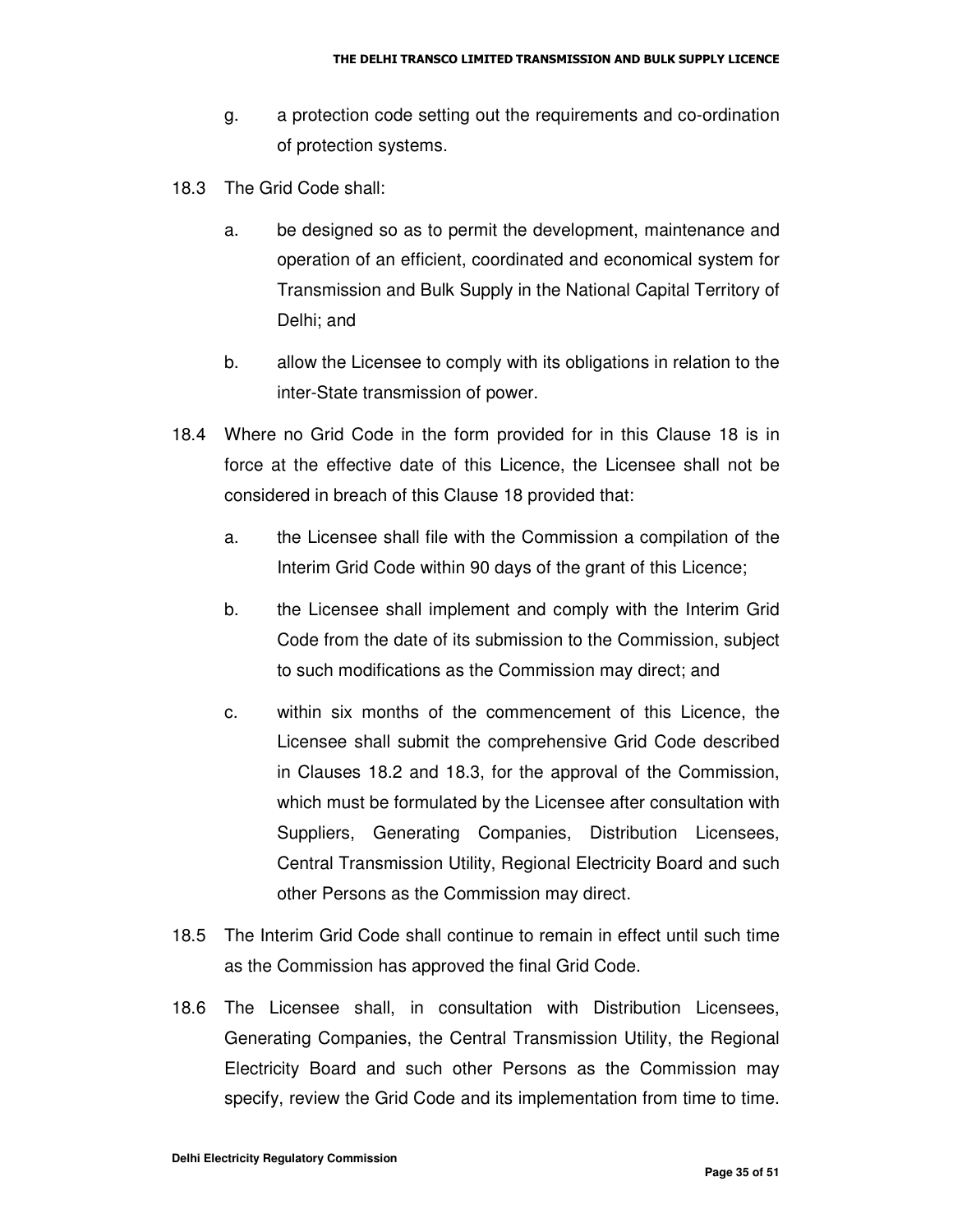The Licensee shall also undertake such review as and when directed to do by the Commission. All the representations received during the interim period shall be considered by the Licensee.

- a. a report on the outcome of such review; and
- b. any proposed revisions to the Grid Code from time to time as the Licensee reasonably thinks fit for the achievement of the objectives referred to in Clause 18.2; and
- c. all written representations or objections from Suppliers arising during the consultation process.
- 18.7 All revisions to the Grid Code shall require the prior written approval of the Commission.
- 18.8 The Commission may issue directions requiring the Licensee to revise, supplement or replace the Grid Code in such manner as may be specified in the directions, and the Licensee shall comply with any such directions.
- 18.9 The Licensee shall make available a copy of the Grid Code in force to any Person requesting it at a price not exceeding the reasonable cost of duplicating it.
- 18.10 In preparing, implementing and complying with the Grid Code (including in respect of the scheduling of maintenance of the Transmission System), the Licensee shall not unduly discriminate against or unduly prefer:
	- a. any one or any group of Persons; or
	- b. itself in the conduct of any business other than the Transmission **Business**
- 18.11 The Commission may issue directions relieving the Licensee or (following consultation with the Licensee) third parties of their obligations to implement or comply with the Grid Code to the extent as may be specified in the directions.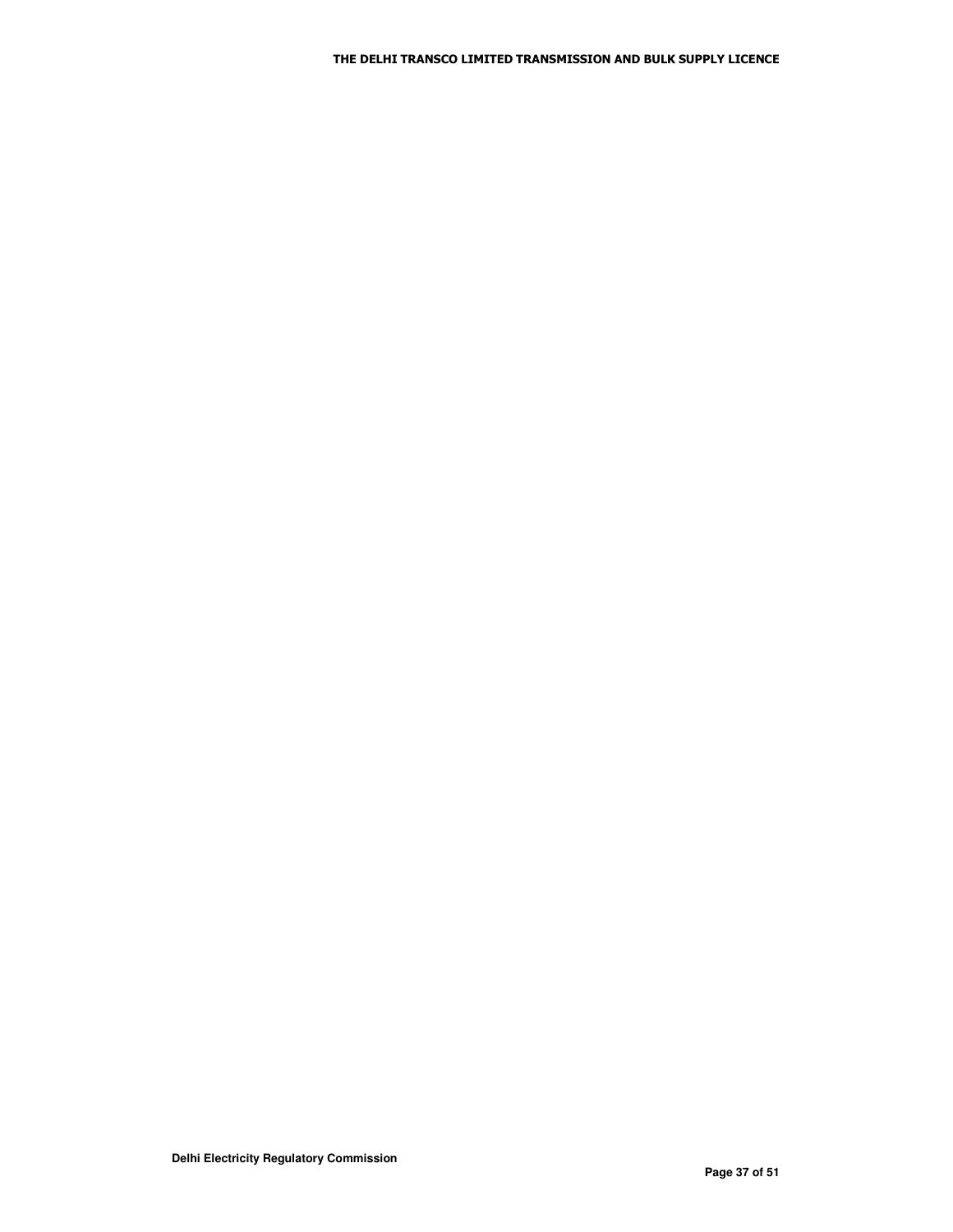#### 19. Central Scheduling and Dispatch

- 19.1 Having regard to information provided to it by Suppliers, Generating Companies, the Central Transmission Utility, the Distribution Licensees and other utilities in the region (including information as to forecast levels of electricity demand and availability of generation capacity) and to the requirements of the Transmission Planning and Security Standards and the Transmission Operating Standards referred to in this Licence, the Licensee shall undertake operational planning for the matching to the extent possible of output of all Generating Sets contracted to it and any other Bulk Supplier and other sources of power or electrical energy connected to the Licensee's Transmission System (including a reserve of generation to provide a security margin of generation availability) with forecast demand after taking into account, inter alia:
	- a. any unavailability of Generating Sets; and
	- b. constraints from time to time imposed by technical limitations on the Total System or interconnections with other transmission systems or any part(s) thereof;
	- c. consistent with this Clause 19.1 and in accordance with the Grid Code, for the removal from service of parts of the Transmission System for maintenance, repair, extension or reinforcement.
- 19.2 Taking account of the factors referred to in this Clause 19.2, the Licensee shall schedule and issue direct instructions for the dispatch of Generating Sets and other sources of power as are at such times available to generate electricity and which are subject to dispatch instructions:
	- a. as far as may be, in ascending order of relevant prices that are offered for the generation of electricity into the Total System, keeping in view the constraints on hydro-electric generation, and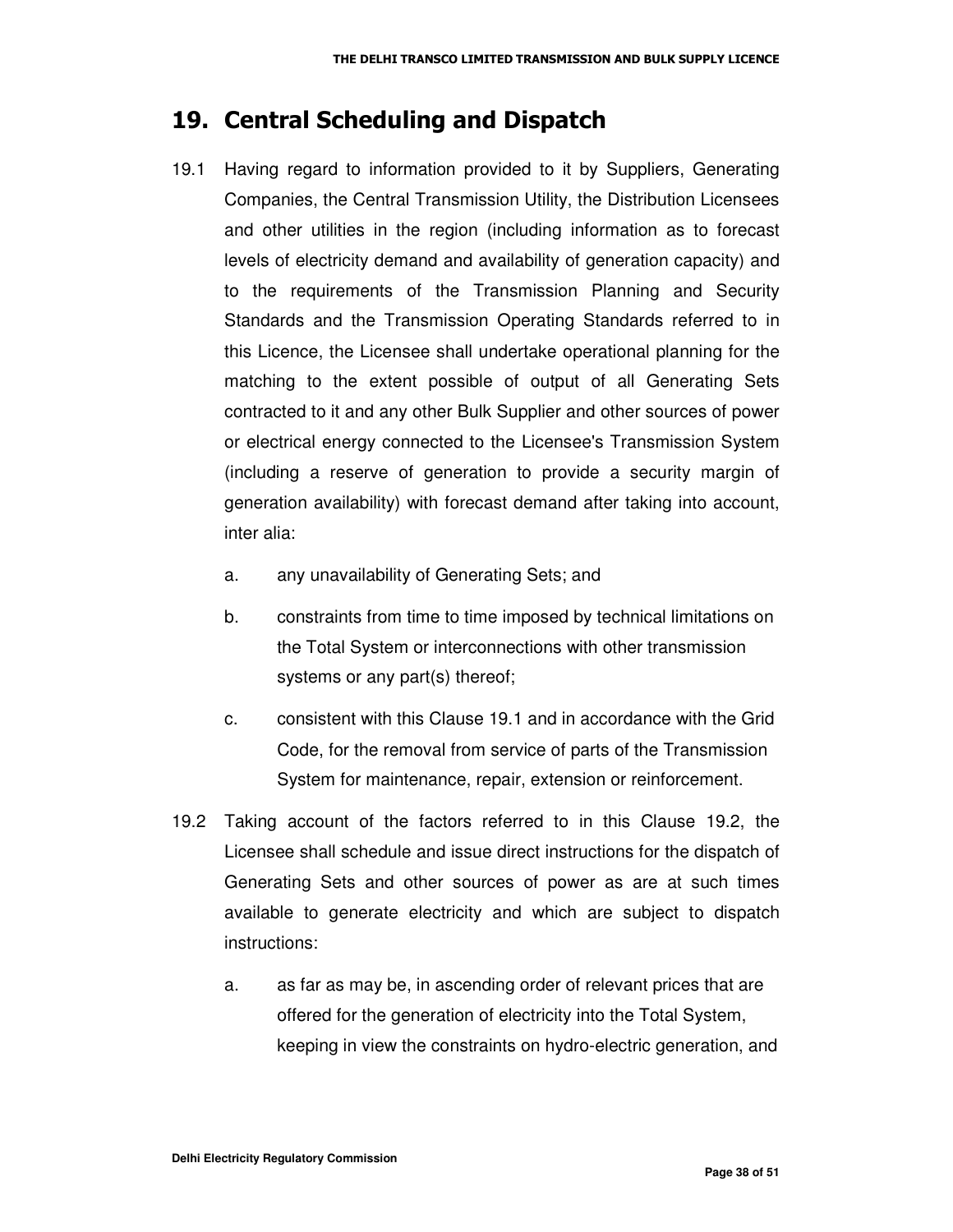- b. as will in aggregate (and after taking account of electricity delivered to or from the Total System from or to other sources) be sufficient to match at all times (to the extent possible having regard to the availability of Generating Sets) expected demand, taking account of information provided by Suppliers, the Central Transmission Utility and the Regional Electricity Board together with an appropriate margin of reserve.
- 19.3 The factors referred to in Clause 19.2 include:
	- a. expected demand (including losses);
	- b. economic and technical constraints from time to time imposed on the Total System or any part or parts thereof;
	- c. the dynamic operating characteristics of available Generating Sets; and
	- d. other matters provided for in the Grid Code.
- 19.4 The Licensee shall provide to the Commission such information as the Commission shall request concerning the merit order dispatch described in Clause 19.2(a) or any aspect of its operation.
- 19.5 In this Clause 19:
	- i. "**available**" means the state of a Generating Set such that it can respond successfully to a call to service by the entity with authority to dispatch the system; and
	- ii. "**availability**" shall be construed accordingly; "central dispatch" means the process of scheduling and issuing direct instructions by the Licensee as referred to in Clause 19.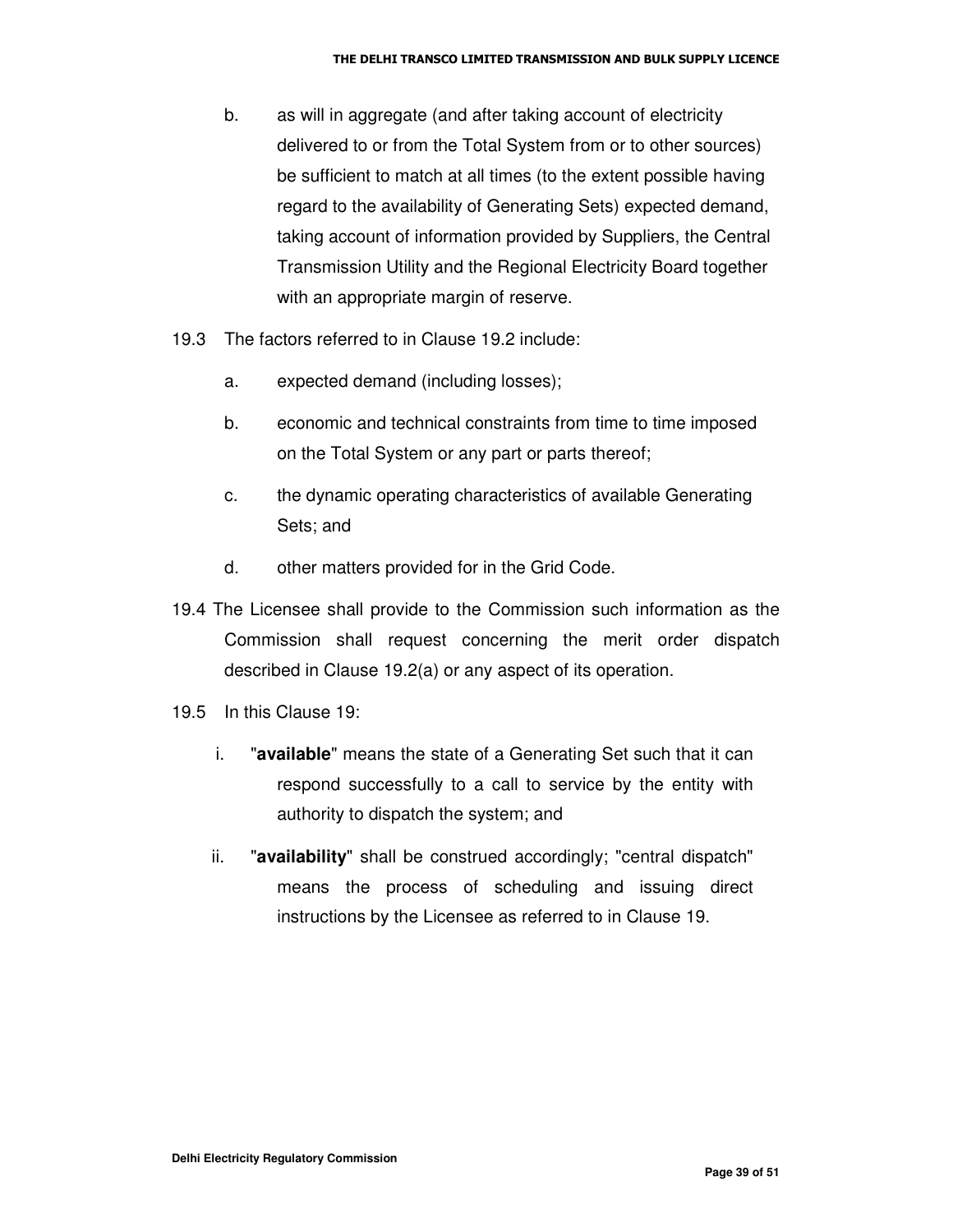# PART IV

## **Connection and Use of System Conditions**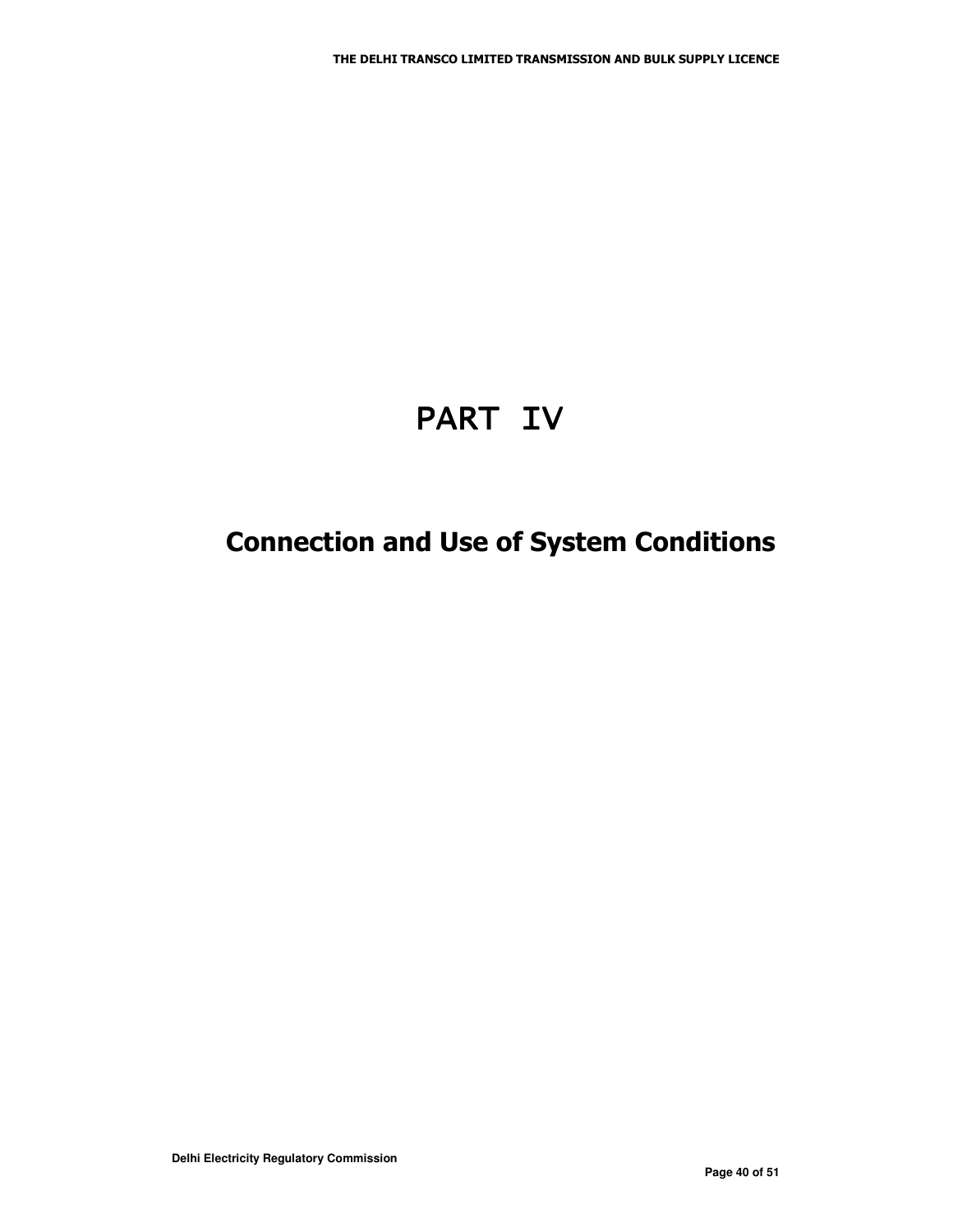## 20. Requirement to Offer Terms for Use of System and Connection to System

- 20.1 The Licensee shall make such arrangements for the use of the Transmission System by third parties as are specified in this Clause 20. On application made by any such third party, the Licensee shall offer to enter into an agreement with that Person for the use of the Transmission System:
	- a. to accept into the Transmission System electricity provided by that Person;
	- $b.$  to deliver such electricity, adjusted for losses of electricity, to a designated exit point;
	- $\mathsf{C}$ . that specifies tariff and Use of System charges to be paid by the user, which shall be in accordance with Clause 22.

Explanation: The third parties referred to in this Clause 20.1 are:

- v. Persons authorised under a legislation enacted by the Union of India to wheel power across the Transmission System in an inter-state conveyance of energy;
- vi. such Persons as the Commission may authorise to use the Transmission System.
- 20.2 On application made by a Supplier for grant of a connection to a Consumer wishing to be connected directly to the Transmission System, the Licensee shall offer to enter into an agreement with such Supplier and/ or Consumer, as the case may be, for connection to the Transmission System or for modification of such an existing connection and such offer shall make provision for:
	- a. the carrying out of works necessary to make the required connection, including the installation of meters;
	- b. the carrying out of any necessary works to reinforce the Licensee's Transmission System;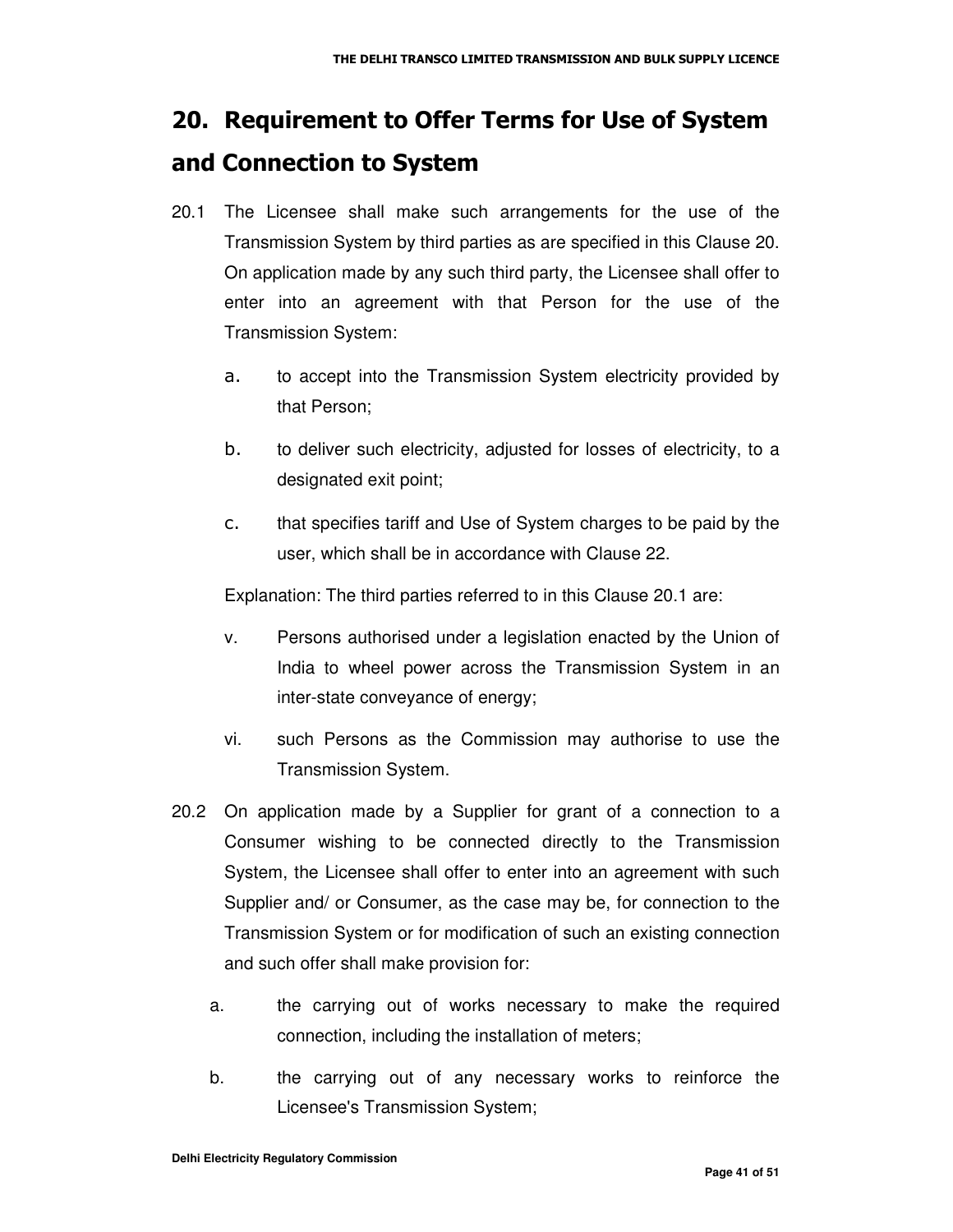- c. the connection charges to be paid in accordance with Clause 22; and
- d. the completion date and such other terms as are relevant to the circumstances.
- 20.3 The Licensee shall offer terms for agreements in accordance with Clauses 20.1 or 20.2 as soon as practicable and (save where the Commission consents to a longer period) no more than two months after an application under Clauses 20.1 or 20.2 is made.
- 20.4 The Licensee shall not be obliged pursuant to this Clause 20 to offer to enter or to enter into any agreement if:
	- a. to do so is likely to involve the Licensee:
		- a. in breach of its duties under Section 22 of the Act; or
		- b. in breach of any rules or Regulations relating to safety or standards applicable to the Transmission Business including, the Indian Electricity Rules 1956; or
		- c. in breach of the Grid Code; or (iv) in breach of any of the conditions of this Licence; or
	- b. the Person making the application does not undertake to comply with the Grid Code from time to time in force to the extent that it is applicable to that Person; or
	- c. in the case of Persons making application for Use of System under Clause 20.1, such Person ceases to be authorised as specified therein; or
	- d. in the case that the Persons do not have the financial resources to pay the transmission charges.
- 20.5 If, after a period which appears to the Commission to be reasonable for the purpose, the Licensee has failed to enter into an agreement with any applicant referred to in Clauses 20.1 and 20.2 pursuant to a request under this Clause 20, the Commission may at the request of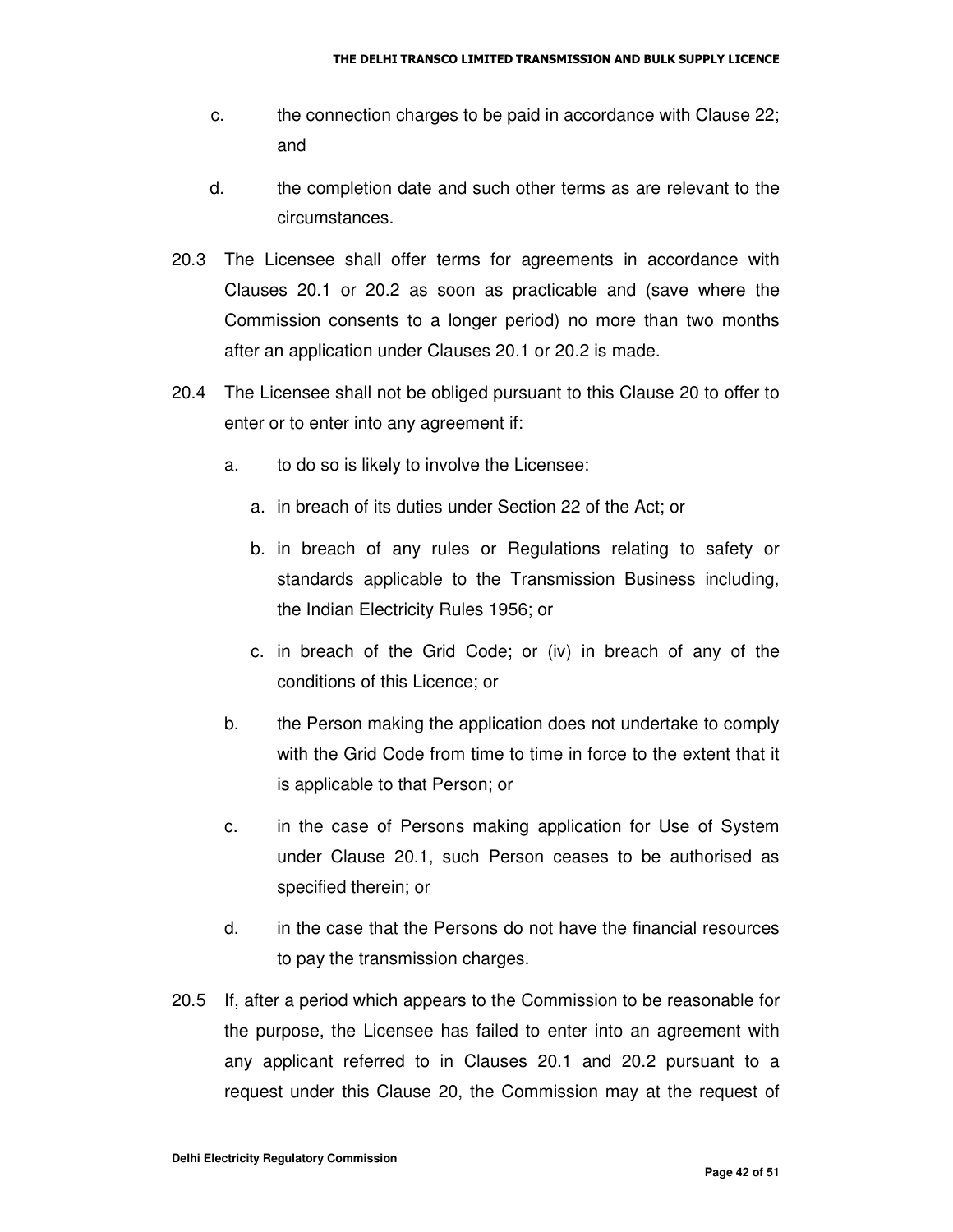any party settle such terms in dispute between the Licensee and that Person and, the Licensee shall forthwith enter into and implement such agreement in accordance with its terms as settled by the Commission.

- 20.6 The Licensee shall prepare and submit to the Commission on an annual basis, a statement showing in respect of each of the 5 succeeding financial years forecasts of circuit capacity, power flows and loading on the Transmission System under standard planning criteria, together with :
	- a. such further information as shall be reasonably necessary to enable any Person seeking Use of System to identify and evaluate the opportunities available when connecting to and making use of such system; and
	- b. a commentary prepared by the Licensee indicating the Licensee's views as to those parts of the Licensee's Transmission System most suited to new connections and transport of further quantities of electricity.
- 20.7 At the request of a Person or a Supplier who wishes to use the Transmission System under Clauses 20.1 or 20.2, the Licensee shall prepare an update to the above statement, incorporating most recent data but specifically including any facility for which any other Person or a Supplier has requested use of and connection to the Transmission System.
- 20.8 The Licensee may make a charge for any statement given or sent to Persons seeking Use of System, of an amount reflecting the Licensee's reasonable costs of providing such a statement.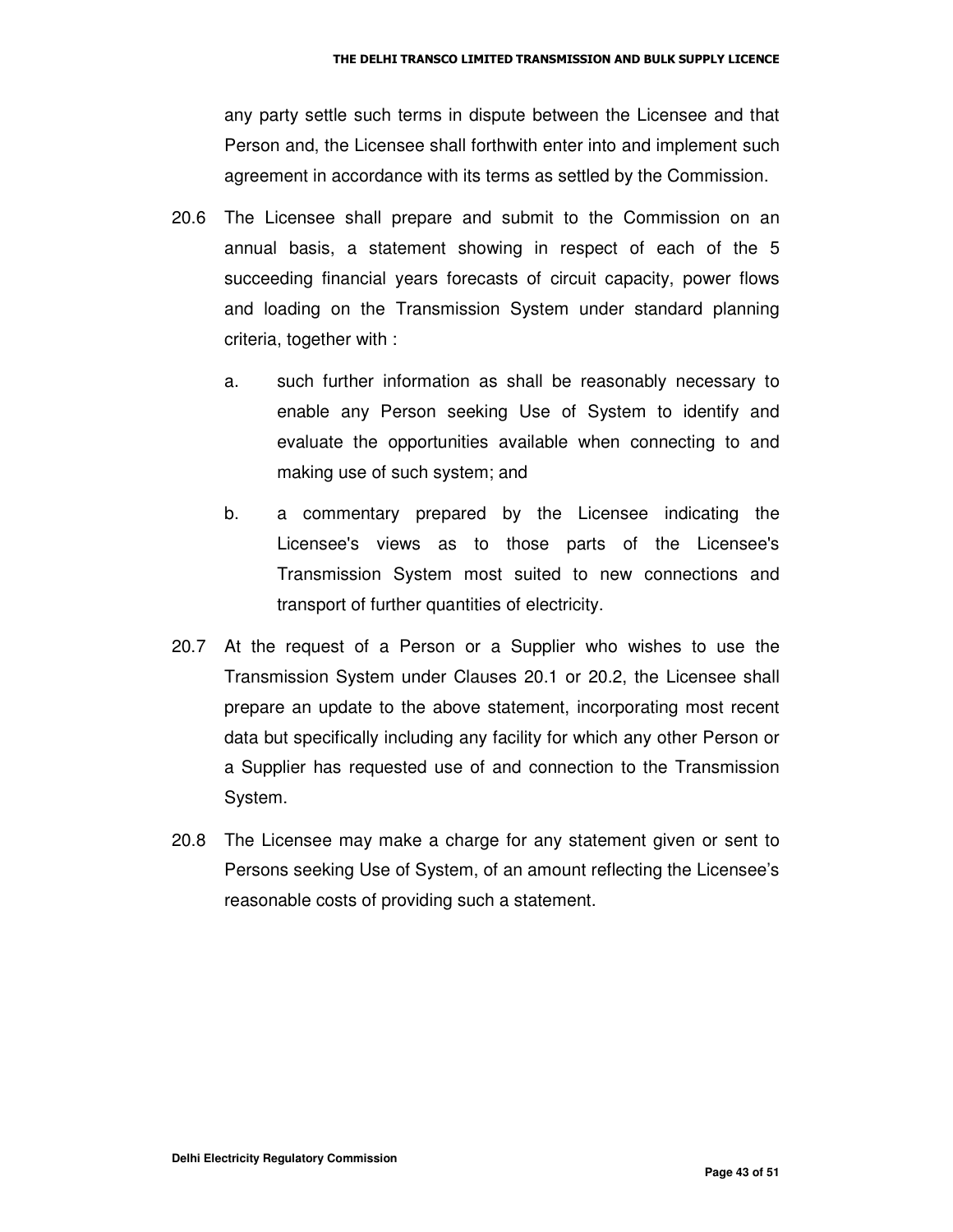# PART V

## Separation of functions and competition conditions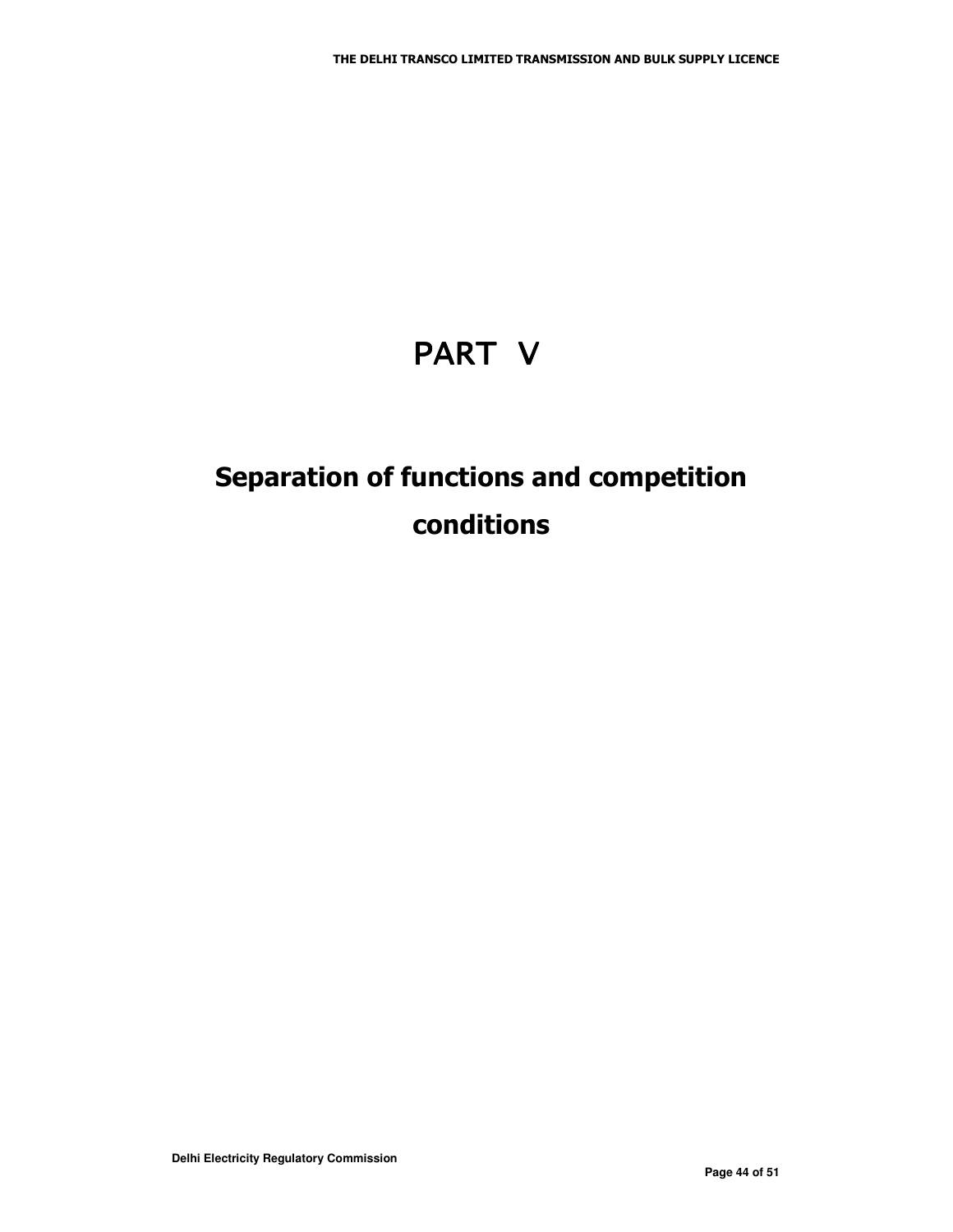## 21. Separation of functions and competition **conditions**

#### **21.1 Separation of Functions**

The Commission may, after hearing all affected Suppliers (including the Licensee) and Generating Companies formulate arrangements to require that the Transmission Business and the Bulk Supply Business be carried out under separate licences. The Commission may issue necessary orders making relevant changes in this Licence.

#### **21.2. Introduction of competition in Bulk Supply and formation of Subsidiary or associated grid companies**

Subject to the applicable provisions of the Indian Electricity Act, 1910 and the Electricity (Supply) Act, 1948 the Commission may, after hearing Suppliers (including the Licensee), Persons who own or operate a Generating Set and authorised Persons connected to the Transmission System in the Area of Supply including the Distribution Licensees formulate arrangements for the introduction of competition in Bulk Supply and formation of Subsidiary or associated grid companies. In such an event the Commission may issue necessary orders making relevant changes in this Licence.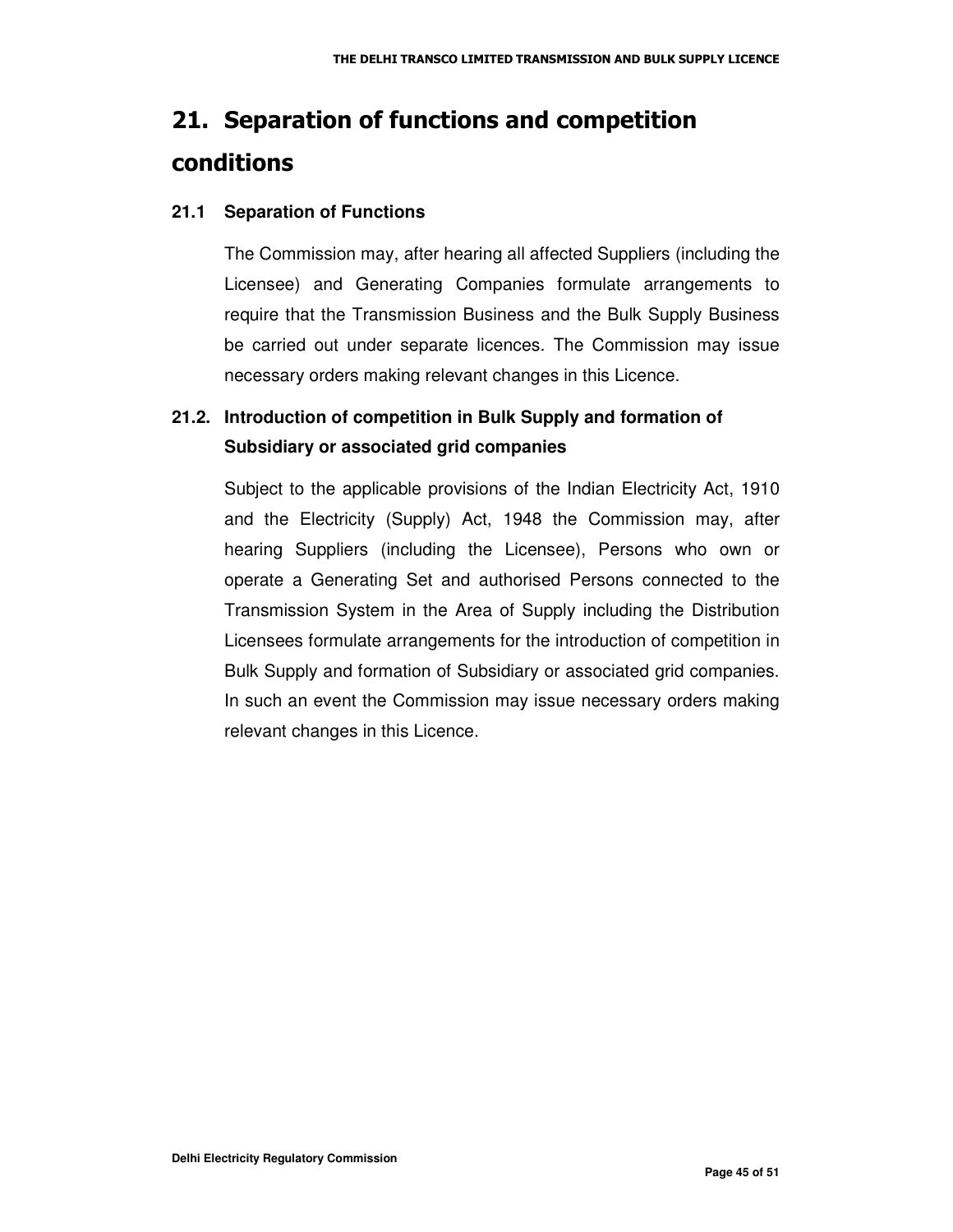# PART VI

## **Expected Revenue Calculation and Tariffs**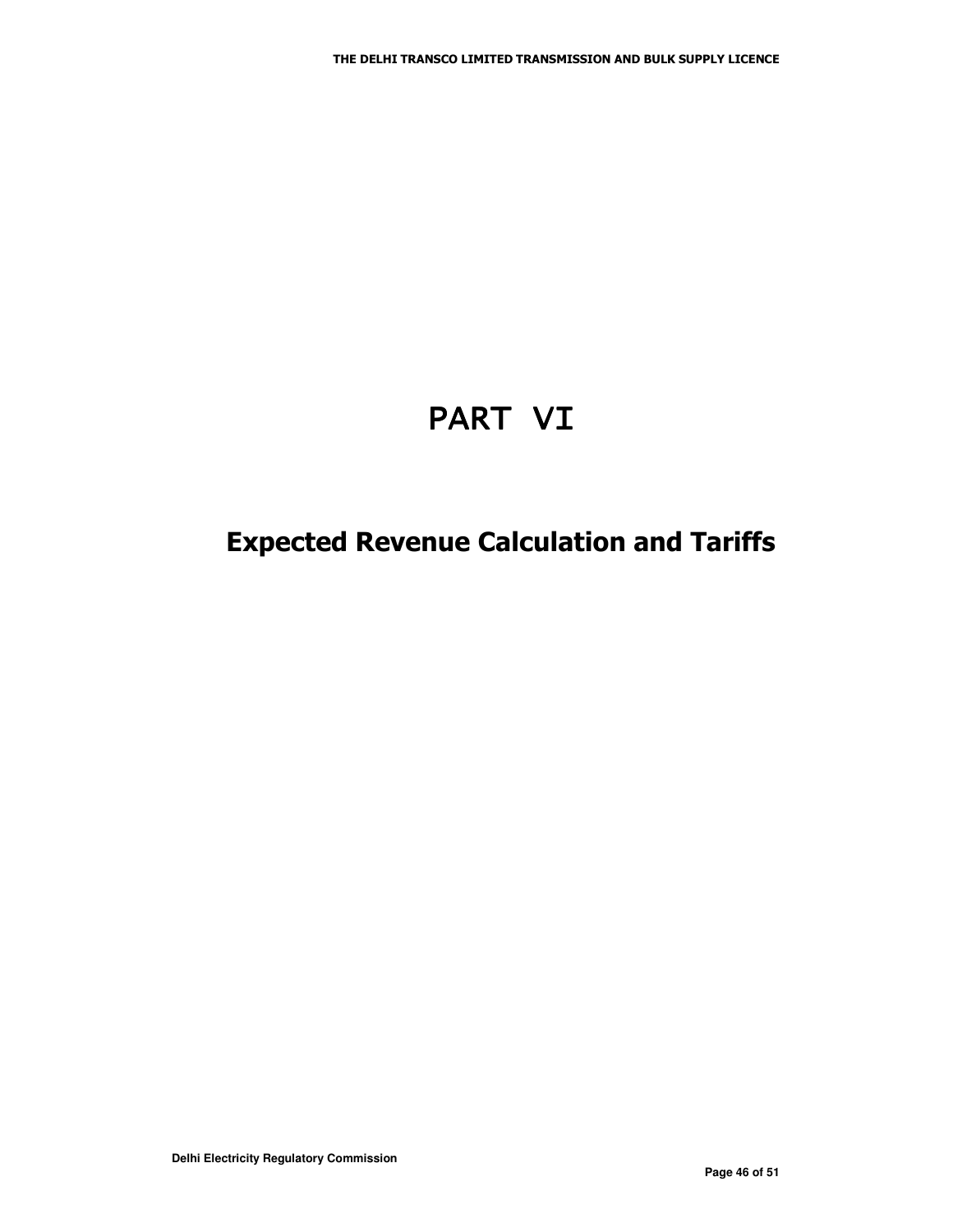#### 22. Expected Revenue Calculation and Tariffs

- 22.1 The Licensee shall establish tariff and calculate the charges in accordance with the provisions of Section 28 of the Act read with Regulations and the Licence conditions.
- 22.2 Expected Revenue Calculation
	- (a) Not later than 31st December every year, the Licensee shall prepare and submit to the Commission (i) a Statement with full details of its expected aggregate revenues and cost of service for the ensuing financial year (including financing costs and its proposed return on equity) for its Licensed Business, in accordance with section 28 (5) of the Act and (ii) the annual investment plan giving specific details of the investment which the Licensee proposes to make in the ensuing financial year and which the Licensee desires to be covered under the revenue requirements in the ensuing financial year with appropriate references to schemes, if any, already approved by the Commission of which such investments form a part.
	- (b) Commencing from 1st April 2003, not later than 31st December every year, the Licensee shall prepare and submit to the Commission the Statement and the investment details referred to in the above Clause for each of its Licensed Businesses and Other Businesses.
	- $(c)$  If the statements referred to in Clause 22.1(a) or (b) indicate a significant difference between its expected aggregate revenues and its expected cost of service, the Licensee shall also submit with the statement an explanation of the measures it proposes to take, including any proposal for tariff amendments, to eliminate the difference.

#### 22.3 **Tariffs**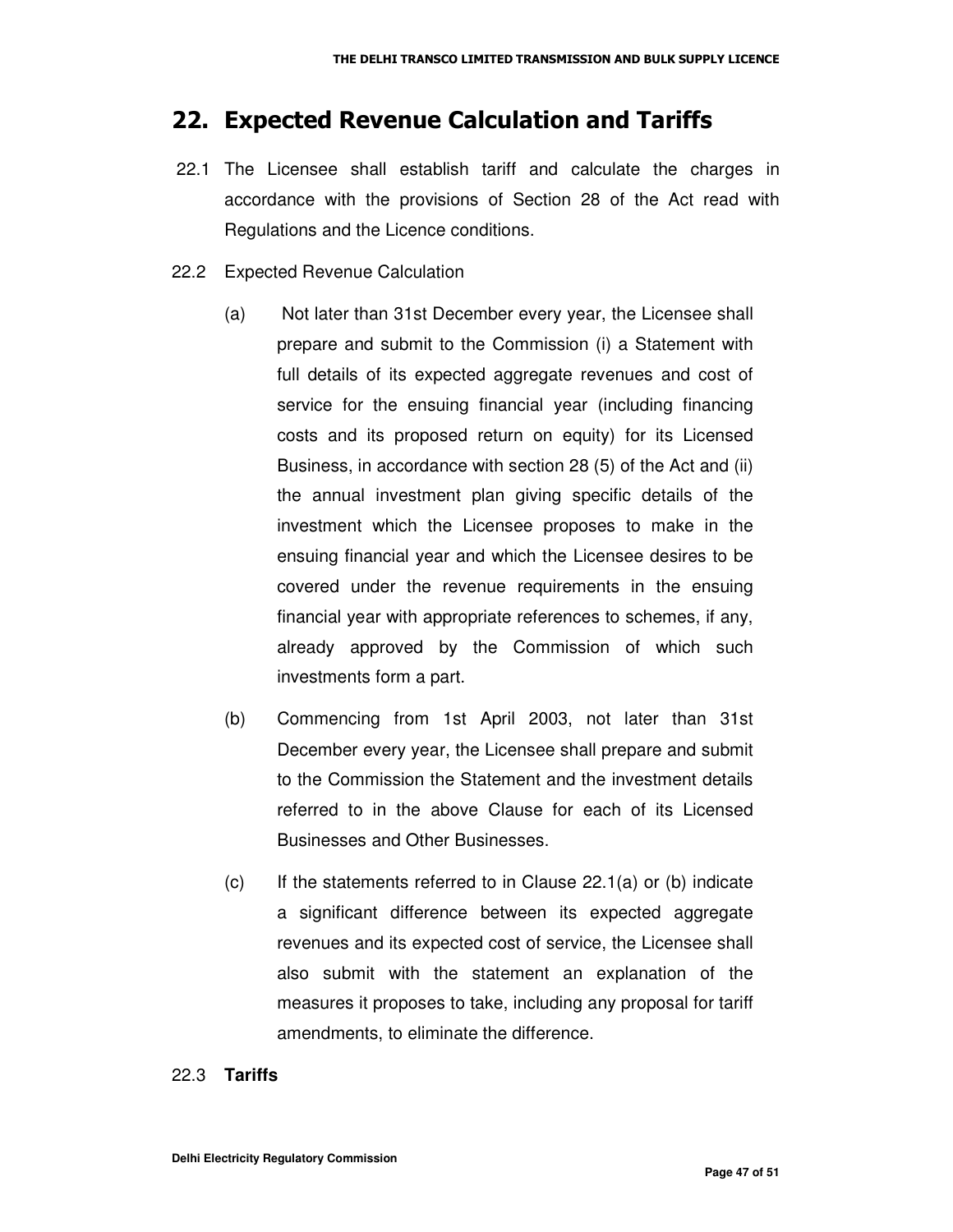- (a) The amount that the Licensee is permitted to recover from its tariffs in any financial year is the amount that the Commission determines in accordance with the provisions of section 28 of the Act.
- (b) The Licensee shall establish a tariff as approved by the Commission, for the Licensee's Transmission and Bulk Supply Business and shall calculate its charges in accordance with this Licence, the Regulations, the orders of the Commission and other requirements prescribed by the Commission from time to time.
- (c) Save as otherwise directed by the Commission, the Licensee may publish a combined tariff for its Transmission and Bulk Supply Business reflecting the tariff charges and the other terms and conditions contained in the approved tariffs referred to in Clause 22.3(b).
- 22.4 The Licensee may apply to the Commission to amend its tariffs in accordance with the Act and applicable Regulations and directions of the Commission.
- 22.5 The Licensee shall apply to the Commission to amend its tariffs in accordance with the Act if the Commission so requires in order to remove any undue discrimination identified by the Commission or to cause the Licensee's expected revenue to correspond to the amount that it is permitted to recover under this Licence.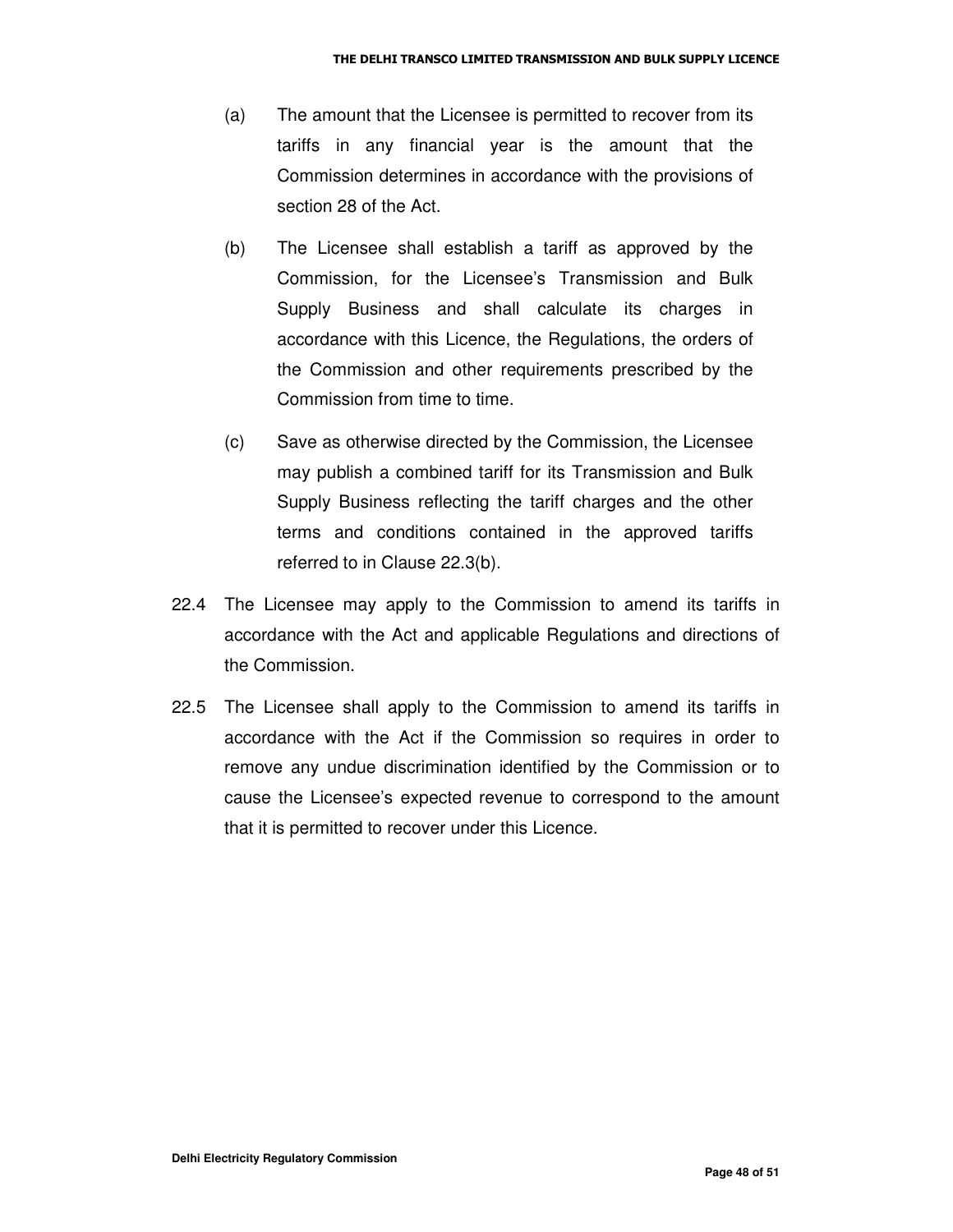## PART VII

## **Penalty**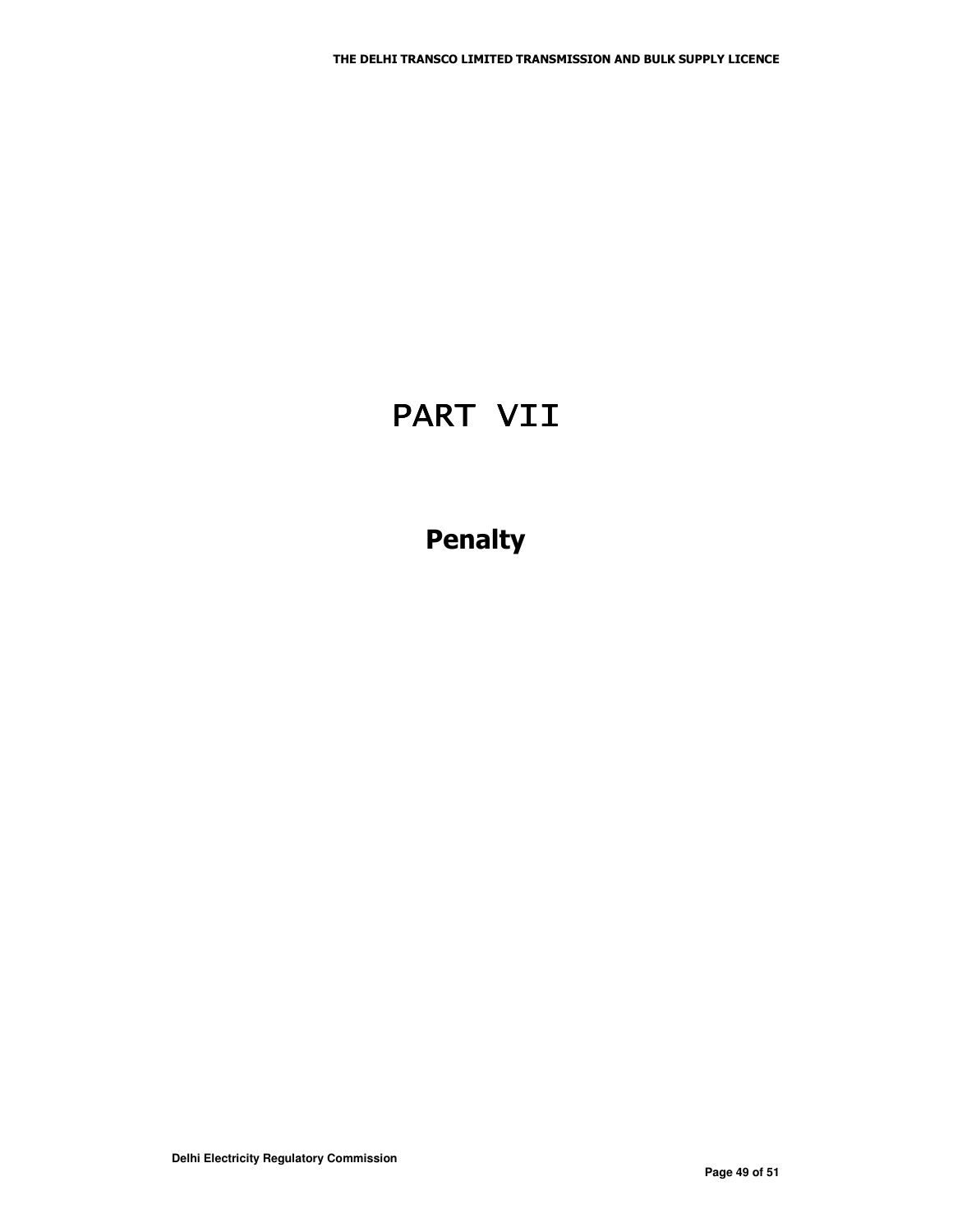### 23. Penalty for Contravention of Conditions of the **Licence**

23.1 The Licensee shall be liable for action under Sections 23, 33, 43, 44 and other applicable provisions of the Act and the Regulations.